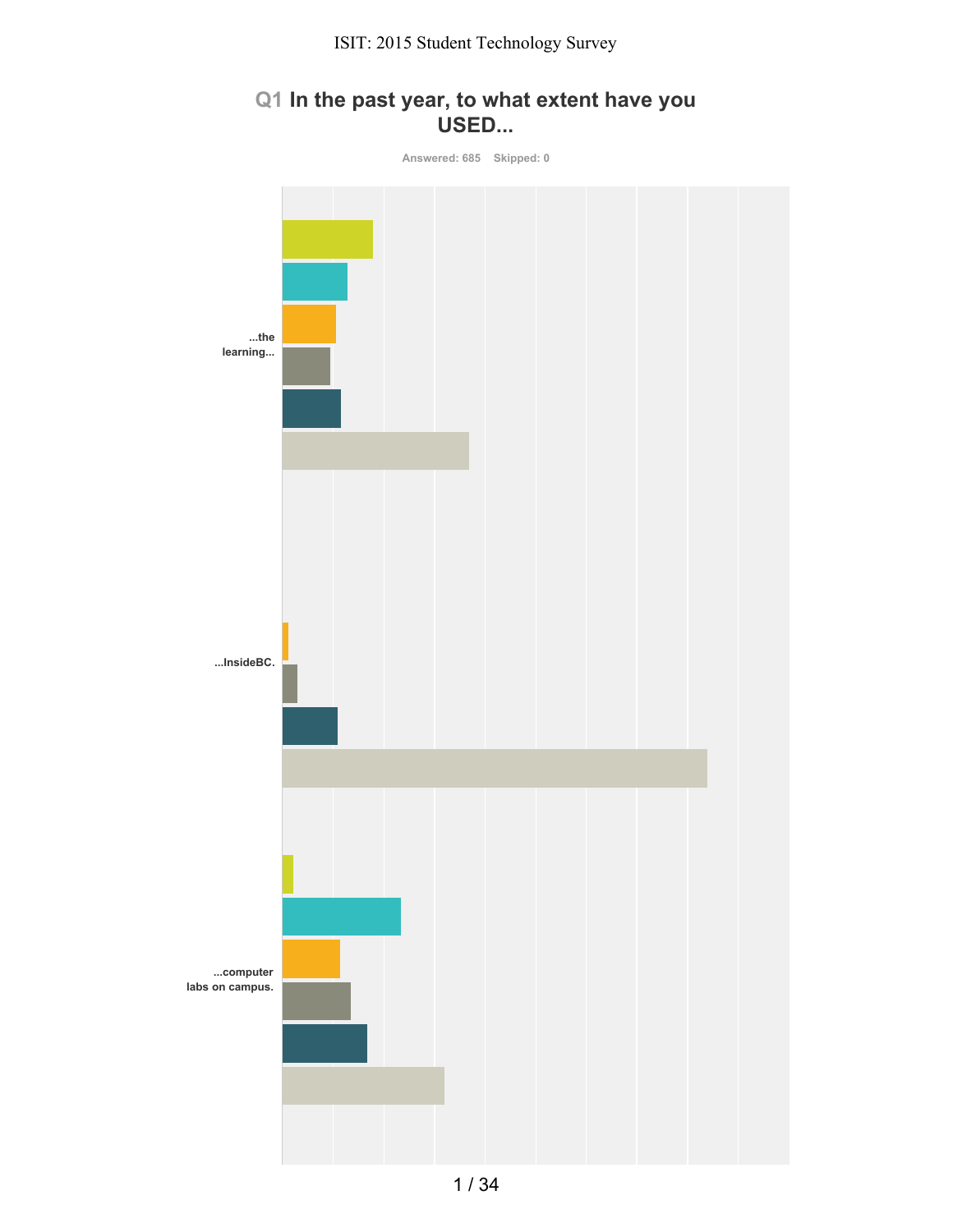ISIT: 2015 Student Technology Survey

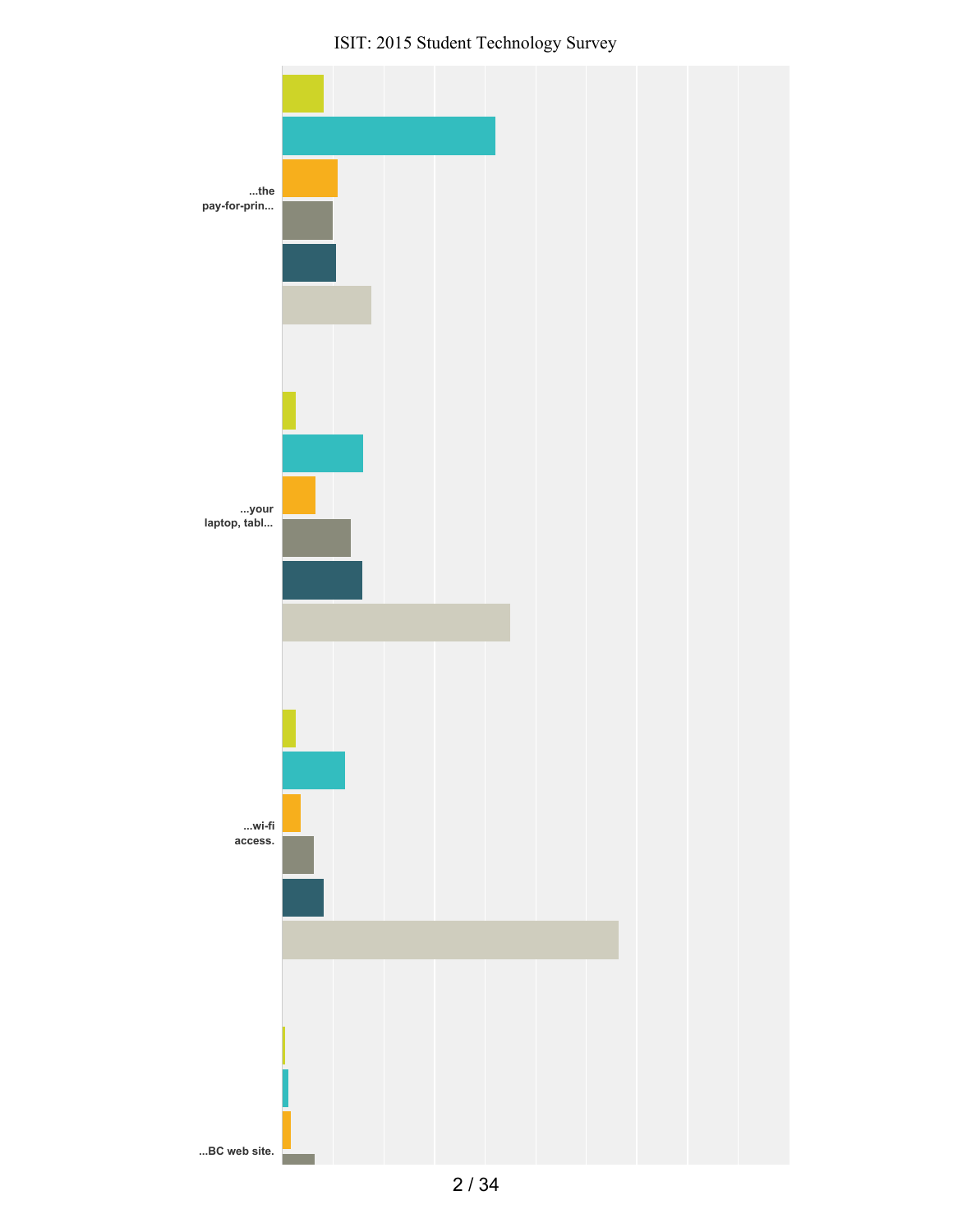ISIT: 2015 Student Technology Survey

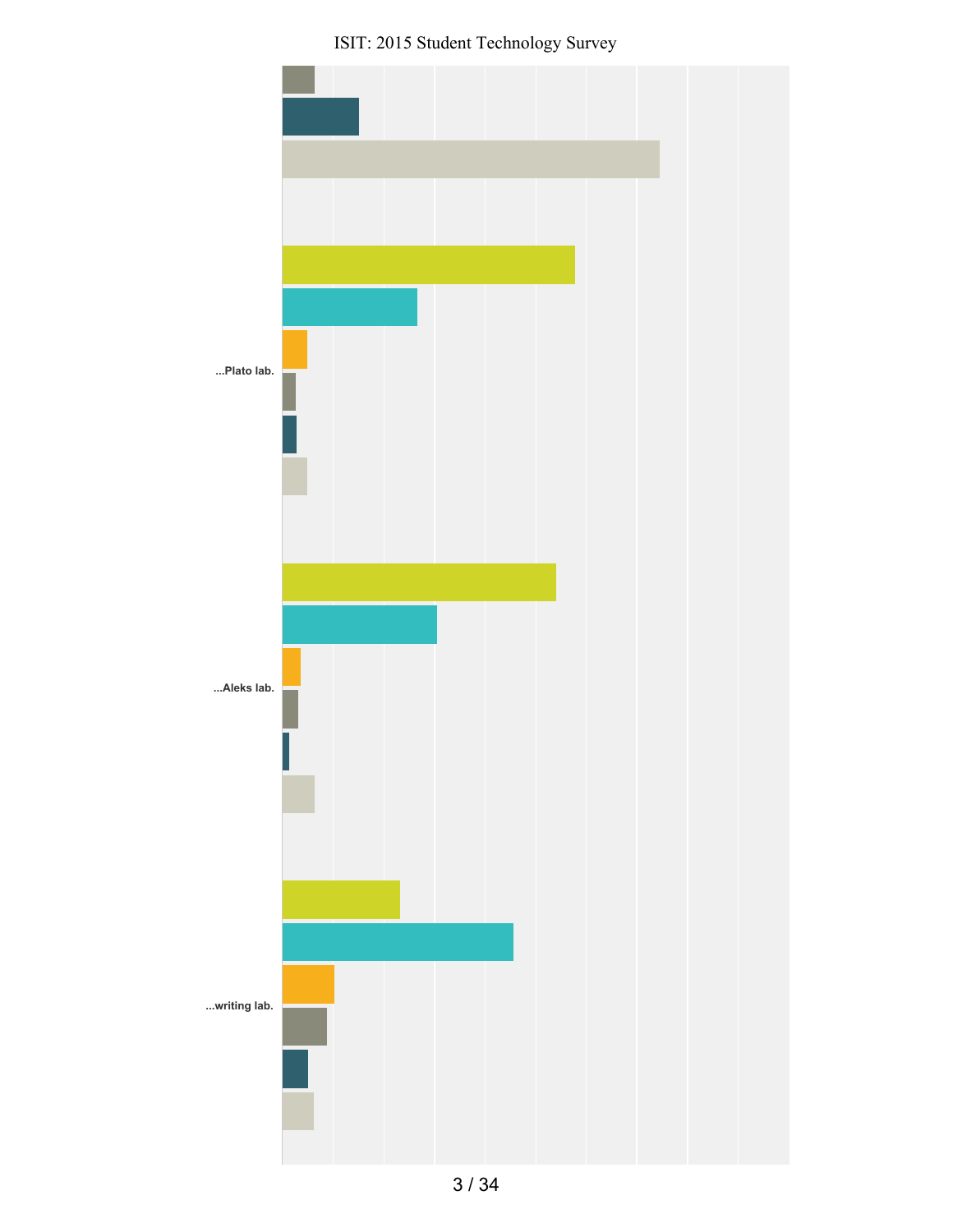ISIT: 2015 Student Technology Survey



|                                                                                                             | I don't know<br>what this is. | Did not<br>use at<br>all | <b>Used at</b><br>least once a<br>year | <b>Used every</b><br>few<br>months | <b>Used</b><br>every<br>month | Used more than<br>five times per<br>month | Total |
|-------------------------------------------------------------------------------------------------------------|-------------------------------|--------------------------|----------------------------------------|------------------------------------|-------------------------------|-------------------------------------------|-------|
| the learning management system called Moodle<br>(Used for online classes and some face-to-face<br>classes). | 17.93%<br>121                 | 13.04%<br>88             | 10.67%<br>72                           | 9.63%<br>65                        | 11.70%<br>79                  | 37.04%<br>250                             | 675   |
| InsideBC.                                                                                                   | 0.29%<br>$\mathbf{2}$         | 0.29%<br>2               | 1.18%<br>8                             | 3.24%<br>22                        | 11.03%<br>75                  | 83.97%<br>571                             | 680   |
| computer labs on campus.                                                                                    | 2.22%<br>15                   | 23.63%<br>160            | 11.52%<br>78                           | 13.59%<br>92                       | 16.99%<br>115                 | 32.05%<br>217                             | 677   |
| the pay-for-print system.                                                                                   | 8.25%<br>56                   | 42.27%<br>287            | 11.05%<br>75                           | 10.01%<br>68                       | 10.60%<br>72                  | 17.82%<br>121                             | 679   |
| your laptop, tablet, or phone during class (for class<br>related purposes).                                 | 2.65%<br>18                   | 16.18%<br>110            | 6.62%<br>45                            | 13.53%<br>92                       | 15.88%<br>108                 | 45.15%<br>307                             | 680   |
| wi-fi access.                                                                                               | 2.64%<br>18                   | 12.59%<br>86             | 3.81%<br>26                            | 6.30%<br>43                        | 8.35%<br>57                   | 66.33%<br>453                             | 683   |
| BC web site.                                                                                                | 0.59%<br>$\overline{4}$       | 1.34%<br>9               | 1.78%<br>12                            | 6.39%<br>43                        | 15.30%<br>103                 | 74.59%<br>502                             | 673   |
| Plato lab.                                                                                                  | 57.82%<br>388                 | 26.68%<br>179            | 4.92%<br>33                            | 2.68%<br>18                        | 2.83%<br>19                   | 5.07%<br>34                               | 671   |
| Aleks lab.                                                                                                  | 54.07%<br>365                 | 30.67%<br>207            | 3.85%<br>26                            | 3.41%<br>23                        | 1.48%<br>10                   | 6.52%<br>44                               | 675   |
| writing lab.                                                                                                | 23.41%<br>158                 | 45.63%<br>308            | 10.52%<br>71                           | 9.04%<br>61                        | 5.19%<br>35                   | 6.22%<br>42                               | 675   |
| assistive technology. (i.e. Kurzweil, Jaws, etc.)                                                           | 60.18%<br>408                 | 30.24%<br>205            | 3.54%<br>24                            | 2.21%<br>15                        | 1.18%<br>8                    | 2.65%<br>18                               | 678   |

| # | Other (please specify)                 | Date                |
|---|----------------------------------------|---------------------|
|   | Please refer to previous Survey taken. | 10/27/2015 11:05 AM |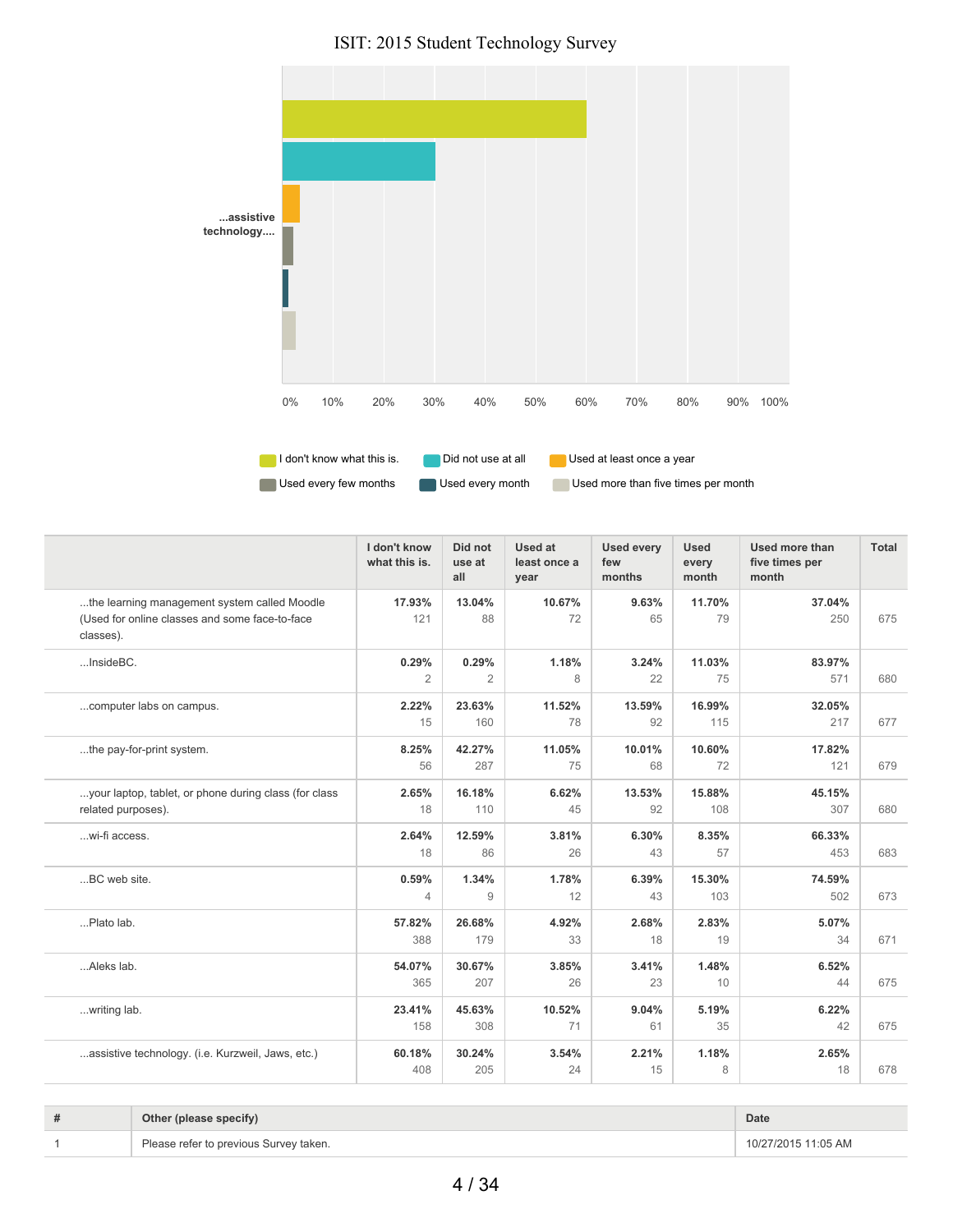| 2  | Computer and dvd player in the classroom.                                                                                                                                                                                                                                                                                                                                                                                                                                                                                                                                                                                                                                                                                                                                                                                                                                                                                                                                                                                                                                                                                                                                                                                                                                                             | 10/27/2015 7:30 AM  |
|----|-------------------------------------------------------------------------------------------------------------------------------------------------------------------------------------------------------------------------------------------------------------------------------------------------------------------------------------------------------------------------------------------------------------------------------------------------------------------------------------------------------------------------------------------------------------------------------------------------------------------------------------------------------------------------------------------------------------------------------------------------------------------------------------------------------------------------------------------------------------------------------------------------------------------------------------------------------------------------------------------------------------------------------------------------------------------------------------------------------------------------------------------------------------------------------------------------------------------------------------------------------------------------------------------------------|---------------------|
| 3  | None                                                                                                                                                                                                                                                                                                                                                                                                                                                                                                                                                                                                                                                                                                                                                                                                                                                                                                                                                                                                                                                                                                                                                                                                                                                                                                  | 10/26/2015 8:15 PM  |
| 4  | N/A                                                                                                                                                                                                                                                                                                                                                                                                                                                                                                                                                                                                                                                                                                                                                                                                                                                                                                                                                                                                                                                                                                                                                                                                                                                                                                   | 10/26/2015 5:56 PM  |
| 5  | Handicap access door near the assistance desk has not worked consistently all semester. I have complained several<br>times now. They say they have called maintenance but when they come out it seems to work. One day I was<br>BEATING on the door leading back from the restroom trying to get someone to pull it open for me. I had cervical spine<br>surgery and MAY NOT pull or push a heavy door as it could pull the pins in my spine out. The assistant came and said<br>just pull on the door. I told them I was not allowed to and they rolled their eyes at me. I suppose I could have walked<br>outside and walked all the way around the building and reentered through the front door once more, with my cane,<br>taking up an additional 20 minutes of non-productive time. Several times I've just stood in front of the door waiting for<br>someone to come in or out so they could hold it open for me. One day the helper lady changed the plug the door<br>opener was in and it kinda worked. If the non-attached-to-the-opener door does not shut completely, the motorized<br>door will not work. It is very frustrating. Especially since I have complained many times and nothing is being done<br>about it. I suppose I could pull the ADA card and write a formal complaint | 10/26/2015 12:10 PM |
| 6  | How may I find out what some of these technology things out? who do I ask?                                                                                                                                                                                                                                                                                                                                                                                                                                                                                                                                                                                                                                                                                                                                                                                                                                                                                                                                                                                                                                                                                                                                                                                                                            | 10/26/2015 11:09 AM |
| 7  | have used the music lab, including programs such as Finale, Pro-Tools, Garageband.                                                                                                                                                                                                                                                                                                                                                                                                                                                                                                                                                                                                                                                                                                                                                                                                                                                                                                                                                                                                                                                                                                                                                                                                                    | 10/26/2015 8:15 AM  |
| 8  | I don't like the new printing changes.                                                                                                                                                                                                                                                                                                                                                                                                                                                                                                                                                                                                                                                                                                                                                                                                                                                                                                                                                                                                                                                                                                                                                                                                                                                                | 10/24/2015 8:34 PM  |
| 9  | Since I first started going to the writing lab it has been my favorite place on campus and if I'm not in class that's where<br>I'm always at It's has everything I need and and not over crowed like the library                                                                                                                                                                                                                                                                                                                                                                                                                                                                                                                                                                                                                                                                                                                                                                                                                                                                                                                                                                                                                                                                                      | 10/24/2015 12:11 PM |
| 10 | N/A                                                                                                                                                                                                                                                                                                                                                                                                                                                                                                                                                                                                                                                                                                                                                                                                                                                                                                                                                                                                                                                                                                                                                                                                                                                                                                   | 10/24/2015 10:53 AM |
| 11 | Coursesites                                                                                                                                                                                                                                                                                                                                                                                                                                                                                                                                                                                                                                                                                                                                                                                                                                                                                                                                                                                                                                                                                                                                                                                                                                                                                           | 10/24/2015 2:42 AM  |
| 12 | Used Zoomtext every week.                                                                                                                                                                                                                                                                                                                                                                                                                                                                                                                                                                                                                                                                                                                                                                                                                                                                                                                                                                                                                                                                                                                                                                                                                                                                             | 10/23/2015 11:39 PM |
| 13 | I believe the pay for print system is no to good just because a lot of student don't have their bc master card or don't<br>have money in it and in order to print you need to have it for example I was never able to completely register mine so I<br>don't think it's fair because of that I can't print at school.                                                                                                                                                                                                                                                                                                                                                                                                                                                                                                                                                                                                                                                                                                                                                                                                                                                                                                                                                                                 | 10/23/2015 10:54 PM |
|    |                                                                                                                                                                                                                                                                                                                                                                                                                                                                                                                                                                                                                                                                                                                                                                                                                                                                                                                                                                                                                                                                                                                                                                                                                                                                                                       |                     |
| 14 | The wifi signal is incredibly weak. Please fix.                                                                                                                                                                                                                                                                                                                                                                                                                                                                                                                                                                                                                                                                                                                                                                                                                                                                                                                                                                                                                                                                                                                                                                                                                                                       | 10/23/2015 7:59 PM  |
| 15 | Upgrade your internet speeds as well as your computers! The internet is too slow takes time to load, we are students<br>we have deadlines to meet we come in quickly and leave quickly sometimes in between classes so we need fast<br>internet to do our work print if that and get out! We dont want to wait 10 minutes for the computers to turn on then a<br>good 15 seconds to change websites, your computers are too old we need more apple computers or much better<br>updraded ones we have in lab and library they are cheap terrible computers. The more technology the better for all of<br>us it least 24mbps internet connection fiber.                                                                                                                                                                                                                                                                                                                                                                                                                                                                                                                                                                                                                                                 | 10/23/2015 4:45 PM  |
| 16 | The computers are too slow                                                                                                                                                                                                                                                                                                                                                                                                                                                                                                                                                                                                                                                                                                                                                                                                                                                                                                                                                                                                                                                                                                                                                                                                                                                                            | 10/23/2015 2:43 PM  |
| 17 | as a student of Auto-Cad I have used my laptop several times between classes to do assignments, however sometimes<br>connecting to the schools WiFi can be frustrating if not impossible, especially in certain locations on campus                                                                                                                                                                                                                                                                                                                                                                                                                                                                                                                                                                                                                                                                                                                                                                                                                                                                                                                                                                                                                                                                   | 10/23/2015 2:00 PM  |
| 18 | full-bars wifi-everywhere = phenomenal                                                                                                                                                                                                                                                                                                                                                                                                                                                                                                                                                                                                                                                                                                                                                                                                                                                                                                                                                                                                                                                                                                                                                                                                                                                                | 10/23/2015 12:57 PM |
| 19 | <b>INB</b>                                                                                                                                                                                                                                                                                                                                                                                                                                                                                                                                                                                                                                                                                                                                                                                                                                                                                                                                                                                                                                                                                                                                                                                                                                                                                            | 10/23/2015 12:44 PM |
| 20 | The print system last spring was great! It was fast an efficient! Now it's confusing and unnecessary. It would be so<br>much simpler if the pay-for-print-by-card system was back. Until then I am NOT going to even spend any money<br>whatsoever on this rediculously crappy system of printing. Please change it. Please.                                                                                                                                                                                                                                                                                                                                                                                                                                                                                                                                                                                                                                                                                                                                                                                                                                                                                                                                                                          | 10/23/2015 11:36 AM |
| 21 | The Wifi doesn't work well at all!                                                                                                                                                                                                                                                                                                                                                                                                                                                                                                                                                                                                                                                                                                                                                                                                                                                                                                                                                                                                                                                                                                                                                                                                                                                                    | 10/23/2015 11:17 AM |
| 22 | Wifi is good but there's no access to wifi in the language arts building.                                                                                                                                                                                                                                                                                                                                                                                                                                                                                                                                                                                                                                                                                                                                                                                                                                                                                                                                                                                                                                                                                                                                                                                                                             | 10/23/2015 10:45 AM |
| 23 | I use the student center since I started attending classes here could not have made it without it                                                                                                                                                                                                                                                                                                                                                                                                                                                                                                                                                                                                                                                                                                                                                                                                                                                                                                                                                                                                                                                                                                                                                                                                     | 10/23/2015 9:59 AM  |
| 24 | Pay print is hard to use I like the old school way of printing by adding money to the BC Id then swipe                                                                                                                                                                                                                                                                                                                                                                                                                                                                                                                                                                                                                                                                                                                                                                                                                                                                                                                                                                                                                                                                                                                                                                                                | 10/23/2015 9:47 AM  |
| 25 | It's very helpful to me in doing all my homework and projects. The only problem I have sometimes is it takes long for<br>the system to start up. It takes around 5 minutes even if there are only a few students using computers.                                                                                                                                                                                                                                                                                                                                                                                                                                                                                                                                                                                                                                                                                                                                                                                                                                                                                                                                                                                                                                                                     | 10/23/2015 8:21 AM  |
| 26 | WiFi is terrible, we rarely use the labs and stuff                                                                                                                                                                                                                                                                                                                                                                                                                                                                                                                                                                                                                                                                                                                                                                                                                                                                                                                                                                                                                                                                                                                                                                                                                                                    | 10/23/2015 8:20 AM  |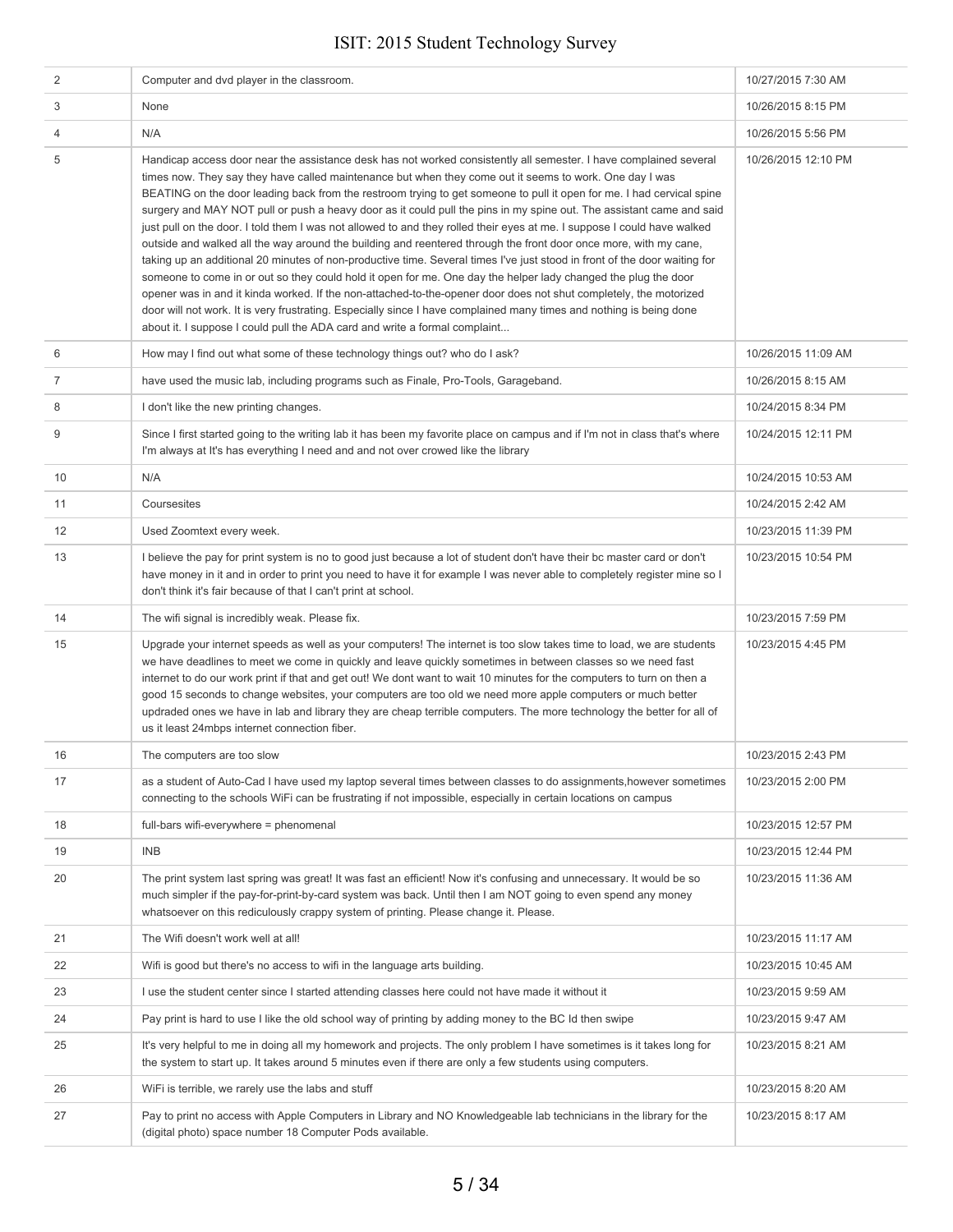| 28 | Thank you for all your hard work, appreciate your efforts in trying to make the school a more productive and effective | 10/23/2015 8:12 AM |
|----|------------------------------------------------------------------------------------------------------------------------|--------------------|
|    | learning environment for all students! :)                                                                              |                    |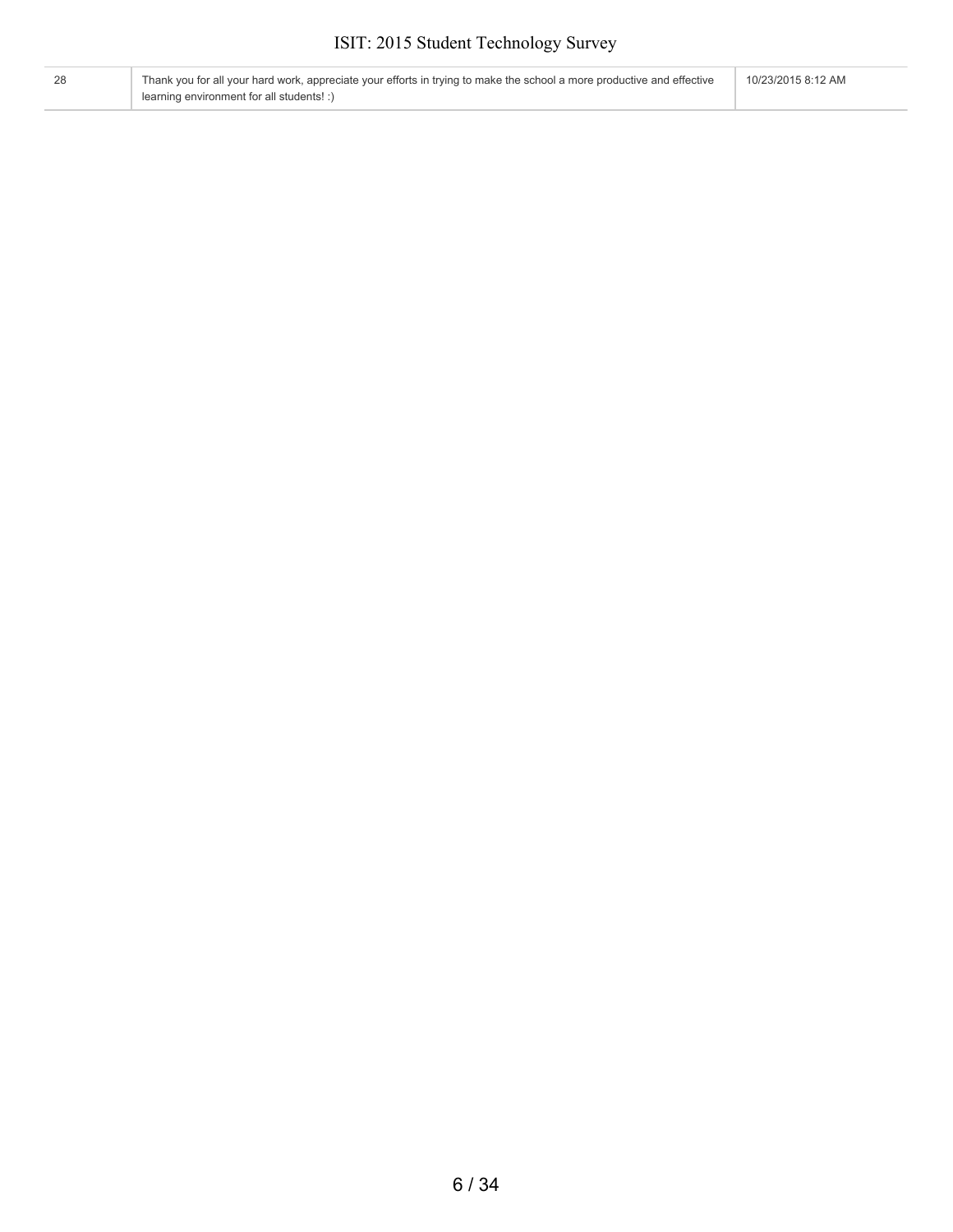

**Answered: 685 Skipped: 0**

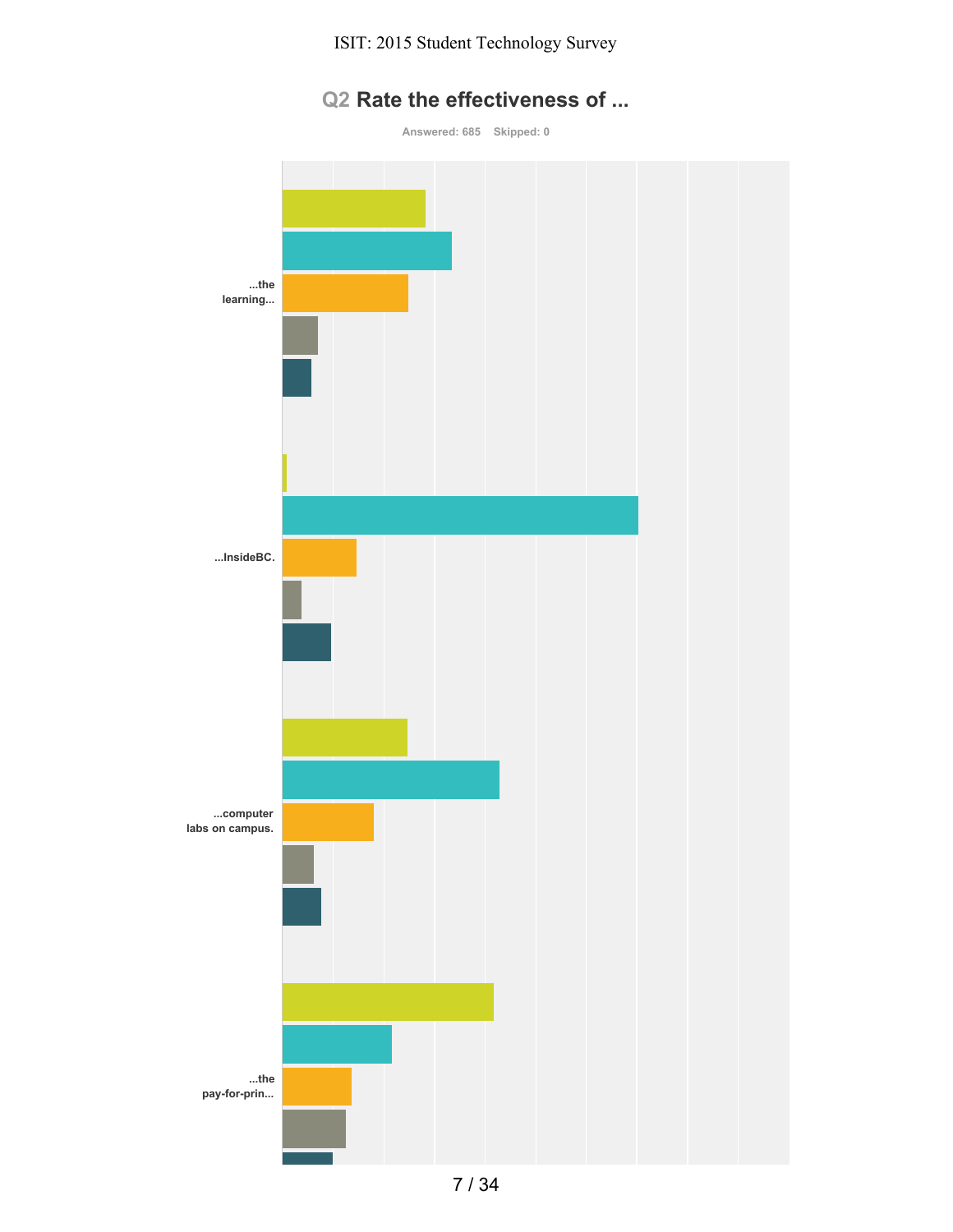ISIT: 2015 Student Technology Survey

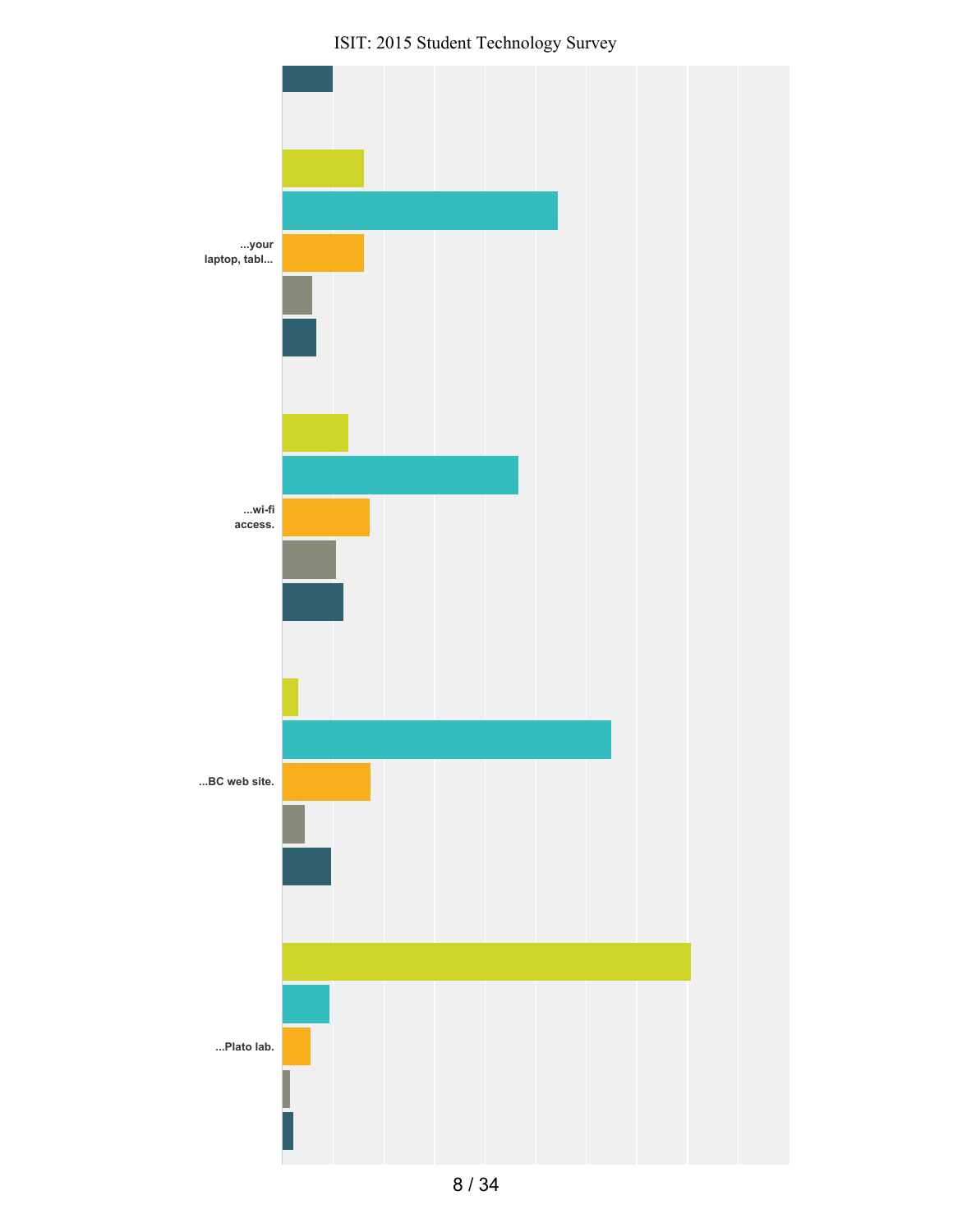ISIT: 2015 Student Technology Survey



|                                                                                                          | Didn't<br>use. | Verv<br>effective | Somewhat<br>effective | Somewhat<br>ineffective | <b>Very</b><br>ineffective | <b>Total</b> |
|----------------------------------------------------------------------------------------------------------|----------------|-------------------|-----------------------|-------------------------|----------------------------|--------------|
| the learning management system called Moodle (Used for online classes<br>and some face-to-face classes). | 28.42%<br>191  | 33.63%<br>226     | 25.00%<br>168         | 7.14%<br>48             | 5.80%<br>39                | 672          |
| $$ Inside $BC$ .                                                                                         | 1.03%          | 70.29%<br>478     | 14.85%<br>101         | 3.97%<br>27             | 9.85%<br>67                | 680          |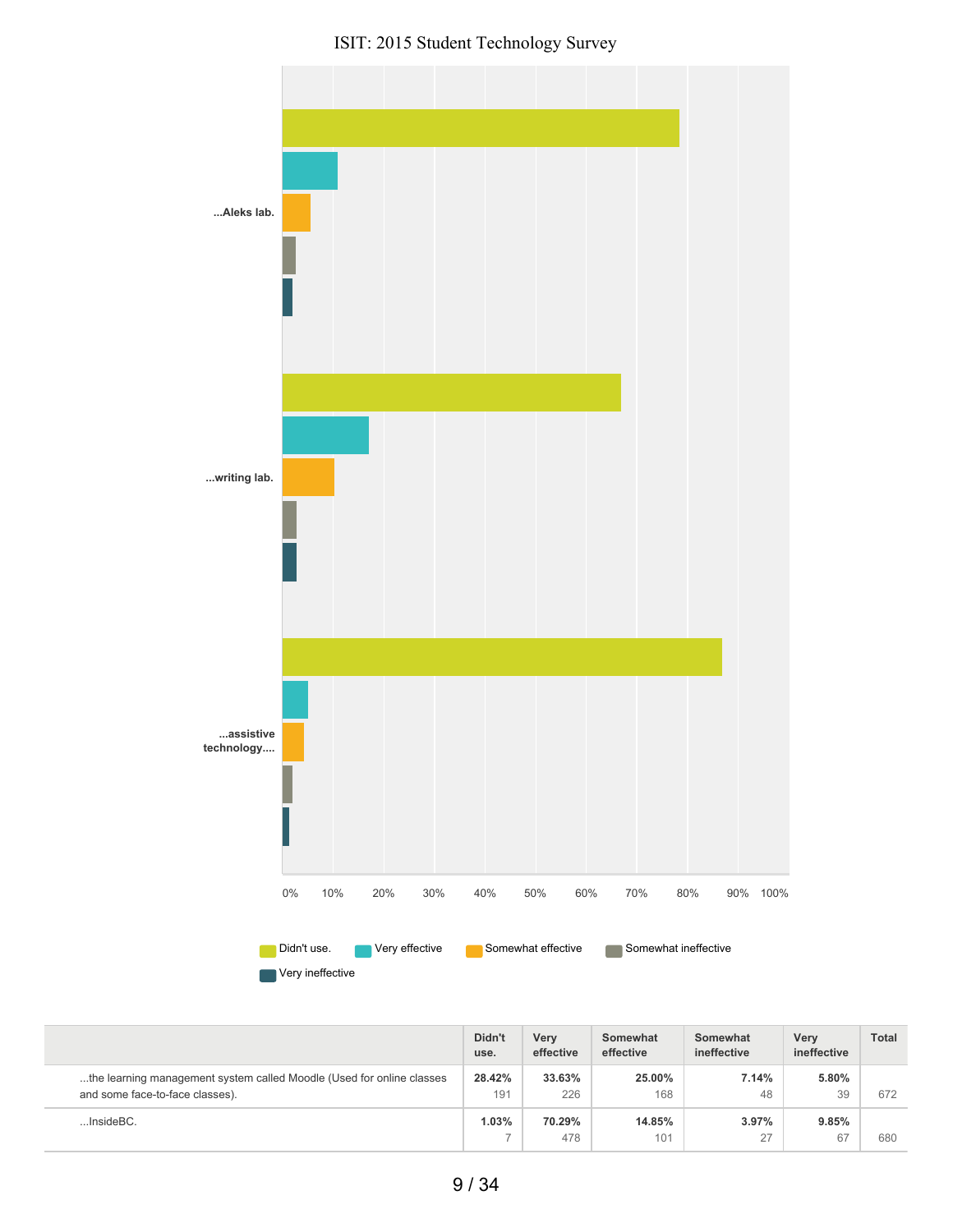| computer labs on campus.                                                 | 24.74%<br>168 | 43.00%<br>292 | 18.26%<br>124 | 6.33%<br>43  | 7.66%<br>52  | 679 |
|--------------------------------------------------------------------------|---------------|---------------|---------------|--------------|--------------|-----|
| the pay-for-print system.                                                | 41.76%<br>284 | 21.62%<br>147 | 13.82%<br>94  | 12.79%<br>87 | 10.00%<br>68 | 680 |
| your laptop, tablet, or phone during class (for class related purposes). | 16.27%<br>110 | 54.44%<br>368 | 16.27%<br>110 | 6.07%<br>41  | 6.95%<br>47  | 676 |
| wi-fi access.                                                            | 13.18%<br>90  | 46.85%<br>320 | 17.28%<br>118 | 10.69%<br>73 | 12.01%<br>82 | 683 |
| BC web site.                                                             | 3.24%<br>22   | 64.95%<br>441 | 17.53%<br>119 | 4.57%<br>31  | 9.72%<br>66  | 679 |
| Plato lab.                                                               | 80.86%<br>545 | 9.50%<br>64   | 5.64%<br>38   | 1.63%<br>11  | 2.37%<br>16  | 674 |
| Aleks lab.                                                               | 78.45%<br>528 | 11.14%<br>75  | 5.65%<br>38   | 2.67%<br>18  | 2.08%<br>14  | 673 |
| writing lab.                                                             | 66.91%<br>451 | 17.06%<br>115 | 10.39%<br>70  | 2.82%<br>19  | 2.82%<br>19  | 674 |
| assistive technology. (i.e. Kurzweil, Jaws, etc.)                        | 86.94%<br>586 | 5.19%<br>35   | 4.30%<br>29   | 2.08%<br>14  | 1.48%<br>10  | 674 |

| #              | Other (please specify)                                                                                                                                                                                                                                                                                                                   | <b>Date</b>         |
|----------------|------------------------------------------------------------------------------------------------------------------------------------------------------------------------------------------------------------------------------------------------------------------------------------------------------------------------------------------|---------------------|
| 1              | Please pull-up previous Survey taken.                                                                                                                                                                                                                                                                                                    | 10/27/2015 11:05 AM |
| 2              | None                                                                                                                                                                                                                                                                                                                                     | 10/26/2015 8:15 PM  |
| 3              | N/A                                                                                                                                                                                                                                                                                                                                      | 10/26/2015 5:56 PM  |
| 4              | One teacher never posted the syllabus or anything on website. There was an extra class website that had nothing on<br>it. Although the textbook was also available online, that had an additional website to go to that worked.                                                                                                          | 10/26/2015 11:03 AM |
| 5              | The LA building does not receive WiFi, the psychology and sociology class both use a E book off of a Pearson<br>website. We cannot access WiFi from the class rooms therefore you cannot utilize the e notes in the program during<br>discussion time. The WiFi also doesn't reach the art building's which creates a different problem. | 10/26/2015 10:12 AM |
| 6              | The moodle is only good when the teacher knows how to manage it and one of my teachers didn't know what he is<br>doing and the class is in chaos because of that.                                                                                                                                                                        | 10/25/2015 9:13 AM  |
| $\overline{7}$ | The wifi sucksz                                                                                                                                                                                                                                                                                                                          | 10/24/2015 1:58 PM  |
| 8              | N/A                                                                                                                                                                                                                                                                                                                                      | 10/24/2015 10:53 AM |
| 9              | The availability of computers with JAWS and KURZWEIL for the totally blind is very ineffective.                                                                                                                                                                                                                                          | 10/24/2015 2:49 AM  |
| 10             | N/A                                                                                                                                                                                                                                                                                                                                      | 10/23/2015 10:04 PM |
| 11             | New computers. Faster Internet. Working printers.                                                                                                                                                                                                                                                                                        | 10/23/2015 4:45 PM  |
| 12             | as I stated earlier WiFi access is hard to gain at most times and on the MS computers opening the web to begin<br>classes takes upwards of 10-15 minutes causing some students to fall behind quickly.                                                                                                                                   | 10/23/2015 2:00 PM  |
| 13             | I appreciate the other computers used now for printing in library, makes things easier and faster.                                                                                                                                                                                                                                       | 10/23/2015 1:23 PM  |
| 14             | BC site only necessary for checking some information; pay-for-print confusing for newbies and easy for veterans, so a<br>how-to should be included step-for-step onto everyone's emails to get people to use it                                                                                                                          | 10/23/2015 12:57 PM |
| 15             | I didn't use the WIFI because it would kick me out every time I tried to login                                                                                                                                                                                                                                                           | 10/23/2015 12:47 PM |
| 16             | The wifi doesn't work well at all                                                                                                                                                                                                                                                                                                        | 10/23/2015 11:17 AM |
| 17             | I liked the old pay-for-print method better when we used our ID cards.                                                                                                                                                                                                                                                                   | 10/23/2015 10:38 AM |
| 18             | I use the campus computers, but they are extremely slow at starting up. I've heard many students complain about the<br>same issue.                                                                                                                                                                                                       | 10/23/2015 8:43 AM  |
| 19             | Wifi is poor                                                                                                                                                                                                                                                                                                                             | 10/23/2015 8:38 AM  |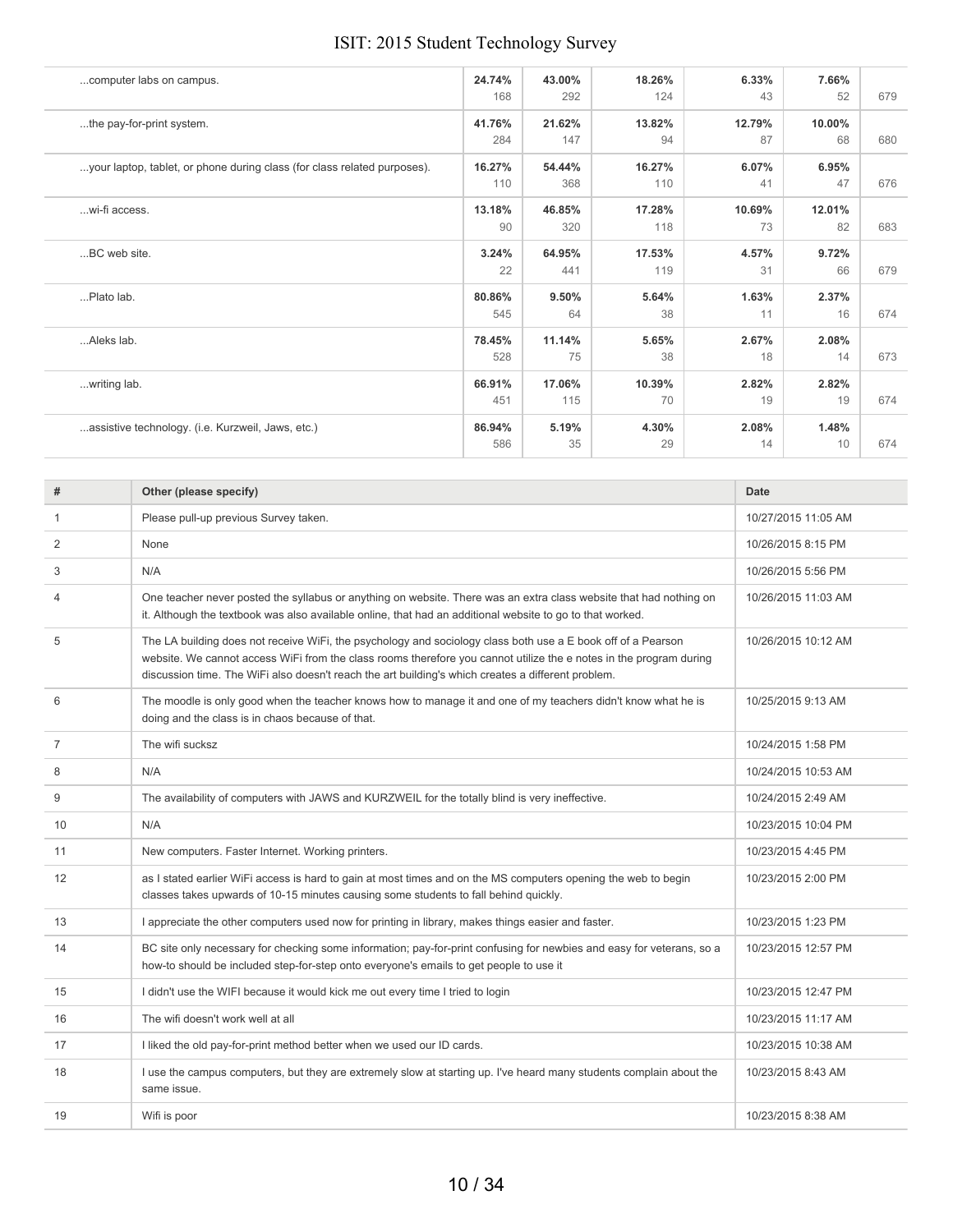| 20 | Some students want the old system: sliding your ID card to print because it is less hassle. Also they prefer to load with<br>cash right in the commons | 10/23/2015 8:21 AM |
|----|--------------------------------------------------------------------------------------------------------------------------------------------------------|--------------------|
|    | No one available in tutor lab for Apple or Digital Photography applications.                                                                           | 10/23/2015 8:17 AM |
| 22 | Some of the tutors in the labs are not all that great                                                                                                  | 10/23/2015 8:02 AM |
| 23 | Wifi is very slow and there are parts of the campus that you can't use the wifi due to poor connection                                                 | 10/23/2015 7:35 AM |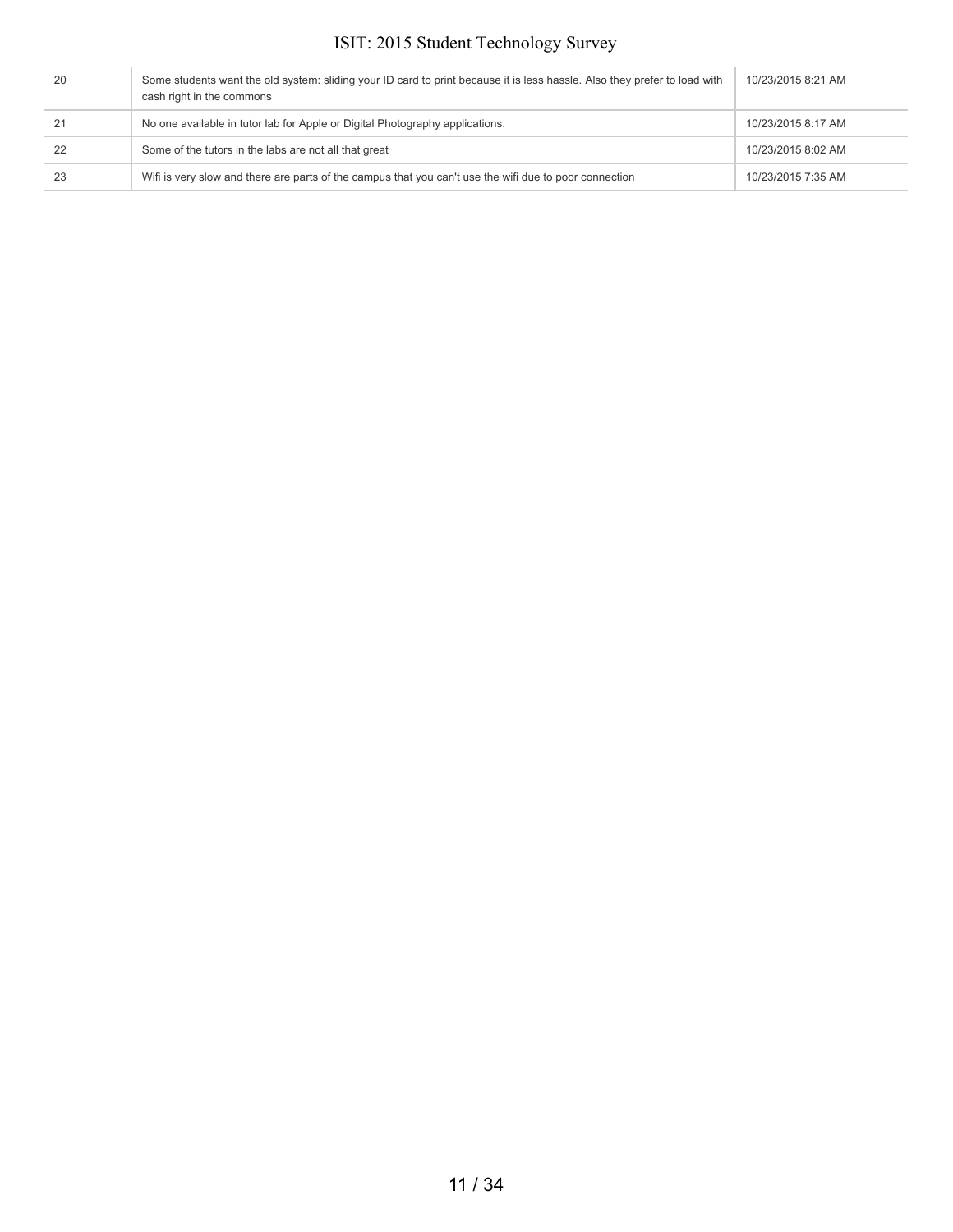## **Q3 If you had problems related to one of the areas in question #1, please provide us some feedback so we can address the issue.**

**Answered: 186 Skipped: 499**

| #  | <b>Responses</b>                                                                                                                                                                                                                                                                                                                                                                                                                                                                                                                                                                                                                                                                                                                                                                                                                                                                                                                                                                                                                                                                                                                                                                                                                                                                                                                                                                                                                                                                                                                                                                                                                                                                                                                                                                                                                                                                                                                                                                                                                                                                                                                                                                                                                                                                                                                                                                                                                                                                                                                                                                                                                                                                                                                                                                                                                                                                                                                        | Date                |
|----|-----------------------------------------------------------------------------------------------------------------------------------------------------------------------------------------------------------------------------------------------------------------------------------------------------------------------------------------------------------------------------------------------------------------------------------------------------------------------------------------------------------------------------------------------------------------------------------------------------------------------------------------------------------------------------------------------------------------------------------------------------------------------------------------------------------------------------------------------------------------------------------------------------------------------------------------------------------------------------------------------------------------------------------------------------------------------------------------------------------------------------------------------------------------------------------------------------------------------------------------------------------------------------------------------------------------------------------------------------------------------------------------------------------------------------------------------------------------------------------------------------------------------------------------------------------------------------------------------------------------------------------------------------------------------------------------------------------------------------------------------------------------------------------------------------------------------------------------------------------------------------------------------------------------------------------------------------------------------------------------------------------------------------------------------------------------------------------------------------------------------------------------------------------------------------------------------------------------------------------------------------------------------------------------------------------------------------------------------------------------------------------------------------------------------------------------------------------------------------------------------------------------------------------------------------------------------------------------------------------------------------------------------------------------------------------------------------------------------------------------------------------------------------------------------------------------------------------------------------------------------------------------------------------------------------------------|---------------------|
| 1  | First, I don't know where the line is drawn between moodle, the BC website and Inside BC. Frequently, Inside BC<br>doesn't seem to workmost of the time this happens it is just down. Another issue which happened tonight (and what<br>prompted me to complete this survey) is this: I logged into Inside BC and began studying. A while later I resumed<br>studying but had to log in again. I log into InsideBC successfully but when I click on my class it takes me to an<br>unfamiliar log in page. I'm thinking, WTF I JUST logged in.                                                                                                                                                                                                                                                                                                                                                                                                                                                                                                                                                                                                                                                                                                                                                                                                                                                                                                                                                                                                                                                                                                                                                                                                                                                                                                                                                                                                                                                                                                                                                                                                                                                                                                                                                                                                                                                                                                                                                                                                                                                                                                                                                                                                                                                                                                                                                                                           | 10/31/2015 9:26 PM  |
| 2  | The computers in the computer lab were extremely slow to start up.                                                                                                                                                                                                                                                                                                                                                                                                                                                                                                                                                                                                                                                                                                                                                                                                                                                                                                                                                                                                                                                                                                                                                                                                                                                                                                                                                                                                                                                                                                                                                                                                                                                                                                                                                                                                                                                                                                                                                                                                                                                                                                                                                                                                                                                                                                                                                                                                                                                                                                                                                                                                                                                                                                                                                                                                                                                                      | 10/29/2015 8:09 AM  |
| 3  | The pay-for-print service and I believe computer lab was very complicated to understand how to pay for the service,<br>what I have to do to prepare my document, and how to print. When I first walked into to the library I was instantly<br>confused on where to go and how to print. The woman at the front desk said to go downstairs and to the very back<br>right hand side. So after going down the stairs I realized why she had said it so strangely; in order to get to the "very<br>back, right hand side" you must first go through a plethora of students, computers, paper, and when you finally reach<br>the mysterious "very back right hand side." you don't know how back to goso I stopped at the computer where I<br>thought you would sign into and reserve a seat, however, after looking deeper I noticed that this was not the case so I<br>would be awkwardly standing at an unmanned desk while I waited for someoneanyone to come. After waiting for<br>some I decided that it was time to attempt to tackle this on my own. I sat a near by computer and searched the<br>desktop on how I was going to get my paper from my flash drive to the computer that was pretty nearly hidden. Open<br>document, review document, print document seemed easy enough but then it didn't come out and I was still lost on<br>where to pay for this unprinted document. After looking at the computer for some time I caved and ended up<br>GOOGLING what the hell I was supposed to do. Well thank goodness for google so I clicked the link and the next and<br>was finally able to put money on my account now for sure the document will print, right?? Nope, I was lost yet again<br>on how to get this document printed, I also had closed the browser and was unable to find it again through the BC<br>website and had to use google to track it down once again. So I searched and searched and nothing really turned out<br>to help, I social anxiety and all ended up putting my NEED HELP paper on top of the cubical and began the wait.<br>Still nothing and I began to let my eyes wonder around the room, big mistake! I read the papers posted and I knew<br>that it was in English, I knew it was pertaining to printing, but I had no idea what it was saying what "new student<br>card" is it talking about? (Now would be a good time to mention that I still am using my Cerro Coso student ID card)<br>Eventually I caved and ended up asking a random student who thankfully was kind enough to take less than two<br>minutes to explain to me what was going, I might add that there was a small language barrier as well. He pointed out<br>to me about three "computer guys" that were frantically typing away at two over students' computers. In the end I did<br>get my documents so the pay-for-print system does work its just difficult to navigate and understand for a first timer. | 10/29/2015 7:33 AM  |
| 4  | Wifi is very spotty in LA, in some parts there is no wifi.                                                                                                                                                                                                                                                                                                                                                                                                                                                                                                                                                                                                                                                                                                                                                                                                                                                                                                                                                                                                                                                                                                                                                                                                                                                                                                                                                                                                                                                                                                                                                                                                                                                                                                                                                                                                                                                                                                                                                                                                                                                                                                                                                                                                                                                                                                                                                                                                                                                                                                                                                                                                                                                                                                                                                                                                                                                                              | 10/28/2015 10:32 PM |
| 5  | Pay-to-Print is much more inconvenient compared to last semester. The new system interface is very nice I will admit,<br>and it does not need to be changed. However, it needs to be integrated with the old system of payment which allowed<br>us to use our BC cards. Or at least give us some other options to get money on our accounts.                                                                                                                                                                                                                                                                                                                                                                                                                                                                                                                                                                                                                                                                                                                                                                                                                                                                                                                                                                                                                                                                                                                                                                                                                                                                                                                                                                                                                                                                                                                                                                                                                                                                                                                                                                                                                                                                                                                                                                                                                                                                                                                                                                                                                                                                                                                                                                                                                                                                                                                                                                                            | 10/28/2015 9:35 PM  |
| 6  | It sometimes doesn't print all of my pages                                                                                                                                                                                                                                                                                                                                                                                                                                                                                                                                                                                                                                                                                                                                                                                                                                                                                                                                                                                                                                                                                                                                                                                                                                                                                                                                                                                                                                                                                                                                                                                                                                                                                                                                                                                                                                                                                                                                                                                                                                                                                                                                                                                                                                                                                                                                                                                                                                                                                                                                                                                                                                                                                                                                                                                                                                                                                              | 10/28/2015 8:17 PM  |
| 7  | Printing in the computer lab is now more of a hassle than an amenity. It's easier to not do an assignment all together.                                                                                                                                                                                                                                                                                                                                                                                                                                                                                                                                                                                                                                                                                                                                                                                                                                                                                                                                                                                                                                                                                                                                                                                                                                                                                                                                                                                                                                                                                                                                                                                                                                                                                                                                                                                                                                                                                                                                                                                                                                                                                                                                                                                                                                                                                                                                                                                                                                                                                                                                                                                                                                                                                                                                                                                                                 | 10/27/2015 10:21 PM |
| 8  | I always lose my card for the pay for print system so I cant use it as often as I need to. I understand that it is more<br>effective to schedule an appointment with the writing center but sometimes my schedule is so chaotic with school and<br>work that I am unable to schedule a time to meet with someone because I often do not know when I have time as a<br>result I cant use the writing lab as much as I would like to due to the limited staff availability it would be nice if there<br>were more people to help in that area.                                                                                                                                                                                                                                                                                                                                                                                                                                                                                                                                                                                                                                                                                                                                                                                                                                                                                                                                                                                                                                                                                                                                                                                                                                                                                                                                                                                                                                                                                                                                                                                                                                                                                                                                                                                                                                                                                                                                                                                                                                                                                                                                                                                                                                                                                                                                                                                            | 10/27/2015 9:15 PM  |
| 9  | I've experienced problems with InsideBC and Moodle not working.                                                                                                                                                                                                                                                                                                                                                                                                                                                                                                                                                                                                                                                                                                                                                                                                                                                                                                                                                                                                                                                                                                                                                                                                                                                                                                                                                                                                                                                                                                                                                                                                                                                                                                                                                                                                                                                                                                                                                                                                                                                                                                                                                                                                                                                                                                                                                                                                                                                                                                                                                                                                                                                                                                                                                                                                                                                                         | 10/27/2015 8:56 PM  |
| 10 | In the pay-for-print in question #1, I think it should also allow students to print and pay to the staff in the lobby instead<br>of paying by debit/credit card because not everyone has a bank account.                                                                                                                                                                                                                                                                                                                                                                                                                                                                                                                                                                                                                                                                                                                                                                                                                                                                                                                                                                                                                                                                                                                                                                                                                                                                                                                                                                                                                                                                                                                                                                                                                                                                                                                                                                                                                                                                                                                                                                                                                                                                                                                                                                                                                                                                                                                                                                                                                                                                                                                                                                                                                                                                                                                                | 10/27/2015 11:22 AM |
| 11 | no, there were no problems with the questions.                                                                                                                                                                                                                                                                                                                                                                                                                                                                                                                                                                                                                                                                                                                                                                                                                                                                                                                                                                                                                                                                                                                                                                                                                                                                                                                                                                                                                                                                                                                                                                                                                                                                                                                                                                                                                                                                                                                                                                                                                                                                                                                                                                                                                                                                                                                                                                                                                                                                                                                                                                                                                                                                                                                                                                                                                                                                                          | 10/27/2015 11:06 AM |
|    |                                                                                                                                                                                                                                                                                                                                                                                                                                                                                                                                                                                                                                                                                                                                                                                                                                                                                                                                                                                                                                                                                                                                                                                                                                                                                                                                                                                                                                                                                                                                                                                                                                                                                                                                                                                                                                                                                                                                                                                                                                                                                                                                                                                                                                                                                                                                                                                                                                                                                                                                                                                                                                                                                                                                                                                                                                                                                                                                         |                     |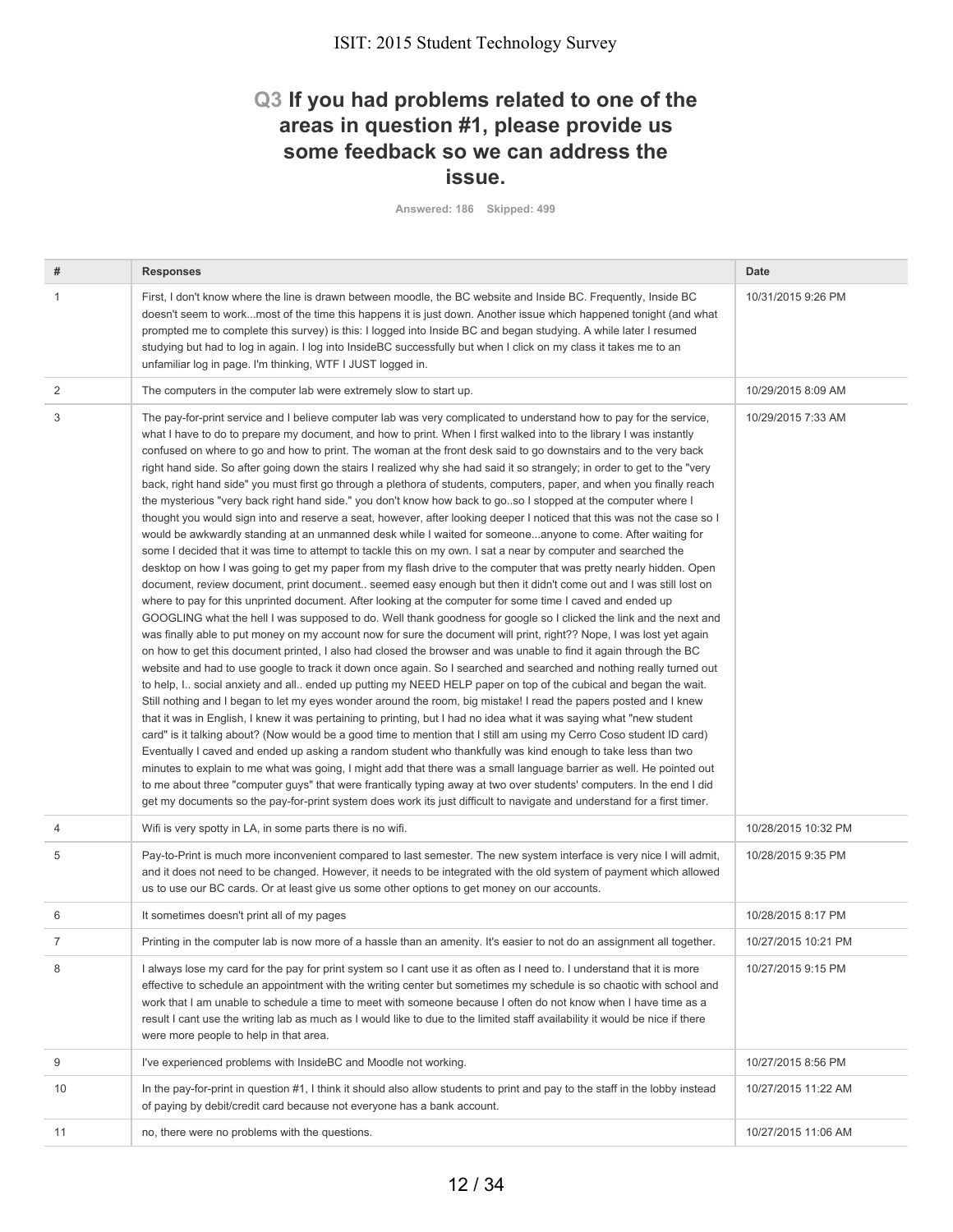| 12 | Please pull-up previous Survey taken.                                                                                                                                                                                                                                                                                                                                                                                                                                                                                                                                                                                                                                                                                                                                                                                                                                                                                                                                                                                                                                                                                                                                                                                                                                                                                                                                                                                                                                                                               | 10/27/2015 11:05 AM |
|----|---------------------------------------------------------------------------------------------------------------------------------------------------------------------------------------------------------------------------------------------------------------------------------------------------------------------------------------------------------------------------------------------------------------------------------------------------------------------------------------------------------------------------------------------------------------------------------------------------------------------------------------------------------------------------------------------------------------------------------------------------------------------------------------------------------------------------------------------------------------------------------------------------------------------------------------------------------------------------------------------------------------------------------------------------------------------------------------------------------------------------------------------------------------------------------------------------------------------------------------------------------------------------------------------------------------------------------------------------------------------------------------------------------------------------------------------------------------------------------------------------------------------|---------------------|
| 13 | No issues                                                                                                                                                                                                                                                                                                                                                                                                                                                                                                                                                                                                                                                                                                                                                                                                                                                                                                                                                                                                                                                                                                                                                                                                                                                                                                                                                                                                                                                                                                           | 10/27/2015 10:53 AM |
| 14 | There are some computers that cannot connect to the printer in Delano Campus.                                                                                                                                                                                                                                                                                                                                                                                                                                                                                                                                                                                                                                                                                                                                                                                                                                                                                                                                                                                                                                                                                                                                                                                                                                                                                                                                                                                                                                       | 10/27/2015 10:51 AM |
| 15 | Computer at the Denalo campus are always very slow. Also, half of them work and always taken.                                                                                                                                                                                                                                                                                                                                                                                                                                                                                                                                                                                                                                                                                                                                                                                                                                                                                                                                                                                                                                                                                                                                                                                                                                                                                                                                                                                                                       | 10/27/2015 9:53 AM  |
| 16 | There are certainly wifi dead-zones, and there is no wifi or cell service in the humanities lounge.                                                                                                                                                                                                                                                                                                                                                                                                                                                                                                                                                                                                                                                                                                                                                                                                                                                                                                                                                                                                                                                                                                                                                                                                                                                                                                                                                                                                                 | 10/27/2015 9:37 AM  |
| 17 | The wi-fi on campus is bad and sometimes non-exsistent in some classrooms and even buildings like the boookstore.<br>The grading on Moodle was inaccurate and the teacher could not fix the problem easily.                                                                                                                                                                                                                                                                                                                                                                                                                                                                                                                                                                                                                                                                                                                                                                                                                                                                                                                                                                                                                                                                                                                                                                                                                                                                                                         | 10/27/2015 9:22 AM  |
| 18 | Moodle closes down as soon as that class is over! There are files, lists, and information that is posted through Moodle,<br>or dialogue that is sent over Moodle messages that are gone forever because the Moodle gets closed. If I had known<br>this, I would have copied and pasted everything into a word document. Unlike InsideBC which is awesome, because I<br>can visit classes from 4 semesters ago. It is the best thing to look at files or sent messages through a class that is<br>finished. InsideBC has a tendency to have false or inaccurate or incomplete information. I keep checking the<br>Scholarship category and it always talks about Financial Aid, but it does not tell you about scholarships, applying for<br>them, that part is lacking. When you use InsideBC to send e-mails it often will not tell you the e-mail address, and it<br>won't let you check the e-mail that you sent. If nobody replies to your e-mail, you can't look at what you wrote. That is<br>annoying. I do not have money for pay for print, but it is often a necessity for last minute things. The Wi-Fi is slow<br>really slow. This is understandable because you have so many students on campus consuming the Wi-Fi, no matter<br>what you do it will be slow. The problems come in when the teacher in class needs to do something that requires the<br>internet and things slow down. The BC Website is not always accurate or up to date. When it has false information, it<br>can cause problems. | 10/27/2015 8:12 AM  |
| 19 | No problems on my end                                                                                                                                                                                                                                                                                                                                                                                                                                                                                                                                                                                                                                                                                                                                                                                                                                                                                                                                                                                                                                                                                                                                                                                                                                                                                                                                                                                                                                                                                               | 10/27/2015 8:02 AM  |
| 20 | IT service is very slow to fix dvd and computer problem connections or service computer dvd players that are wearing<br>out.                                                                                                                                                                                                                                                                                                                                                                                                                                                                                                                                                                                                                                                                                                                                                                                                                                                                                                                                                                                                                                                                                                                                                                                                                                                                                                                                                                                        | 10/27/2015 7:30 AM  |
| 21 | No                                                                                                                                                                                                                                                                                                                                                                                                                                                                                                                                                                                                                                                                                                                                                                                                                                                                                                                                                                                                                                                                                                                                                                                                                                                                                                                                                                                                                                                                                                                  | 10/27/2015 1:58 AM  |
| 22 | None                                                                                                                                                                                                                                                                                                                                                                                                                                                                                                                                                                                                                                                                                                                                                                                                                                                                                                                                                                                                                                                                                                                                                                                                                                                                                                                                                                                                                                                                                                                | 10/26/2015 10:17 PM |
| 23 | The writing lab it is a good, but we need to make appointment. sometimes the time that they have it is not the best for<br>me.                                                                                                                                                                                                                                                                                                                                                                                                                                                                                                                                                                                                                                                                                                                                                                                                                                                                                                                                                                                                                                                                                                                                                                                                                                                                                                                                                                                      | 10/26/2015 8:20 PM  |
| 24 | The computers are slow.                                                                                                                                                                                                                                                                                                                                                                                                                                                                                                                                                                                                                                                                                                                                                                                                                                                                                                                                                                                                                                                                                                                                                                                                                                                                                                                                                                                                                                                                                             | 10/26/2015 8:18 PM  |
| 25 | None                                                                                                                                                                                                                                                                                                                                                                                                                                                                                                                                                                                                                                                                                                                                                                                                                                                                                                                                                                                                                                                                                                                                                                                                                                                                                                                                                                                                                                                                                                                | 10/26/2015 8:15 PM  |
| 26 | I have never heard of aleks or plato labs                                                                                                                                                                                                                                                                                                                                                                                                                                                                                                                                                                                                                                                                                                                                                                                                                                                                                                                                                                                                                                                                                                                                                                                                                                                                                                                                                                                                                                                                           | 10/26/2015 8:14 PM  |
| 27 | The wifi is not always available or down even on campus computers                                                                                                                                                                                                                                                                                                                                                                                                                                                                                                                                                                                                                                                                                                                                                                                                                                                                                                                                                                                                                                                                                                                                                                                                                                                                                                                                                                                                                                                   | 10/26/2015 8:13 PM  |
| 28 | N/A                                                                                                                                                                                                                                                                                                                                                                                                                                                                                                                                                                                                                                                                                                                                                                                                                                                                                                                                                                                                                                                                                                                                                                                                                                                                                                                                                                                                                                                                                                                 | 10/26/2015 5:56 PM  |
| 29 | Wifi is weak at some buildings                                                                                                                                                                                                                                                                                                                                                                                                                                                                                                                                                                                                                                                                                                                                                                                                                                                                                                                                                                                                                                                                                                                                                                                                                                                                                                                                                                                                                                                                                      | 10/26/2015 3:23 PM  |
| 30 | n/a                                                                                                                                                                                                                                                                                                                                                                                                                                                                                                                                                                                                                                                                                                                                                                                                                                                                                                                                                                                                                                                                                                                                                                                                                                                                                                                                                                                                                                                                                                                 | 10/26/2015 3:23 PM  |
| 31 | The wifi is choppy                                                                                                                                                                                                                                                                                                                                                                                                                                                                                                                                                                                                                                                                                                                                                                                                                                                                                                                                                                                                                                                                                                                                                                                                                                                                                                                                                                                                                                                                                                  | 10/26/2015 2:23 PM  |
| 32 | I am currently havi g issues with loving into my Gmail account to contact my teachers I don't know the reason why.                                                                                                                                                                                                                                                                                                                                                                                                                                                                                                                                                                                                                                                                                                                                                                                                                                                                                                                                                                                                                                                                                                                                                                                                                                                                                                                                                                                                  | 10/26/2015 1:41 PM  |
| 33 | It is difficult to book an appointment in the writing lab for the day and hour a student prefers because the staff is<br>usually always booked for a couple days out.                                                                                                                                                                                                                                                                                                                                                                                                                                                                                                                                                                                                                                                                                                                                                                                                                                                                                                                                                                                                                                                                                                                                                                                                                                                                                                                                               | 10/26/2015 12:54 PM |
| 34 | There are not enough stations in the computer commons in the library during peak hours.                                                                                                                                                                                                                                                                                                                                                                                                                                                                                                                                                                                                                                                                                                                                                                                                                                                                                                                                                                                                                                                                                                                                                                                                                                                                                                                                                                                                                             | 10/26/2015 12:10 PM |
| 35 | Make a better USer interface for Moodle.                                                                                                                                                                                                                                                                                                                                                                                                                                                                                                                                                                                                                                                                                                                                                                                                                                                                                                                                                                                                                                                                                                                                                                                                                                                                                                                                                                                                                                                                            | 10/26/2015 11:16 AM |
| 36 | no                                                                                                                                                                                                                                                                                                                                                                                                                                                                                                                                                                                                                                                                                                                                                                                                                                                                                                                                                                                                                                                                                                                                                                                                                                                                                                                                                                                                                                                                                                                  | 10/26/2015 11:13 AM |
| 37 | Intro to Business BSAD-B20-05 never had anything posted online. Every other class I had used web technology<br>extensively. On an alternate class webpage all it had was travel pictures from a trip teacher took to NYC a while back.                                                                                                                                                                                                                                                                                                                                                                                                                                                                                                                                                                                                                                                                                                                                                                                                                                                                                                                                                                                                                                                                                                                                                                                                                                                                              | 10/26/2015 11:03 AM |
| 38 | Wifi is very slow, hard to use online textbook in class                                                                                                                                                                                                                                                                                                                                                                                                                                                                                                                                                                                                                                                                                                                                                                                                                                                                                                                                                                                                                                                                                                                                                                                                                                                                                                                                                                                                                                                             | 10/26/2015 10:09 AM |
| 39 | There is more than one way to print documents in the computer lab that was not shown to all students.                                                                                                                                                                                                                                                                                                                                                                                                                                                                                                                                                                                                                                                                                                                                                                                                                                                                                                                                                                                                                                                                                                                                                                                                                                                                                                                                                                                                               | 10/26/2015 8:15 AM  |
| 40 | It could not print my documents because i could not get money on my one card. We cannot deposit money on our one<br>card at the atm at school. Only online which is a hassle.                                                                                                                                                                                                                                                                                                                                                                                                                                                                                                                                                                                                                                                                                                                                                                                                                                                                                                                                                                                                                                                                                                                                                                                                                                                                                                                                       | 10/26/2015 7:22 AM  |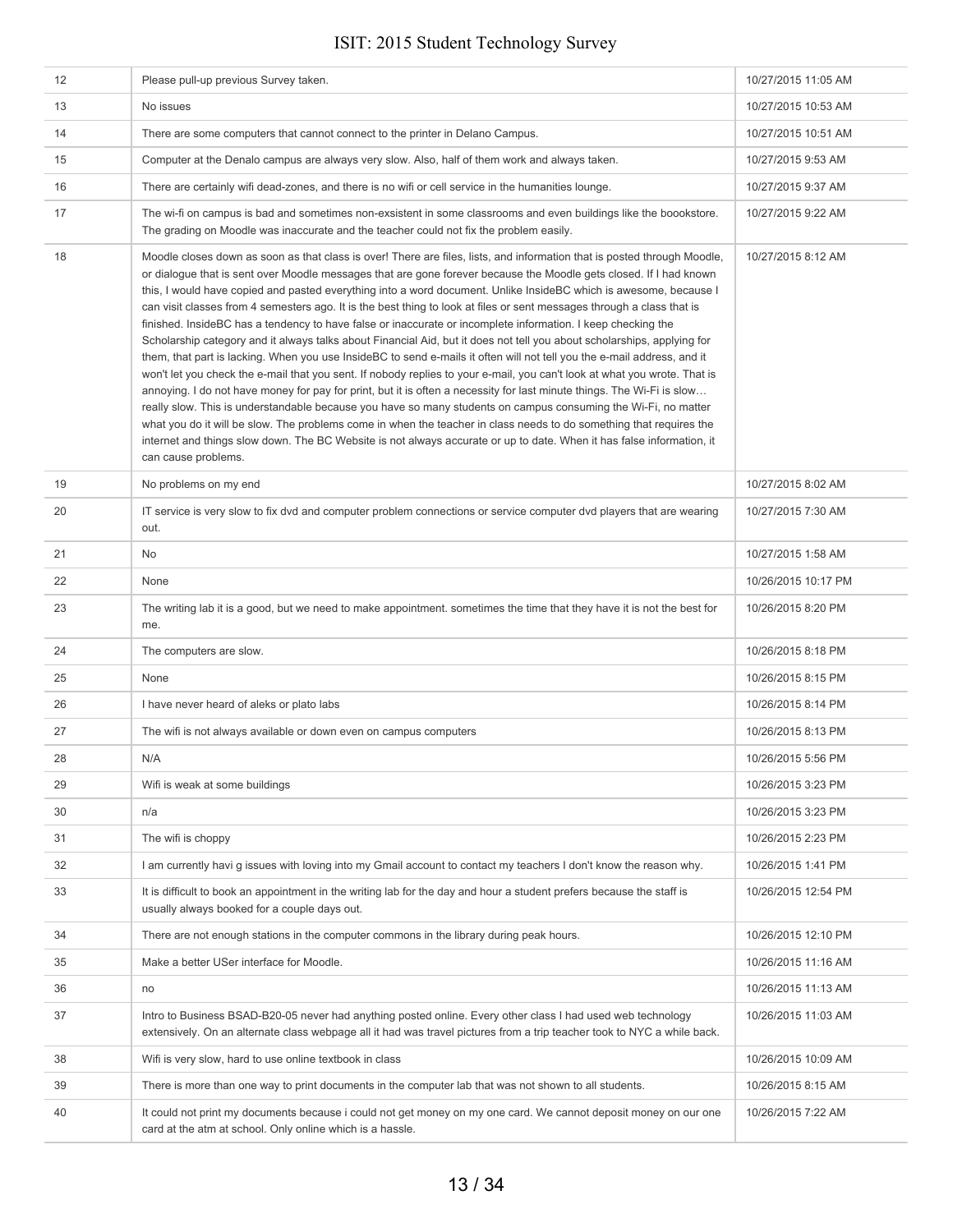| 41 | No problem, but it would be so much more convenient for students who use the pay-for-print system and pay with<br>cash in hand and not a credit card online (like myself), to be able to pay in the library near the computers. It is very<br>inconvenient and ridiculous to have to go to another building and stand in a long line just to give a dollar to someone to<br>print. It would be so much easier if someone was stationed in the library to save students the time, hassle, and speed<br>up the process as a whole. Not only that, but someone could take our spot at a computer that we had to wait a long<br>time for. | 10/26/2015 1:39 AM  |
|----|---------------------------------------------------------------------------------------------------------------------------------------------------------------------------------------------------------------------------------------------------------------------------------------------------------------------------------------------------------------------------------------------------------------------------------------------------------------------------------------------------------------------------------------------------------------------------------------------------------------------------------------|---------------------|
| 42 | N/A                                                                                                                                                                                                                                                                                                                                                                                                                                                                                                                                                                                                                                   | 10/26/2015 1:18 AM  |
| 43 | none                                                                                                                                                                                                                                                                                                                                                                                                                                                                                                                                                                                                                                  | 10/26/2015 1:05 AM  |
| 44 | No issues.                                                                                                                                                                                                                                                                                                                                                                                                                                                                                                                                                                                                                            | 10/25/2015 11:53 PM |
| 45 | The printing system was changed without notification, and the new system is much more complicated than the last.                                                                                                                                                                                                                                                                                                                                                                                                                                                                                                                      | 10/25/2015 11:41 PM |
| 46 | I had no problems, other than when I was trying to use my phone for in-class purposes and the wifi wasn't very strong,<br>thus hindering my ability to open up websites.                                                                                                                                                                                                                                                                                                                                                                                                                                                              | 10/25/2015 10:55 PM |
| 47 | The computer system was down too many times. It made it difficult to email homework assignments that needed on<br>time.                                                                                                                                                                                                                                                                                                                                                                                                                                                                                                               | 10/25/2015 9:33 PM  |
| 48 | In Aleks how do you know your grade?                                                                                                                                                                                                                                                                                                                                                                                                                                                                                                                                                                                                  | 10/25/2015 8:56 PM  |
| 49 | The printing sometimes does not work especially when teachers assign PDF files to download and print. I always use<br>the campus systems but with the new system it has become a struggle.                                                                                                                                                                                                                                                                                                                                                                                                                                            | 10/25/2015 8:53 PM  |
| 50 | Printing would pause often or not print at all; therefore, I was unable to print my work and turn it on time.                                                                                                                                                                                                                                                                                                                                                                                                                                                                                                                         | 10/25/2015 8:35 PM  |
| 51 | The WiFi was very slow, to the point it was sometimes better to not use WiFi at all. (For technology not in classrooms<br>or the library.)                                                                                                                                                                                                                                                                                                                                                                                                                                                                                            | 10/25/2015 3:53 PM  |
| 52 | N/A                                                                                                                                                                                                                                                                                                                                                                                                                                                                                                                                                                                                                                   | 10/25/2015 1:27 PM  |
| 53 | I have never used Moodle. I just feel that the website can be organized efficiently. I'm used to using Blackboard<br>because I came from CSUB.                                                                                                                                                                                                                                                                                                                                                                                                                                                                                        | 10/25/2015 11:40 AM |
| 54 | Computers take FOREVER to load.                                                                                                                                                                                                                                                                                                                                                                                                                                                                                                                                                                                                       | 10/25/2015 11:38 AM |
| 55 | N/A                                                                                                                                                                                                                                                                                                                                                                                                                                                                                                                                                                                                                                   | 10/25/2015 11:27 AM |
| 56 | None                                                                                                                                                                                                                                                                                                                                                                                                                                                                                                                                                                                                                                  | 10/25/2015 11:16 AM |
| 57 | The inside BC account was down for several days leading me to be late on work.                                                                                                                                                                                                                                                                                                                                                                                                                                                                                                                                                        | 10/25/2015 10:53 AM |
| 58 | I'm in the library just about every day Mon-Thurs, I've only had one problem getting on insideBC and that was because<br>email was down. The problem was fixed quickly (within a few hours). I'm excited that we have so much access to the<br>computers.                                                                                                                                                                                                                                                                                                                                                                             | 10/25/2015 10:00 AM |
| 59 | The only problem I have with learning management systems is the human problem. Not all professors are tech savvy<br>and not all professors are using Moodle to its full capability. The only thing IT could do there is encourage instructors<br>to utilize the tools that they have available to them.                                                                                                                                                                                                                                                                                                                               | 10/25/2015 9:53 AM  |
| 60 | The APP on my phone wouldn't show all my on-line classes. I put in a request for someone to call me and help me<br>but no one ever responded to my request.                                                                                                                                                                                                                                                                                                                                                                                                                                                                           | 10/25/2015 9:13 AM  |
| 61 | Inside bc hard to find bookstore link                                                                                                                                                                                                                                                                                                                                                                                                                                                                                                                                                                                                 | 10/25/2015 5:51 AM  |
| 62 | It is hard to connect to the BC wifi.                                                                                                                                                                                                                                                                                                                                                                                                                                                                                                                                                                                                 | 10/24/2015 11:02 PM |
| 63 | Moodle is sometimes hard to navigate and find things.                                                                                                                                                                                                                                                                                                                                                                                                                                                                                                                                                                                 | 10/24/2015 10:09 PM |
| 64 | I think it would be more effective to have computers around all campus not just the library to print papers, and also it<br>might be too much to ask but, to be able to actually pay cash for printing jobs instead of having to deposit money into<br>your ONE card or online printing manager and having to go in log into two different accounts to be able to print one<br>page.                                                                                                                                                                                                                                                  | 10/24/2015 9:00 PM  |
| 65 | In the pay-for-print I put money in it and then when I went to print my paper it would not print even though I just put<br>money on the card. I had to try five times to print out my paper and each time it was taking money without giving me<br>my paper. I think that there should be a form to fill out so if this happens to other students they can fill it out to get the<br>money put back on the card.                                                                                                                                                                                                                      | 10/24/2015 8:03 PM  |
| 66 | can never connect to wifi                                                                                                                                                                                                                                                                                                                                                                                                                                                                                                                                                                                                             | 10/24/2015 7:47 PM  |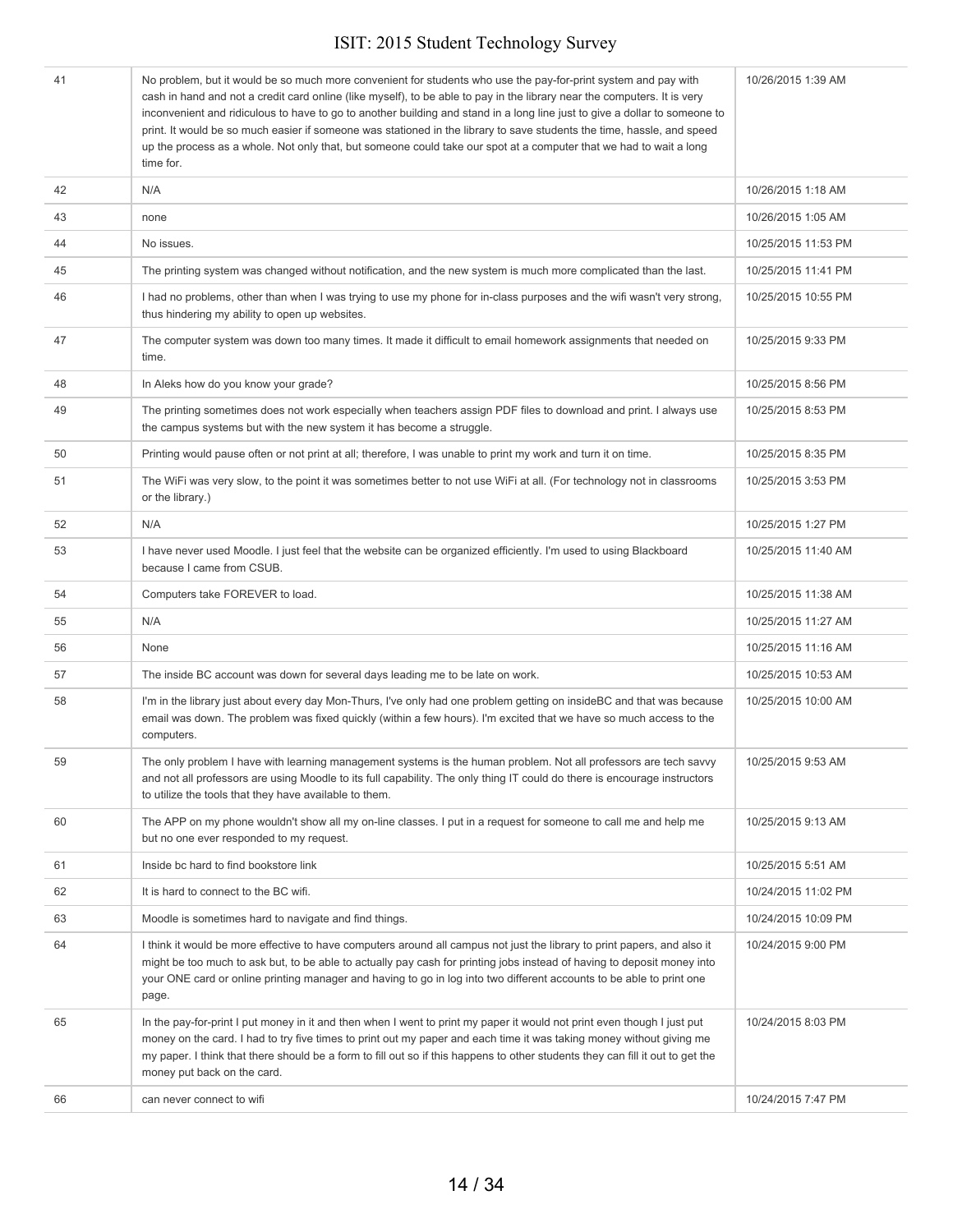| 67 | The pay-for-print system has been ineffective lately, due to the lack of connection established between all computers<br>and the two domain printers that are location on the bottom third floor in the library. For instance, there have been<br>multiple occasions where the computer in use does not send the connection to the desktop assigned to that printer. In<br>one case, after waiting for an hour canceling, then reprinting documents, as well as the lack of service from staff, no<br>such connection was ever made between the computer and printer. The very next day my BC one card, which is used<br>in order to print out documents, was swept away with my funds with a balance of \$0.20 after a \$10.00 deposit, in<br>which was never reimbursed. | 10/24/2015 5:12 PM  |
|----|----------------------------------------------------------------------------------------------------------------------------------------------------------------------------------------------------------------------------------------------------------------------------------------------------------------------------------------------------------------------------------------------------------------------------------------------------------------------------------------------------------------------------------------------------------------------------------------------------------------------------------------------------------------------------------------------------------------------------------------------------------------------------|---------------------|
| 68 | no problems                                                                                                                                                                                                                                                                                                                                                                                                                                                                                                                                                                                                                                                                                                                                                                | 10/24/2015 2:55 PM  |
| 69 | The wifi doesnt work                                                                                                                                                                                                                                                                                                                                                                                                                                                                                                                                                                                                                                                                                                                                                       | 10/24/2015 1:58 PM  |
| 70 | I don't get wifi at the greenhouse. I really enjoy reading In peaceful environments like the greenhouse but I don't seem<br>to get wifi when I have to refer to it. That may be a reason why many people don't take a use of the greenhouse to<br>study and it's a waste of a beautiful place                                                                                                                                                                                                                                                                                                                                                                                                                                                                              | 10/24/2015 12:11 PM |
| 71 | never had any issues                                                                                                                                                                                                                                                                                                                                                                                                                                                                                                                                                                                                                                                                                                                                                       | 10/24/2015 11:10 AM |
| 72 | N/A                                                                                                                                                                                                                                                                                                                                                                                                                                                                                                                                                                                                                                                                                                                                                                        | 10/24/2015 10:53 AM |
| 73 | Generally the wifi coverage is great but could use some boosting in the humanities area around classroom 21.                                                                                                                                                                                                                                                                                                                                                                                                                                                                                                                                                                                                                                                               | 10/24/2015 10:29 AM |
| 74 | None                                                                                                                                                                                                                                                                                                                                                                                                                                                                                                                                                                                                                                                                                                                                                                       | 10/24/2015 9:10 AM  |
| 75 | The email link from insideBC sometimes will not direct me to my BC email.                                                                                                                                                                                                                                                                                                                                                                                                                                                                                                                                                                                                                                                                                                  | 10/24/2015 7:53 AM  |
| 76 | Honestly, I don't even know what most of the things on the list even are.                                                                                                                                                                                                                                                                                                                                                                                                                                                                                                                                                                                                                                                                                                  | 10/24/2015 4:33 AM  |
| 77 | Wifi is almost unusable in much of the humanities building, dont know about the rest of campus, and signing into a<br>computer in the lab is a crap shoot on which one will sign in in a minute, or 10 minutes                                                                                                                                                                                                                                                                                                                                                                                                                                                                                                                                                             | 10/24/2015 2:53 AM  |
| 78 | I just don't think the InsideBC site is as user-friendly as it could be. Also, I have the hardest time checking my grades<br>and keeping up to date. I can never find, if there even is, a central place on InsideBC to check them all at the same<br>time. I know it's my own responsibility and I know it's up to me, but going to each teacher and or/their website (if they<br>even have one) makes it more difficult and less likely that I will be able to keep up with my academic standing.                                                                                                                                                                                                                                                                        | 10/24/2015 2:42 AM  |
| 79 | I have needed to print items at school but don't know where to print or where I would pay for it. Can we just have a<br>printer that would take coins/cash/card & our student # to print items. Just a suggestion.                                                                                                                                                                                                                                                                                                                                                                                                                                                                                                                                                         | 10/24/2015 12:51 AM |
| 80 | N/a                                                                                                                                                                                                                                                                                                                                                                                                                                                                                                                                                                                                                                                                                                                                                                        | 10/23/2015 11:57 PM |
| 81 | Moodle is so sloppy and hard to use. Simplify please!                                                                                                                                                                                                                                                                                                                                                                                                                                                                                                                                                                                                                                                                                                                      | 10/23/2015 11:49 PM |
| 82 | none                                                                                                                                                                                                                                                                                                                                                                                                                                                                                                                                                                                                                                                                                                                                                                       | 10/23/2015 11:34 PM |
| 83 | Not enough computers                                                                                                                                                                                                                                                                                                                                                                                                                                                                                                                                                                                                                                                                                                                                                       | 10/23/2015 11:28 PM |
| 84 | It would be helpful if there was a link on computers (commons) internet task bar for the pay for print log in. Also the<br>internet connection in the humanities building is very slow or difficult to get on.                                                                                                                                                                                                                                                                                                                                                                                                                                                                                                                                                             | 10/23/2015 11:23 PM |
| 85 | Learn more about what's available                                                                                                                                                                                                                                                                                                                                                                                                                                                                                                                                                                                                                                                                                                                                          | 10/23/2015 11:22 PM |
| 86 | Normal login issues                                                                                                                                                                                                                                                                                                                                                                                                                                                                                                                                                                                                                                                                                                                                                        | 10/23/2015 10:04 PM |
| 87 | The printing, some students do not have cards. This makes it very difficult to print.                                                                                                                                                                                                                                                                                                                                                                                                                                                                                                                                                                                                                                                                                      | 10/23/2015 9:55 PM  |
| 88 | yes add auto-cad programs to the computer lab so students who don't have a laptop can go there to use a program<br>that is needed for a BC course                                                                                                                                                                                                                                                                                                                                                                                                                                                                                                                                                                                                                          | 10/23/2015 9:54 PM  |
| 89 | N/A                                                                                                                                                                                                                                                                                                                                                                                                                                                                                                                                                                                                                                                                                                                                                                        | 10/23/2015 9:42 PM  |
| 90 | There's not much information on the labs that are offered so I didn't even know some of those who existed, so maybe<br>get the information out on what are some of the helpful labs that BC has to offer.                                                                                                                                                                                                                                                                                                                                                                                                                                                                                                                                                                  | 10/23/2015 9:29 PM  |
| 91 | wi-fi access can be slow                                                                                                                                                                                                                                                                                                                                                                                                                                                                                                                                                                                                                                                                                                                                                   | 10/23/2015 9:12 PM  |
| 92 | The only problem I know of is when I can't access the school wi-fi system when I am in certain classrooms or<br>buildings.                                                                                                                                                                                                                                                                                                                                                                                                                                                                                                                                                                                                                                                 | 10/23/2015 8:45 PM  |
| 93 | Return old printing system.                                                                                                                                                                                                                                                                                                                                                                                                                                                                                                                                                                                                                                                                                                                                                | 10/23/2015 7:52 PM  |
| 94 | none                                                                                                                                                                                                                                                                                                                                                                                                                                                                                                                                                                                                                                                                                                                                                                       | 10/23/2015 7:46 PM  |
| 95 | The new print system is incredibly confusing and not very efficient.                                                                                                                                                                                                                                                                                                                                                                                                                                                                                                                                                                                                                                                                                                       | 10/23/2015 6:56 PM  |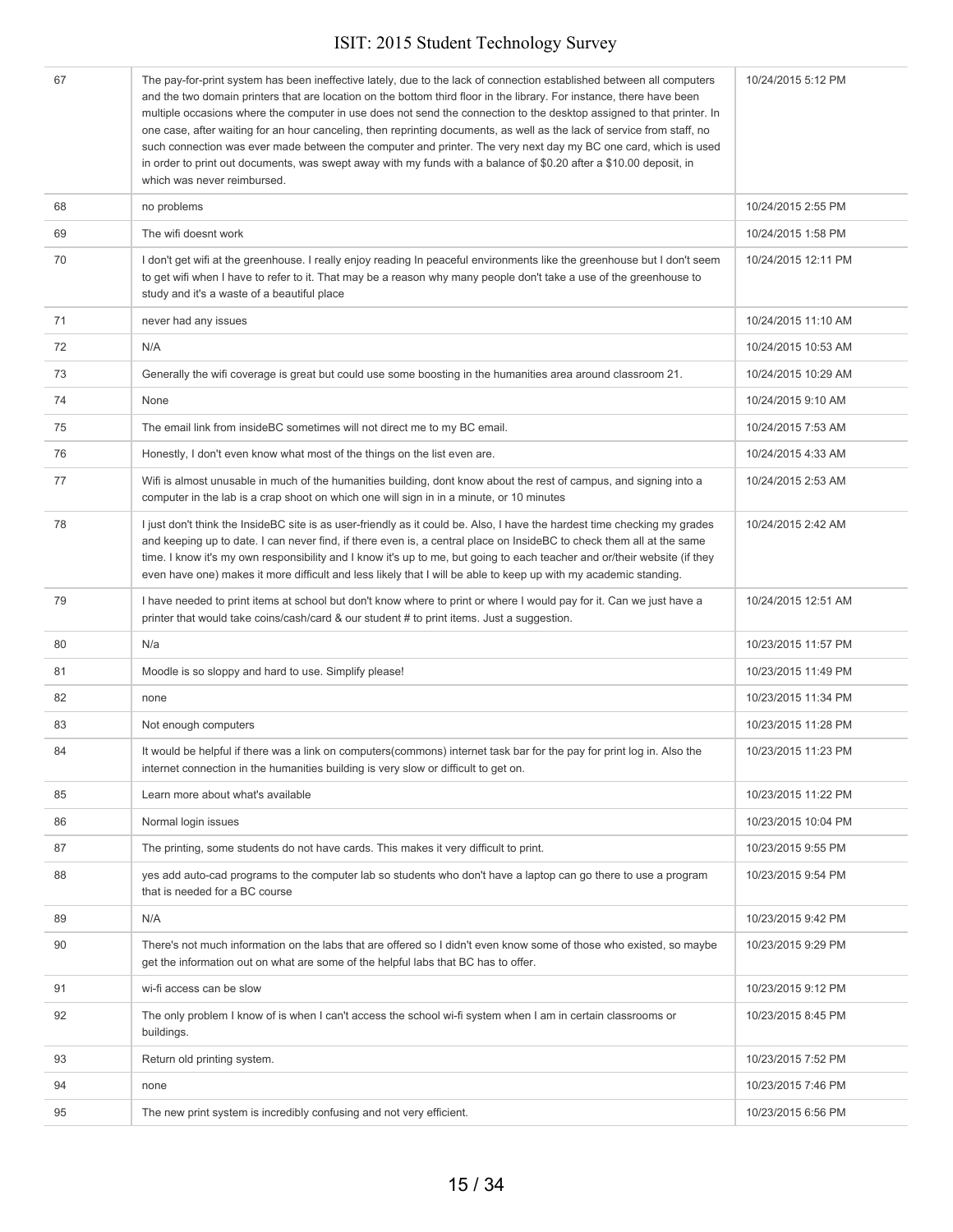| 96  | I would mostly recommend a way to input money onto an account in the computer common area again, it was very<br>easy and simple to print, I used it when it was that way a lot, but now I rarely use it because I don't really ue my card.                                                                                                                                                                                                                                                                                                                                                                                                                                                                                                                                                                                                                                                                                                    | 10/23/2015 5:49 PM  |
|-----|-----------------------------------------------------------------------------------------------------------------------------------------------------------------------------------------------------------------------------------------------------------------------------------------------------------------------------------------------------------------------------------------------------------------------------------------------------------------------------------------------------------------------------------------------------------------------------------------------------------------------------------------------------------------------------------------------------------------------------------------------------------------------------------------------------------------------------------------------------------------------------------------------------------------------------------------------|---------------------|
| 97  | the moddle was hard to acess                                                                                                                                                                                                                                                                                                                                                                                                                                                                                                                                                                                                                                                                                                                                                                                                                                                                                                                  | 10/23/2015 5:40 PM  |
| 98  | Improving Wifi connection                                                                                                                                                                                                                                                                                                                                                                                                                                                                                                                                                                                                                                                                                                                                                                                                                                                                                                                     | 10/23/2015 5:25 PM  |
| 99  | the new printing system is difficult to operate                                                                                                                                                                                                                                                                                                                                                                                                                                                                                                                                                                                                                                                                                                                                                                                                                                                                                               | 10/23/2015 5:22 PM  |
| 100 | The wifi is so slow i get a faster connection with it off than when it is on. Also the computers are so ancient they take<br>atleast 5 minutes to warm up and thats not an exageration.                                                                                                                                                                                                                                                                                                                                                                                                                                                                                                                                                                                                                                                                                                                                                       | 10/23/2015 4:50 PM  |
| 101 | We need more and new computers your labs are outdated uncomfortable chairs old computers this is geting redundant<br>just buy newer better tech. Apple is the best way if not upgrade these old terrible dell computers they are too slow and<br>alot of them never work and they never get fixed. I always have to bring my notebook which i shouldnt have to but you<br>guy's dont want to fix or update anything.                                                                                                                                                                                                                                                                                                                                                                                                                                                                                                                          | 10/23/2015 4:45 PM  |
| 102 | N/A                                                                                                                                                                                                                                                                                                                                                                                                                                                                                                                                                                                                                                                                                                                                                                                                                                                                                                                                           | 10/23/2015 4:42 PM  |
| 103 | The only problem I found is that some of the computers in the library do not have Microsoft word.                                                                                                                                                                                                                                                                                                                                                                                                                                                                                                                                                                                                                                                                                                                                                                                                                                             | 10/23/2015 4:32 PM  |
| 104 | Do not understand the new process very well; the way i have to pay to be able to print.                                                                                                                                                                                                                                                                                                                                                                                                                                                                                                                                                                                                                                                                                                                                                                                                                                                       | 10/23/2015 4:01 PM  |
| 105 | The WiFi can be difficult to get sometimes even in HotSpot marked areas.                                                                                                                                                                                                                                                                                                                                                                                                                                                                                                                                                                                                                                                                                                                                                                                                                                                                      | 10/23/2015 3:50 PM  |
| 106 | Locating an assistant was more difficult than necessary. There was almost no one at the staff section when they are<br>needed.                                                                                                                                                                                                                                                                                                                                                                                                                                                                                                                                                                                                                                                                                                                                                                                                                | 10/23/2015 2:56 PM  |
| 107 | Poor signal in some buildings                                                                                                                                                                                                                                                                                                                                                                                                                                                                                                                                                                                                                                                                                                                                                                                                                                                                                                                 | 10/23/2015 2:54 PM  |
| 108 | Don't really know how to use pay for print system                                                                                                                                                                                                                                                                                                                                                                                                                                                                                                                                                                                                                                                                                                                                                                                                                                                                                             | 10/23/2015 2:39 PM  |
| 109 | I have not been able to connect to the school's wi-fi. I was able to last year but this year for some reason it does not<br>work.                                                                                                                                                                                                                                                                                                                                                                                                                                                                                                                                                                                                                                                                                                                                                                                                             | 10/23/2015 2:27 PM  |
| 110 | The pay-for-print system requires a credit/debit card AND requires you to use the computers on campus to add credit<br>to your account. A few months ago I lost my wallet and my roommate offered to let me use his debit card to add credit<br>to my account so I could print out an important paper the next day before class, but since we were at home it wouldn't<br>let us.                                                                                                                                                                                                                                                                                                                                                                                                                                                                                                                                                             | 10/23/2015 2:24 PM  |
| 111 | Wifi Inexplicably boots personal computer off wifi and have to relogin to wifi to use again.                                                                                                                                                                                                                                                                                                                                                                                                                                                                                                                                                                                                                                                                                                                                                                                                                                                  | 10/23/2015 2:04 PM  |
| 112 | I use Moodle for my English 1A class. My Professor has her class outline posted there, as well as all assignments.<br>There is no back button. This is very frustrating when I need to jump between different pages inside this portal.                                                                                                                                                                                                                                                                                                                                                                                                                                                                                                                                                                                                                                                                                                       | 10/23/2015 1:51 PM  |
| 113 | Wifi access does not extend to every classroom. Many of my classes do not get service at all, especially in the LA<br>building. Also, the computers in the library are so very slow, they are impossible to use for students on a time crunch.                                                                                                                                                                                                                                                                                                                                                                                                                                                                                                                                                                                                                                                                                                | 10/23/2015 1:49 PM  |
| 114 | Wifi access seems to be a problem in almost every classroom I have used.                                                                                                                                                                                                                                                                                                                                                                                                                                                                                                                                                                                                                                                                                                                                                                                                                                                                      | 10/23/2015 1:41 PM  |
| 115 | Wifi access isn't very strong.                                                                                                                                                                                                                                                                                                                                                                                                                                                                                                                                                                                                                                                                                                                                                                                                                                                                                                                | 10/23/2015 1:23 PM  |
| 116 | None                                                                                                                                                                                                                                                                                                                                                                                                                                                                                                                                                                                                                                                                                                                                                                                                                                                                                                                                          | 10/23/2015 1:07 PM  |
| 117 | The Inside BC web site has been known to shut down in occasion.                                                                                                                                                                                                                                                                                                                                                                                                                                                                                                                                                                                                                                                                                                                                                                                                                                                                               | 10/23/2015 1:04 PM  |
| 118 | The computers take forever to log in.                                                                                                                                                                                                                                                                                                                                                                                                                                                                                                                                                                                                                                                                                                                                                                                                                                                                                                         | 10/23/2015 12:56 PM |
| 119 | Computers in the computer lab are very slow and out of date. The keyboards are also very dirty. Wifi is usually slow.<br>(Once, the get bus wifi from their stop was faster than the BC wifi)                                                                                                                                                                                                                                                                                                                                                                                                                                                                                                                                                                                                                                                                                                                                                 | 10/23/2015 12:51 PM |
| 120 | I didn't use the WIFI because it would kick me out every time I tried to login                                                                                                                                                                                                                                                                                                                                                                                                                                                                                                                                                                                                                                                                                                                                                                                                                                                                | 10/23/2015 12:47 PM |
| 121 | None                                                                                                                                                                                                                                                                                                                                                                                                                                                                                                                                                                                                                                                                                                                                                                                                                                                                                                                                          | 10/23/2015 12:33 PM |
| 122 | Moodle is slow and clunky, the organization if it is confusing, and it's not very intuitive or user friendly. If all online<br>classes with BC looked closer to ALEKS or Khan Academy, then more students would be satisfied. I can never find<br>what I want on InsideBC without asking at least two people. Upcoming important dates need to be made clearer, and a<br>quick bar with financial aid, registration, class schedule, actually useful stuff would be nice. All of the hardware I've<br>used at BC is slower than my parents 11 year old Dell desktop that was still ruining on dial-up. Find a distributor that<br>actually makes good computers, bring in a third party to quality check the computers every year. When a student is<br>testing on a computer, the don't want to wait 2 minutes in between questions. On he computers in MESA it takes<br>LITERALLY 20 MINUTES to log in to print one page off a flash drive. | 10/23/2015 12:30 PM |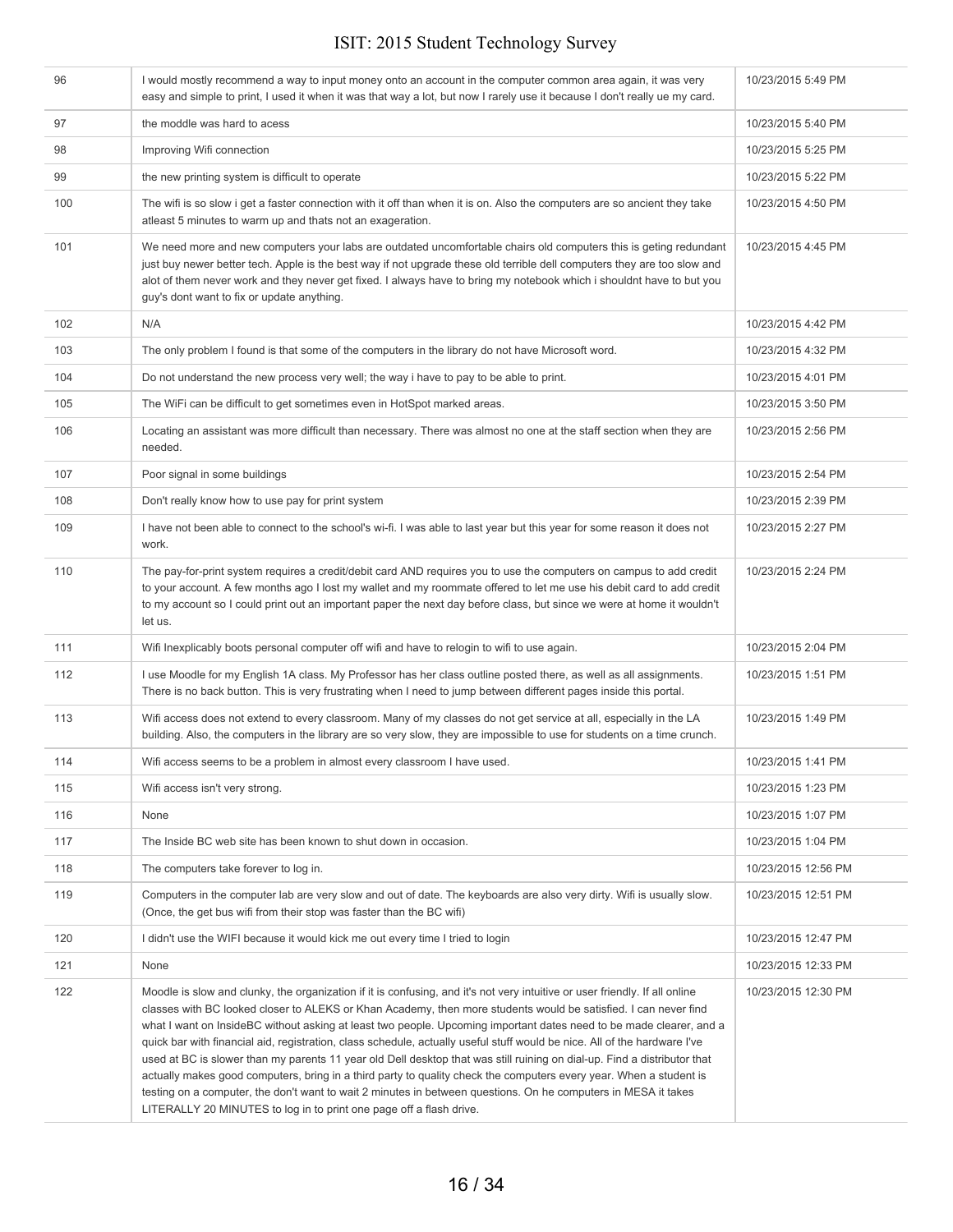| 123 | Stressed over math already, possibly related to disability issues. Financial hardship as well. Feltinappropriate to have<br>to pay for ALEKS computer time.                                                                                                                                                                                                                                                                                                                               | 10/23/2015 12:23 PM |
|-----|-------------------------------------------------------------------------------------------------------------------------------------------------------------------------------------------------------------------------------------------------------------------------------------------------------------------------------------------------------------------------------------------------------------------------------------------------------------------------------------------|---------------------|
| 124 | The printing system needs to be changed back to they way it was before. It is currently too much of a hassle to print,<br>not only that but some of the staffs aren't even trained on how to use the printing system themselves. It's too much of a<br>hassle.                                                                                                                                                                                                                            | 10/23/2015 12:19 PM |
| 125 | The campus computers all need to have ClearType enabled. It would be nice if there were Ethernet cables openly<br>available to students so their devices can connect to the Internet at reasonable speeds. The range and strength of the<br>campus' open Wi-Fi should extended, and the bandwidth of the open Wi-Fi should be increased somewhat. The<br>technology of Bakersfield College is quite advanced and is another reason I am proud to call Bakersfield College my<br>school.:) | 10/23/2015 12:08 PM |
| 126 | N/A                                                                                                                                                                                                                                                                                                                                                                                                                                                                                       | 10/23/2015 12:02 PM |
| 127 | I have a hard time using the wifi. Even when I connect to wifi I cannot get things to load.                                                                                                                                                                                                                                                                                                                                                                                               | 10/23/2015 11:42 AM |
| 128 | The printing is an issue. I went to the lab to print out an essay before class, but because I don't have money on my<br>debit card I was not able to print it. Very inconvenient.                                                                                                                                                                                                                                                                                                         | 10/23/2015 11:36 AM |
| 129 | There re no problems.                                                                                                                                                                                                                                                                                                                                                                                                                                                                     | 10/23/2015 11:36 AM |
| 130 | The wifi is only good enough to use in the business building, and only SOMETIMES works everywhere else and also is<br>incredibly slow and unreliable                                                                                                                                                                                                                                                                                                                                      | 10/23/2015 11:17 AM |
| 131 | Fix the wi-fi to work on phones to.                                                                                                                                                                                                                                                                                                                                                                                                                                                       | 10/23/2015 10:55 AM |
| 132 | update the inside bc page it looks outdated                                                                                                                                                                                                                                                                                                                                                                                                                                               | 10/23/2015 10:53 AM |
| 133 | Moodle is an awesome program and it is designed in a way where I would not have to collect phone numbers to<br>contact a classmate for help, but no one uses it except to check their grade.                                                                                                                                                                                                                                                                                              | 10/23/2015 10:48 AM |
| 134 | No wifi in LA                                                                                                                                                                                                                                                                                                                                                                                                                                                                             | 10/23/2015 10:45 AM |
| 135 | WiFi doesn't work on my phone.                                                                                                                                                                                                                                                                                                                                                                                                                                                            | 10/23/2015 10:37 AM |
| 136 | The autoCAD software has many problems                                                                                                                                                                                                                                                                                                                                                                                                                                                    | 10/23/2015 10:37 AM |
| 137 | The bc website use to be simplerI don't like how you have to log into inside bc to access everything like student<br>records or for registrationI think you should be able to access t from there but that you can login to your account<br>through the reg bc site and do it from there like you use to be able to                                                                                                                                                                       | 10/23/2015 10:30 AM |
| 138 | Maybe tell teachers to spread out info on math lab and writing lab and tell them what is it                                                                                                                                                                                                                                                                                                                                                                                               | 10/23/2015 10:20 AM |
| 139 | The wi-fi access in the Humanities and Language arts building needs a better range of access points since it is difficult<br>to get access                                                                                                                                                                                                                                                                                                                                                | 10/23/2015 10:16 AM |
| 140 | Teachers and students both have problems with moodle. The print pay system is inefficient. I don't like that I have to<br>go to another building to put cash on an account to print.                                                                                                                                                                                                                                                                                                      | 10/23/2015 10:09 AM |
| 141 | The WiFi signal could be better. It works closer to the library but if you have classes in the FA building there's little to<br>no signal.                                                                                                                                                                                                                                                                                                                                                | 10/23/2015 10:07 AM |
| 142 | Mood let can be somewhat confusing, especially because some teachers use external websites. So we have to know<br>noodle pkus different websites.                                                                                                                                                                                                                                                                                                                                         | 10/23/2015 9:58 AM  |
| 143 | i would have to say the wi-if access                                                                                                                                                                                                                                                                                                                                                                                                                                                      | 10/23/2015 9:48 AM  |
| 144 | Some labs I didn't know we had available to us                                                                                                                                                                                                                                                                                                                                                                                                                                            | 10/23/2015 9:47 AM  |
| 145 | When uploading files on Moodle (assignments) it can only upload one file. Please have an option that uploads multiple<br>files.                                                                                                                                                                                                                                                                                                                                                           | 10/23/2015 9:47 AM  |
| 146 | Moodle is great                                                                                                                                                                                                                                                                                                                                                                                                                                                                           | 10/23/2015 9:39 AM  |
| 147 | Had problem with online classes because Moodle crashes and loses my assignments all the time.                                                                                                                                                                                                                                                                                                                                                                                             | 10/23/2015 9:35 AM  |
| 148 | Wi-fi occasionaly disconnects or I have trouble connecting my device to the network.                                                                                                                                                                                                                                                                                                                                                                                                      | 10/23/2015 9:23 AM  |
| 149 | There was one day when the pay for print system crashed and wasnt allowing me to print for a whole day.                                                                                                                                                                                                                                                                                                                                                                                   | 10/23/2015 9:22 AM  |
| 150 | I did not like the new printing system. It seems ridiculous that we have to load and we can't pay cash; I wish they<br>would have at least done a two-way paying system.                                                                                                                                                                                                                                                                                                                  | 10/23/2015 9:19 AM  |
| 151 | The pay for print system was changed quite a bit and I felt there was not enough of a heads up or explanation for how<br>it would work.                                                                                                                                                                                                                                                                                                                                                   | 10/23/2015 9:17 AM  |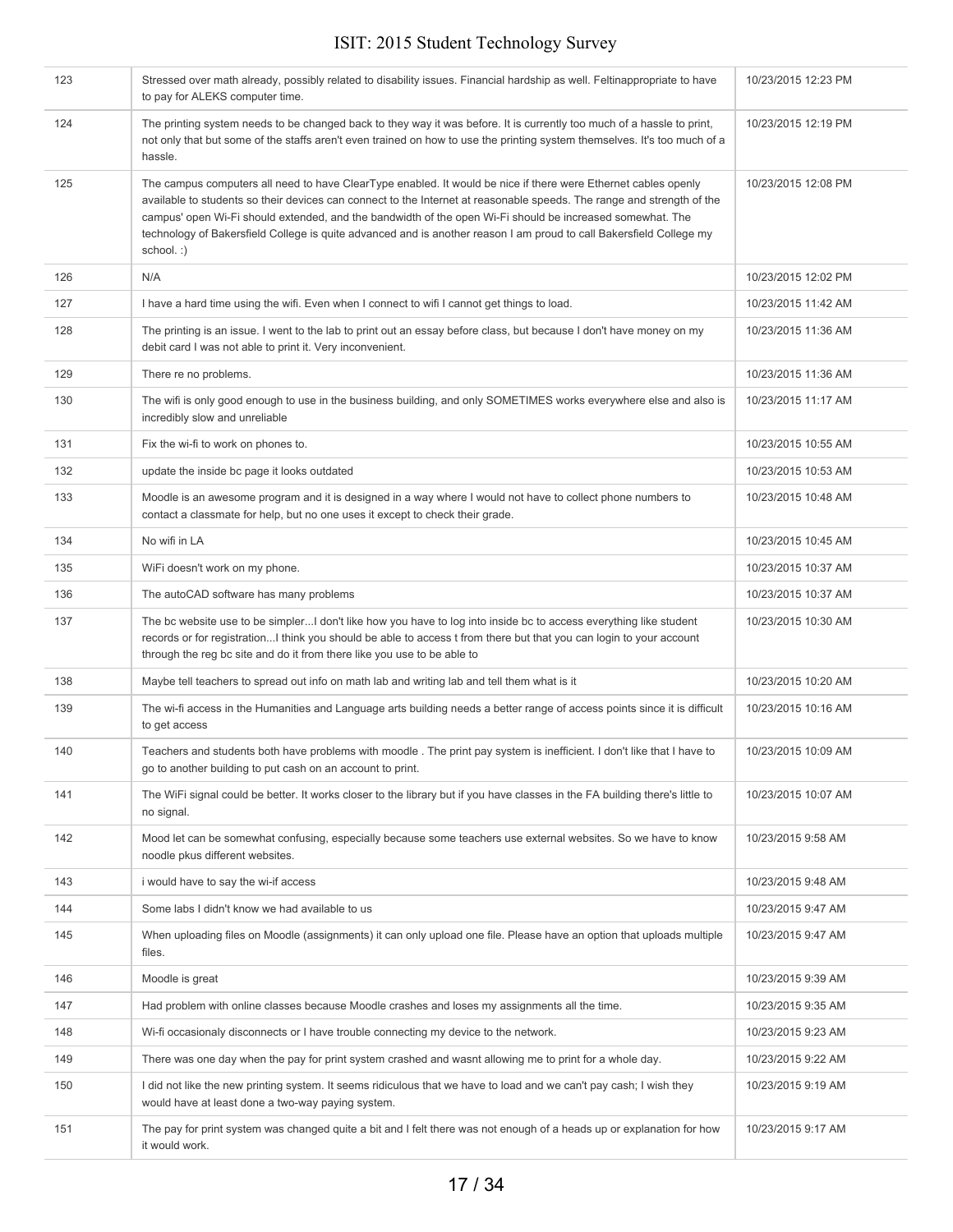| 152 | I cannot access the wifi. It does not connect me to it.                                                                                                                                                                                                                                                                      | 10/23/2015 8:58 AM |
|-----|------------------------------------------------------------------------------------------------------------------------------------------------------------------------------------------------------------------------------------------------------------------------------------------------------------------------------|--------------------|
| 153 | None                                                                                                                                                                                                                                                                                                                         | 10/23/2015 8:57 AM |
| 154 | The WiFi doesn't work perfectly everywhere                                                                                                                                                                                                                                                                                   | 10/23/2015 8:56 AM |
| 155 | wifi is glitchy                                                                                                                                                                                                                                                                                                              | 10/23/2015 8:52 AM |
| 156 | I hate that I have to go to business just to add money to my account. I don't own a credit card or a prepaid card to add<br>money so I have to go to the business office and it's just too much. You all need to bring that machine back because<br>it's convenient and less time. It was a dumb move to take it out.        | 10/23/2015 8:50 AM |
| 157 | Just like I mentioned before, the computers are very slow starting up. I know the IT Department does computer<br>software updates regularly, don't know if that contributes to how slow the computer are, but they appear to be slowing<br>down more. At times, the computer gets stuck and doesn't even open to my desktop. | 10/23/2015 8:43 AM |
| 158 | Not being able to "remember the username" and password makes logging in to inside BC time consuming.                                                                                                                                                                                                                         | 10/23/2015 8:41 AM |
| 159 | Wifi is poor. Always disconnects low signal strength and slow speed                                                                                                                                                                                                                                                          | 10/23/2015 8:38 AM |
| 160 | The new print system has glitches and I think it should go back to the sliding the card it was much easier.                                                                                                                                                                                                                  | 10/23/2015 8:36 AM |
| 161 | The wifi for students Can use some improvements I have trouble logging in And it's only been this semester                                                                                                                                                                                                                   | 10/23/2015 8:30 AM |
| 162 | It's very helpful to me in doing all my homework and projects. The only problem I have sometimes is- it takes long for<br>the system to start up. It takes around 5 minutes even if there are only a few students using computers.                                                                                           | 10/23/2015 8:21 AM |
| 163 | <b>NONE</b>                                                                                                                                                                                                                                                                                                                  | 10/23/2015 8:20 AM |
| 164 | The WiFi is slow and unusable                                                                                                                                                                                                                                                                                                | 10/23/2015 8:20 AM |
| 165 | Inside BC is a little hard to navigate and registering for classes even more. I also went to CSUB and their myCSUB is<br>pretty easy to navigate.                                                                                                                                                                            | 10/23/2015 8:20 AM |
| 166 | The only classes that seem to use moodle are technology classes. I'd like to see all teachers use Moodle to list class<br>updates and post the syllabus and assignments. It feels under utilized.                                                                                                                            | 10/23/2015 8:19 AM |
| 167 | Very difficult to register for classes. System desperately needs to be user friendly. I would strongly suggest that<br>technicians visit other colleges to see how they do things. Northern Arizona University or Santa Cruz.                                                                                                | 10/23/2015 8:17 AM |
| 168 | Slow or intermittent service                                                                                                                                                                                                                                                                                                 | 10/23/2015 8:15 AM |
| 169 | Regardless of which BC computer I log into (the computer lab in the library, for example), the computers most times<br>take anywhere from 3-5 minutes just to get logged in and into the desktop. Moreover, the LA building (specifically on<br>the 2nd floor) has very poor WiFi signal.                                    | 10/23/2015 8:13 AM |
| 170 | Don't know what the last 4 questions are                                                                                                                                                                                                                                                                                     | 10/23/2015 8:09 AM |
| 171 | WiFi signals need improvement, most of homework gets done online nowadays                                                                                                                                                                                                                                                    | 10/23/2015 8:02 AM |
| 172 | The computers in the SS building are extremely slow, once it took me 30 minutes to log on and print out one sheet of<br>paper.                                                                                                                                                                                               | 10/23/2015 8:01 AM |
| 173 | Pay for print is too much of a hassle. It takes at east 20 minutes to figure it out & to print.                                                                                                                                                                                                                              | 10/23/2015 8:01 AM |
| 174 | N/A                                                                                                                                                                                                                                                                                                                          | 10/23/2015 7:55 AM |
| 175 | Putting money on your one card is very extensive and difficult so I never want to use it.                                                                                                                                                                                                                                    | 10/23/2015 7:53 AM |
| 176 | <b>NONE</b>                                                                                                                                                                                                                                                                                                                  | 10/23/2015 7:50 AM |
| 177 | The computer system and computers in Sciences room 7 are very sluggish. It takes students up to ten minutes to open<br>a class-required program.                                                                                                                                                                             | 10/23/2015 7:46 AM |
| 178 | WiFi is hard to hook up to unless you're in the labs.                                                                                                                                                                                                                                                                        | 10/23/2015 7:43 AM |
| 179 | The wifi signal is weak in some places and nonexistent in others.                                                                                                                                                                                                                                                            | 10/23/2015 7:42 AM |
| 180 | Have no idea what the Plato lab is                                                                                                                                                                                                                                                                                           | 10/23/2015 7:39 AM |
| 181 | N/A                                                                                                                                                                                                                                                                                                                          | 10/23/2015 7:37 AM |
| 182 | The pay for print system was implemented as a new way you couldn't load your card with cash. I didn't get an email or<br>anything of the change and because of that I lost out on a whole letter grade for not being able to print my paper. It<br>should be easier to load or print.                                        | 10/23/2015 7:36 AM |
| 183 | Moodle needs to be better organized.                                                                                                                                                                                                                                                                                         | 10/23/2015 7:35 AM |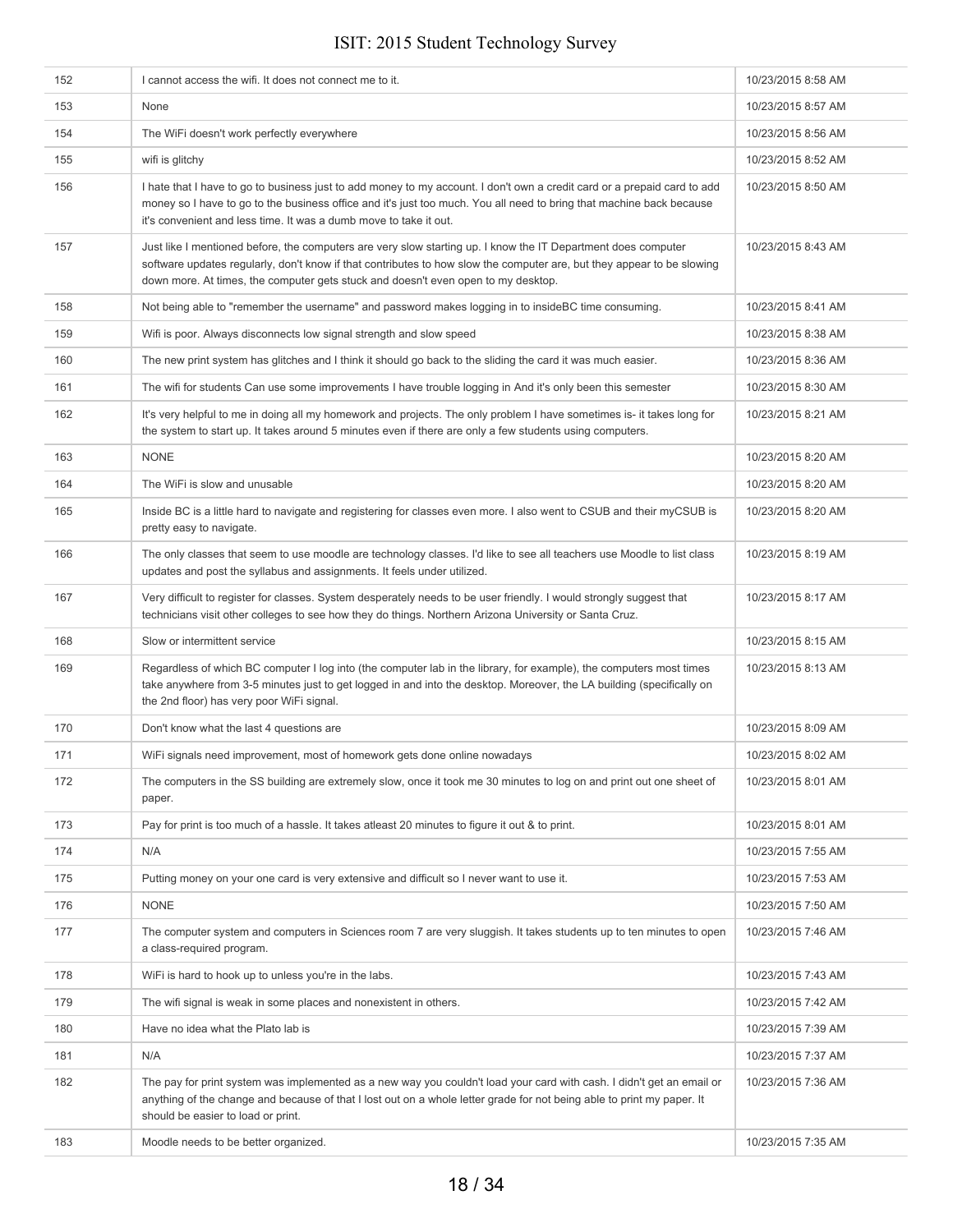| 184 | Love the equipment                     | 10/23/2015 7:35 AM |
|-----|----------------------------------------|--------------------|
| 185 | Moodle is sometimes hard to understand | 10/23/2015 7:35 AM |
| 186 | <b>NA</b>                              | 10/23/2015 7:34 AM |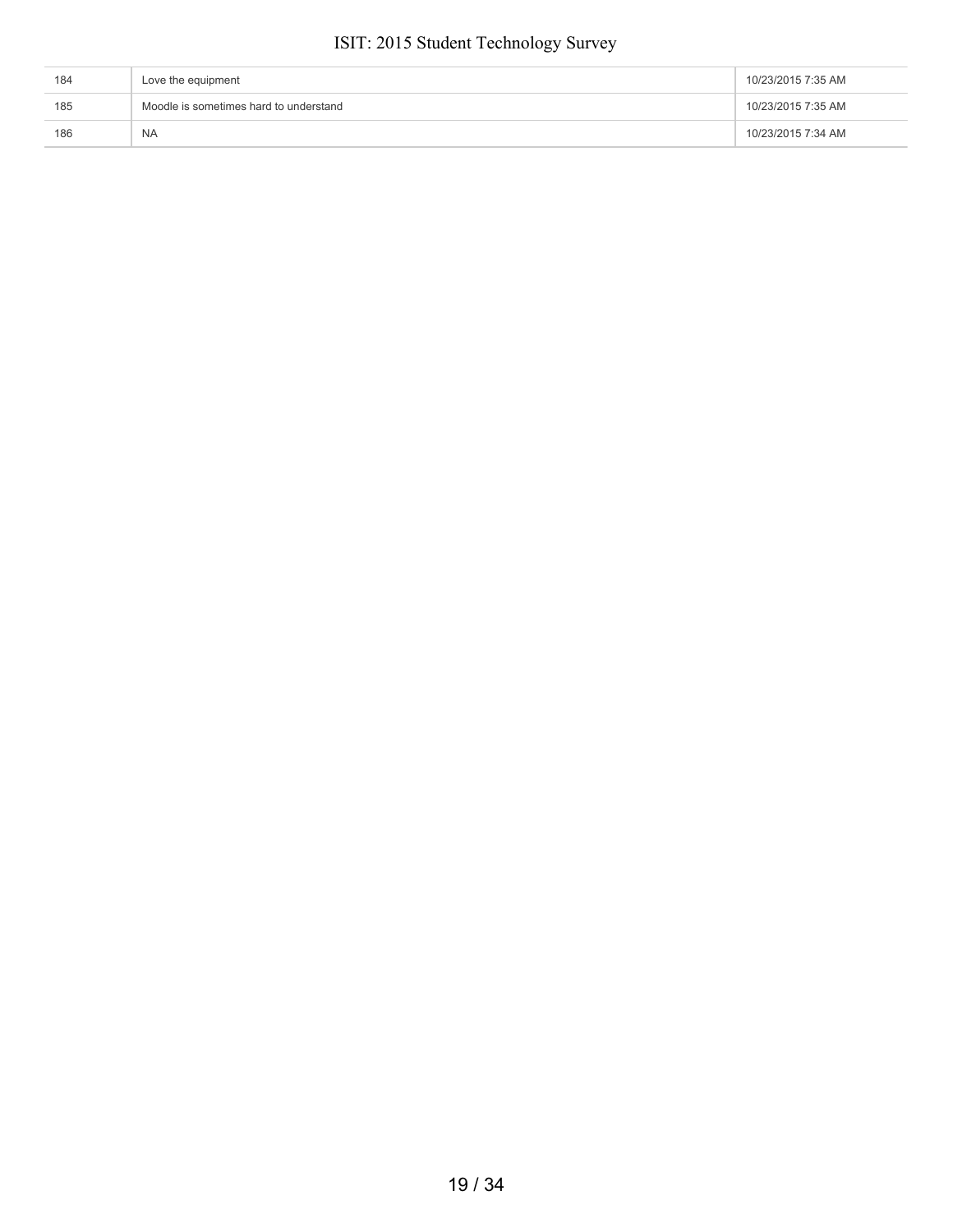## **Q4 Tell us ONE thing Bakersfield College can do with technology to better support your academic success.**

**Answered: 348 Skipped: 337**

| #              | <b>Responses</b>                                                                                                                                                                                                                                                                                                                                                                                                                                                                                                                                                                                                                                                                                                                                                                               | Date                |
|----------------|------------------------------------------------------------------------------------------------------------------------------------------------------------------------------------------------------------------------------------------------------------------------------------------------------------------------------------------------------------------------------------------------------------------------------------------------------------------------------------------------------------------------------------------------------------------------------------------------------------------------------------------------------------------------------------------------------------------------------------------------------------------------------------------------|---------------------|
| 1              | Less down time. My schedule is very tight and unexpected shut downs make it difficult. I can usually work with one<br>weeks notice.                                                                                                                                                                                                                                                                                                                                                                                                                                                                                                                                                                                                                                                            | 10/31/2015 9:26 PM  |
| 2              | install more and better computers                                                                                                                                                                                                                                                                                                                                                                                                                                                                                                                                                                                                                                                                                                                                                              | 10/29/2015 3:59 PM  |
| 3              | Find a way to increase the speed of the computers. Thankfully I had a long break in between classes; if not, I would<br>have definitely been late to my next class just for waiting for the computer to boot up.                                                                                                                                                                                                                                                                                                                                                                                                                                                                                                                                                                               | 10/29/2015 8:09 AM  |
| 4              | More detailed instruction and description on how and where I would use the above listed programs.                                                                                                                                                                                                                                                                                                                                                                                                                                                                                                                                                                                                                                                                                              | 10/29/2015 7:33 AM  |
| 5              | Have strong wifi access in all buildings.                                                                                                                                                                                                                                                                                                                                                                                                                                                                                                                                                                                                                                                                                                                                                      | 10/28/2015 10:32 PM |
| 6              | Clear up confusion about how to turn in assignments in classes that use computers instead of textbooks.                                                                                                                                                                                                                                                                                                                                                                                                                                                                                                                                                                                                                                                                                        | 10/28/2015 9:52 PM  |
| $\overline{7}$ | Increase the convenience of the pay-to-print service. Right now the only ways to get money to print is to go to the<br>window right before the student store (BC services I believe) and to give them money to put onto your account. This is<br>highly inconvenient and unintuitive. Most individuals don't even know about this until they are told by someone else.<br>They don't open till 8 AM and sometimes their systems are down and they leave students unavailable to add money to<br>print out papers that are probably due that same day. The only other method is to use a credit card, which not<br>everyone has access to. Make use of the BC cards again. Last semester had it right. It was convenient, efficient, it<br>was right in the library, and it made perfect sense. | 10/28/2015 9:35 PM  |
| 8              | Upgrade computers.                                                                                                                                                                                                                                                                                                                                                                                                                                                                                                                                                                                                                                                                                                                                                                             | 10/28/2015 9:24 PM  |
| 9              | Better wifi connections for writing class papers, as I use Google docs to type mine                                                                                                                                                                                                                                                                                                                                                                                                                                                                                                                                                                                                                                                                                                            | 10/28/2015 8:17 PM  |
| 10             | Better network                                                                                                                                                                                                                                                                                                                                                                                                                                                                                                                                                                                                                                                                                                                                                                                 | 10/28/2015 6:16 PM  |
| 11             | Have wifi more available on campus. There are way too may spots where it is weak or cant get it                                                                                                                                                                                                                                                                                                                                                                                                                                                                                                                                                                                                                                                                                                | 10/28/2015 2:51 PM  |
| 12             | Moodle is really frustrating to navigate compared to other online class formats I have used from other schools.<br>Improving Moodle would be amazing!                                                                                                                                                                                                                                                                                                                                                                                                                                                                                                                                                                                                                                          | 10/27/2015 11:58 PM |
| 13             | Make printing easier and more accessible on campus.                                                                                                                                                                                                                                                                                                                                                                                                                                                                                                                                                                                                                                                                                                                                            | 10/27/2015 10:21 PM |
| 14             | whenever we look at the list of faculty it would be helpful if when we clicked their name it directed us to their page for<br>example Ginger Leblanc has her own page and we can find our course syllabus and such it would be helpful if when I<br>looked her up on the faculty list instead of just her email it could direct me to her homepage                                                                                                                                                                                                                                                                                                                                                                                                                                             | 10/27/2015 9:15 PM  |
| 15             | The computers and internet are VERY SLOW. Sometimes it takes 15-20 minutes JUST to log onto the computers to<br>use them, which is a hassle and time consuming. Once on the computer it often freezes and takes a while to load. If<br>this were improved I think it would better help students.                                                                                                                                                                                                                                                                                                                                                                                                                                                                                               | 10/27/2015 8:56 PM  |
| 16             | Better Wi-Fi!                                                                                                                                                                                                                                                                                                                                                                                                                                                                                                                                                                                                                                                                                                                                                                                  | 10/27/2015 8:54 PM  |
| 17             | Its already good enough.                                                                                                                                                                                                                                                                                                                                                                                                                                                                                                                                                                                                                                                                                                                                                                       | 10/27/2015 6:53 PM  |
| 18             | One thing Bakersfield college can provide on behalf of technology is maybe to provide more learning websites like a<br>Cornell note type of thing, but specify things and there meanings.                                                                                                                                                                                                                                                                                                                                                                                                                                                                                                                                                                                                      | 10/27/2015 5:45 PM  |
| 19             | Let us use our cell phones during class (emphasis on english classes)                                                                                                                                                                                                                                                                                                                                                                                                                                                                                                                                                                                                                                                                                                                          | 10/27/2015 3:03 PM  |
| 20             | In some classrooms there is little to no wifi signal. Please fix.                                                                                                                                                                                                                                                                                                                                                                                                                                                                                                                                                                                                                                                                                                                              | 10/27/2015 12:31 PM |
| 21             | faster internet                                                                                                                                                                                                                                                                                                                                                                                                                                                                                                                                                                                                                                                                                                                                                                                | 10/27/2015 12:21 PM |
| 22             | For some reason the internet speed is not quite fast enough (sometimes). I would say my guess would be because of<br>many users being on at the same time, but I don't know exactly what it could be. Making it faster would be helpful.                                                                                                                                                                                                                                                                                                                                                                                                                                                                                                                                                       | 10/27/2015 12:19 PM |
| 23             | Later/more bookstore hours at beginning of a semester.                                                                                                                                                                                                                                                                                                                                                                                                                                                                                                                                                                                                                                                                                                                                         | 10/27/2015 11:45 AM |
| 24             | Computer on campus are slow and printer on the lobby are not working.                                                                                                                                                                                                                                                                                                                                                                                                                                                                                                                                                                                                                                                                                                                          | 10/27/2015 11:28 AM |
|                |                                                                                                                                                                                                                                                                                                                                                                                                                                                                                                                                                                                                                                                                                                                                                                                                |                     |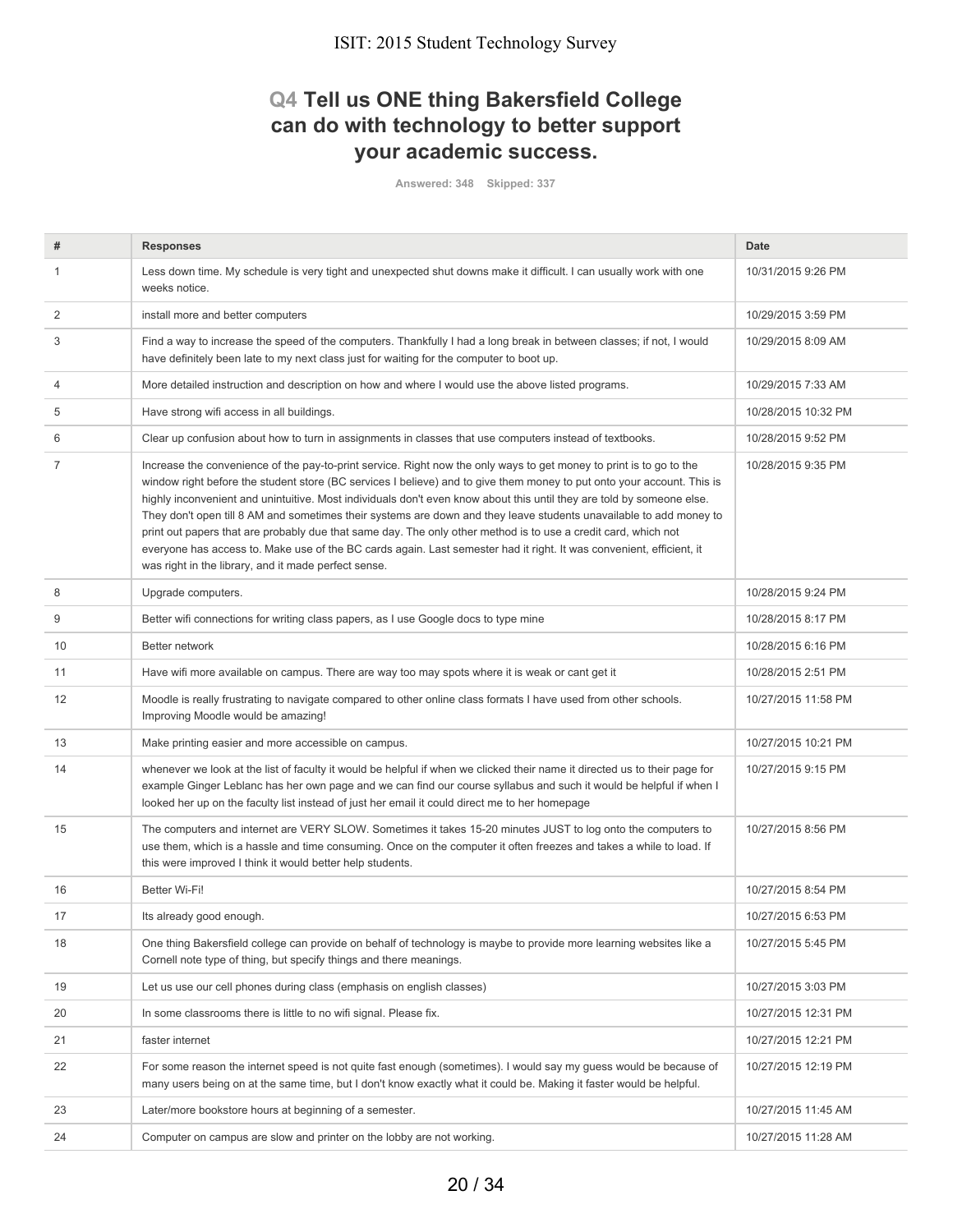| 25 | I think BC should regularly check computers in the classrooms because not everyone has a working computers.                                                                                                                                                                                                                                                                                                                                                                                                                                                                                                                                                              | 10/27/2015 11:22 AM |
|----|--------------------------------------------------------------------------------------------------------------------------------------------------------------------------------------------------------------------------------------------------------------------------------------------------------------------------------------------------------------------------------------------------------------------------------------------------------------------------------------------------------------------------------------------------------------------------------------------------------------------------------------------------------------------------|---------------------|
| 26 | The computers are really slow, so if they were sped up people would get in and out of the computer quicker.                                                                                                                                                                                                                                                                                                                                                                                                                                                                                                                                                              | 10/27/2015 11:06 AM |
| 27 | Please pull-up previous Survey taken.                                                                                                                                                                                                                                                                                                                                                                                                                                                                                                                                                                                                                                    | 10/27/2015 11:05 AM |
| 28 | Upgrade on the computers in the computer labs because they run slow.                                                                                                                                                                                                                                                                                                                                                                                                                                                                                                                                                                                                     | 10/27/2015 10:58 AM |
| 29 | Don't make us pay to print. Some of us don't have financial aid to pay for it.                                                                                                                                                                                                                                                                                                                                                                                                                                                                                                                                                                                           | 10/27/2015 10:54 AM |
| 30 | Nothing everything is good.                                                                                                                                                                                                                                                                                                                                                                                                                                                                                                                                                                                                                                              | 10/27/2015 10:54 AM |
| 31 | No issues                                                                                                                                                                                                                                                                                                                                                                                                                                                                                                                                                                                                                                                                | 10/27/2015 10:53 AM |
| 32 | Have more avalibility.                                                                                                                                                                                                                                                                                                                                                                                                                                                                                                                                                                                                                                                   | 10/27/2015 10:52 AM |
| 33 | Probably just try and speed up the process on the monitors on the computers so that they turn on and load a bit<br>quicker.                                                                                                                                                                                                                                                                                                                                                                                                                                                                                                                                              | 10/27/2015 10:51 AM |
| 34 | I think one thing Bakersfield college can do with their technology is to take of the amount of pay to print out a simple<br>piece of paper that is needed for each course. Not everyone who is attending Bakersfield college has access to the<br>printing system, therefore they lack the inability to keep up with their assignments because of not having the amount<br>needed, not paying up front by desk, or the card they need to pay with the printing system.                                                                                                                                                                                                   | 10/27/2015 10:50 AM |
| 35 | Update the computers and Internet so when In Use they are not extremely slow.                                                                                                                                                                                                                                                                                                                                                                                                                                                                                                                                                                                            | 10/27/2015 10:50 AM |
| 36 | Online Service Help                                                                                                                                                                                                                                                                                                                                                                                                                                                                                                                                                                                                                                                      | 10/27/2015 10:47 AM |
| 37 | The layout for using InsideBC can be simplified in order to get to class files in shorter clicks.                                                                                                                                                                                                                                                                                                                                                                                                                                                                                                                                                                        | 10/27/2015 10:42 AM |
| 38 | Adding more working computers to the Delano campus                                                                                                                                                                                                                                                                                                                                                                                                                                                                                                                                                                                                                       | 10/27/2015 9:53 AM  |
| 39 | I don't use a lot of technology in the classroom, so I can't think of anything.                                                                                                                                                                                                                                                                                                                                                                                                                                                                                                                                                                                          | 10/27/2015 9:37 AM  |
| 40 | Make it useful, but not a requirement. I do not take online classes because I do not like my grade being effected by<br>technology. Moodle, InsideBC, and e-mail should be services but not mandatory. Having computer access is a<br>wonderful thing as we go into this technological era, but the more reliant you become on technology the more<br>ostracizing of older students, poorer students, and the disabled. It is another hurdle or challenge that must be<br>overcome. Does not effect my academic success but it is an important issue when considering making technology an<br>integral part of the syllabus. For me, any of the problems in question #3. | 10/27/2015 8:12 AM  |
| 41 | Simplification is always the key to improving any technical aspect of school.                                                                                                                                                                                                                                                                                                                                                                                                                                                                                                                                                                                            | 10/27/2015 8:02 AM  |
| 42 | Faster IT service to fix problem. Slow to replace worn out parts of computers.                                                                                                                                                                                                                                                                                                                                                                                                                                                                                                                                                                                           | 10/27/2015 7:30 AM  |
| 43 | Get rid of the ANCIENT DINOSAUR computers and software.                                                                                                                                                                                                                                                                                                                                                                                                                                                                                                                                                                                                                  | 10/27/2015 5:12 AM  |
| 44 | Fix computer problems such as java a b bd the computer Labs for engr b19                                                                                                                                                                                                                                                                                                                                                                                                                                                                                                                                                                                                 | 10/27/2015 1:58 AM  |
| 45 | Better wifi                                                                                                                                                                                                                                                                                                                                                                                                                                                                                                                                                                                                                                                              | 10/26/2015 10:17 PM |
| 46 | May wi-fi more effective.                                                                                                                                                                                                                                                                                                                                                                                                                                                                                                                                                                                                                                                | 10/26/2015 8:20 PM  |
| 47 | There is ok.                                                                                                                                                                                                                                                                                                                                                                                                                                                                                                                                                                                                                                                             | 10/26/2015 8:18 PM  |
| 48 | open another writing lab                                                                                                                                                                                                                                                                                                                                                                                                                                                                                                                                                                                                                                                 | 10/26/2015 8:16 PM  |
| 49 | Better support                                                                                                                                                                                                                                                                                                                                                                                                                                                                                                                                                                                                                                                           | 10/26/2015 8:15 PM  |
| 50 | technology should add closed caption automatically for the hearing impaired students.                                                                                                                                                                                                                                                                                                                                                                                                                                                                                                                                                                                    | 10/26/2015 8:15 PM  |
| 51 | boost up the wifi signal                                                                                                                                                                                                                                                                                                                                                                                                                                                                                                                                                                                                                                                 | 10/26/2015 8:14 PM  |
| 52 | Add more computers                                                                                                                                                                                                                                                                                                                                                                                                                                                                                                                                                                                                                                                       | 10/26/2015 8:14 PM  |
| 53 | improve wifi connection                                                                                                                                                                                                                                                                                                                                                                                                                                                                                                                                                                                                                                                  | 10/26/2015 8:14 PM  |
| 54 | The pay and print system is kind of confuse to use                                                                                                                                                                                                                                                                                                                                                                                                                                                                                                                                                                                                                       | 10/26/2015 8:10 PM  |
| 55 | Have wifi all over campus                                                                                                                                                                                                                                                                                                                                                                                                                                                                                                                                                                                                                                                | 10/26/2015 8:09 PM  |
| 56 | Try not to do that much maintains on inside BC                                                                                                                                                                                                                                                                                                                                                                                                                                                                                                                                                                                                                           | 10/26/2015 6:28 PM  |
| 57 | Not sure at present.                                                                                                                                                                                                                                                                                                                                                                                                                                                                                                                                                                                                                                                     | 10/26/2015 5:56 PM  |
| 58 | Make and app for the Iphone for Inside BC                                                                                                                                                                                                                                                                                                                                                                                                                                                                                                                                                                                                                                | 10/26/2015 4:11 PM  |
| 59 | Tell us about down time on insideBC with at least a 2 week notice                                                                                                                                                                                                                                                                                                                                                                                                                                                                                                                                                                                                        | 10/26/2015 3:48 PM  |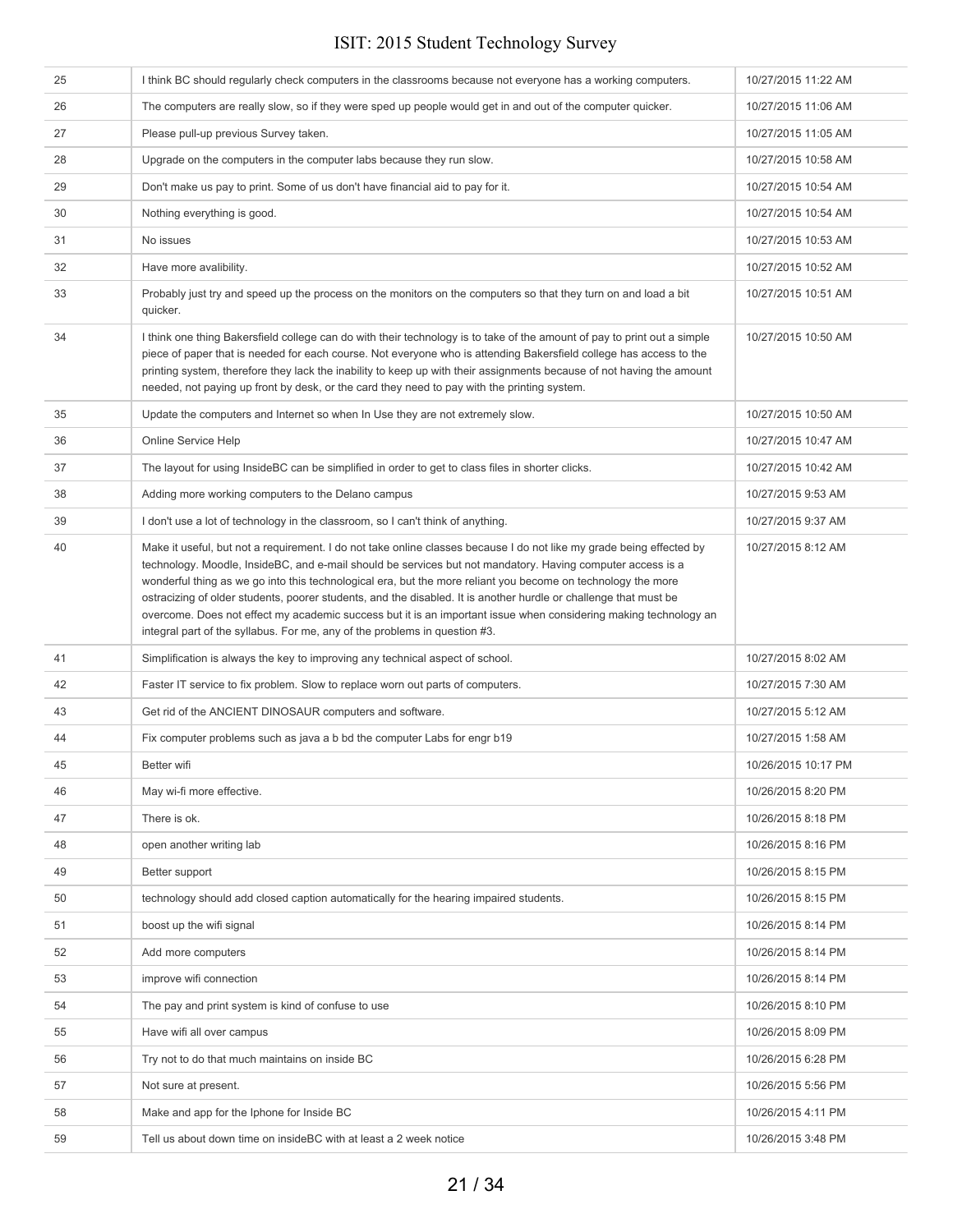| 60 | On a portal, make available to students leading learning software like SPSS, MathLab, Maple 15, and MS Office.                                                                                                                                 | 10/26/2015 3:23 PM  |
|----|------------------------------------------------------------------------------------------------------------------------------------------------------------------------------------------------------------------------------------------------|---------------------|
| 61 | making a faster way for the computers in the computer commons to load                                                                                                                                                                          | 10/26/2015 3:23 PM  |
| 62 | Insert more computers in the computer lab, sometimes there isn't enough and people are walking around looking for<br>some pc's to use.                                                                                                         | 10/26/2015 2:26 PM  |
| 63 | Wifi in FA30                                                                                                                                                                                                                                   | 10/26/2015 2:23 PM  |
| 64 | Provide access to wireless printing for use with laptops.                                                                                                                                                                                      | 10/26/2015 2:19 PM  |
| 65 | I hope Bakersfield College can upgrade the computers.                                                                                                                                                                                          | 10/26/2015 2:11 PM  |
| 66 | One thing that Bakersfield College can do is make sure that there internet is working good at all times.                                                                                                                                       | 10/26/2015 2:09 PM  |
| 67 | Make the computers in the lobby more advance they take way to long. Also, the printing technique should be better as<br>well.                                                                                                                  | 10/26/2015 2:06 PM  |
| 68 | New computers.                                                                                                                                                                                                                                 | 10/26/2015 2:06 PM  |
| 69 | It improves a learning environment to students.                                                                                                                                                                                                | 10/26/2015 2:06 PM  |
| 70 | better technology                                                                                                                                                                                                                              | 10/26/2015 2:05 PM  |
| 71 | make the computers go faster                                                                                                                                                                                                                   | 10/26/2015 2:04 PM  |
| 72 | Make sure it's not down all the time.                                                                                                                                                                                                          | 10/26/2015 2:04 PM  |
| 73 | Having access to Wi-Fi.                                                                                                                                                                                                                        | 10/26/2015 2:03 PM  |
| 74 | Better wifi                                                                                                                                                                                                                                    | 10/26/2015 1:41 PM  |
| 75 | One card printing system                                                                                                                                                                                                                       | 10/26/2015 1:37 PM  |
| 76 | create a notice for downtime for fixing inside bc                                                                                                                                                                                              | 10/26/2015 1:14 PM  |
| 77 | Better wi-fi                                                                                                                                                                                                                                   | 10/26/2015 1:01 PM  |
| 78 | Have better WiFi access.                                                                                                                                                                                                                       | 10/26/2015 12:54 PM |
| 79 | You need to make the wi-fi work more often because I found out that the wi-fi doesn't cover the entire campus.                                                                                                                                 | 10/26/2015 12:19 PM |
| 80 | Have the teachers/professors explain better how to access the various technologies that are required and/or<br>accessible for class. Yes, the traditional students understand current technologies. Returning students (i.e. older) do<br>NOT. | 10/26/2015 12:10 PM |
| 81 | More computers. There's always a few students waiting.                                                                                                                                                                                         | 10/26/2015 11:56 AM |
| 82 | Better wifi access so it doesn't become really slow with everyone on it                                                                                                                                                                        | 10/26/2015 11:40 AM |
| 83 | Provide better seating in the library. It's not necessarily technology, but it's related to it because all of the computers<br>are there. A lot of the seats are old and uncomfortable, so it makes sitting difficult while using a computer.  | 10/26/2015 11:24 AM |
| 84 | Increase school bandwidth, connectivity with wifi makes it very difficult and it shuts you off, and could be better.                                                                                                                           | 10/26/2015 11:16 AM |
| 85 | no                                                                                                                                                                                                                                             | 10/26/2015 11:13 AM |
| 86 | how do I get money on my one card so I can use the printers in the computer lab if I am suspended this year for aid?<br>please help.                                                                                                           | 10/26/2015 11:09 AM |
| 87 | Allow assignments posted on Moodle to be re-submitted or changed. One class for accounting allowed you to upload<br>but then if you wanted to make a change (even before it was due) you had to email it insteadkind of<br>counterproductive.  | 10/26/2015 11:03 AM |
| 88 | better connection to use for our tablets, phones, and lap tops                                                                                                                                                                                 | 10/26/2015 10:24 AM |
| 89 | More wifi locations to even out the access of the Internet throughout campus.                                                                                                                                                                  | 10/26/2015 10:23 AM |
| 90 | make WiFi more accessible in all classrooms around campus.                                                                                                                                                                                     | 10/26/2015 10:12 AM |
| 91 | Upgrade wifi                                                                                                                                                                                                                                   | 10/26/2015 10:09 AM |
| 92 | Somehow integrate some Word functions within the overall system. You guys do a great job!                                                                                                                                                      | 10/26/2015 8:45 AM  |
| 93 | One thing I found that can be helpful to me, a music major, is have the computers with notation software and programs<br>in the computer lab more accessible.                                                                                  | 10/26/2015 8:15 AM  |
| 94 | better connection signal inside blgd.                                                                                                                                                                                                          | 10/26/2015 8:07 AM  |
|    |                                                                                                                                                                                                                                                |                     |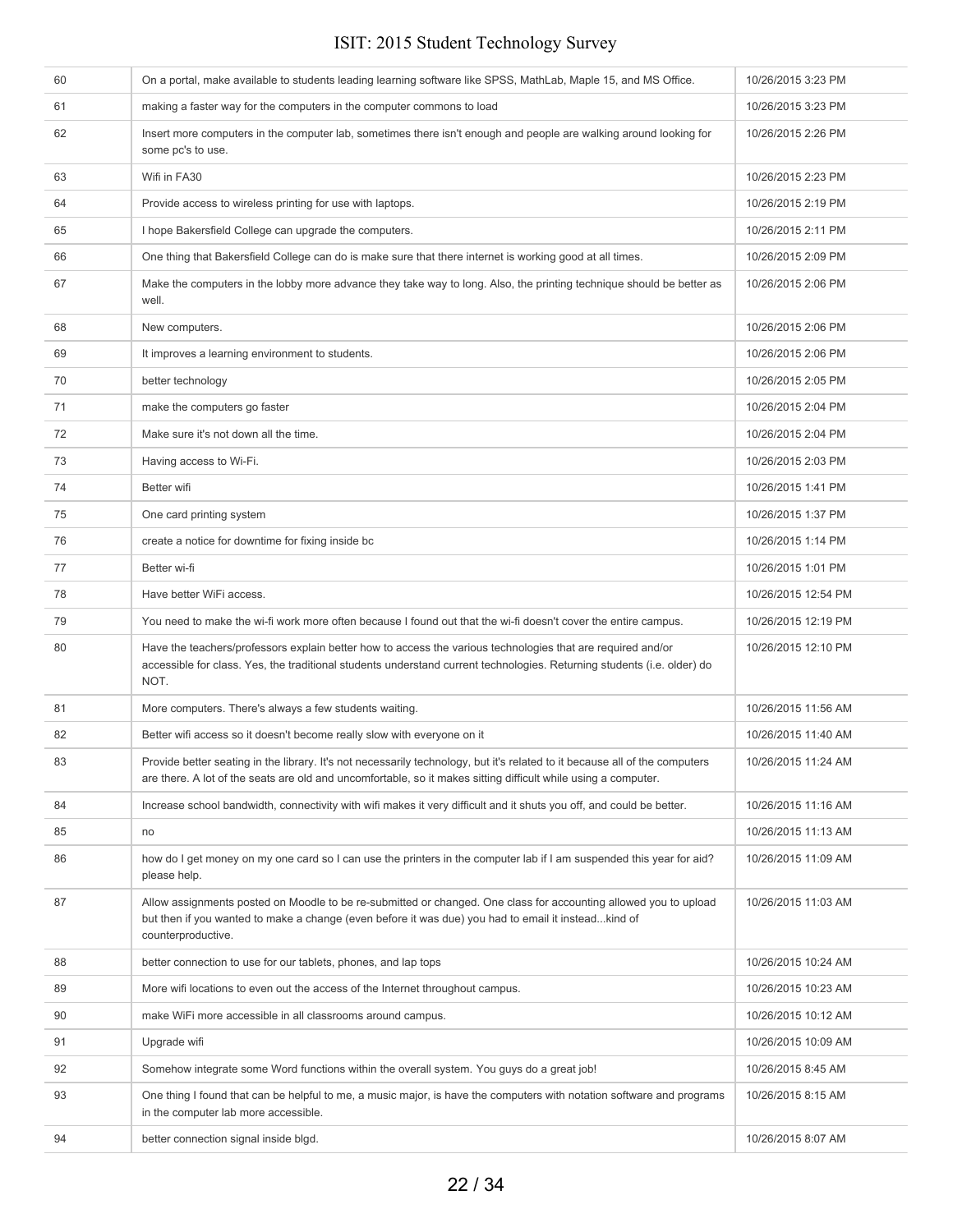| 95  | Allow atm to deposit money, not only withdraw.                                                                                                                                                                                                                                                                                     | 10/26/2015 7:22 AM  |
|-----|------------------------------------------------------------------------------------------------------------------------------------------------------------------------------------------------------------------------------------------------------------------------------------------------------------------------------------|---------------------|
| 96  | Make sure DVD players in class rooms are set up properly and working, it is kind of ridiculous when we need to watch<br>a film and our teacher (when following all of the required steps) still has issues with the system.                                                                                                        | 10/26/2015 1:39 AM  |
| 97  | No suggestions at the moment.                                                                                                                                                                                                                                                                                                      | 10/26/2015 1:18 AM  |
| 98  | making the computers faster and stop failing on us students when we want to print and the computers stop working                                                                                                                                                                                                                   | 10/26/2015 1:05 AM  |
| 99  | The only thing I could think to do better is regarding wi-fi. More so the connectivity of wi-fi because in certain areas of<br>the school you have little to no connection to the wi-fi.                                                                                                                                           | 10/25/2015 11:53 PM |
| 100 | Maybe make the wkfi better in the h building and FA building                                                                                                                                                                                                                                                                       | 10/25/2015 11:41 PM |
| 101 | One thing Bakersfield College can do is create better wifi signals in the classrooms. I have classes in the Humanities<br>building and the MS buildings and the wi-fi in those places are quite low, even though the room has a sign that<br>proclaims "Wi-fi hot spot."                                                           | 10/25/2015 10:55 PM |
| 102 | Have better pay for print areas at the Delano Campus                                                                                                                                                                                                                                                                               | 10/25/2015 9:37 PM  |
| 103 | Have the technology working and to keep puting reminders if the system is down. To also provide text messages for<br>information if email is not working.                                                                                                                                                                          | 10/25/2015 9:33 PM  |
| 104 | having the option to pay upfront when we pay.                                                                                                                                                                                                                                                                                      | 10/25/2015 9:33 PM  |
| 105 | Encourage professors to post homework and all class related material online. Both of my professors are not using the<br>inside bc to post anything, it is very frustrating.                                                                                                                                                        | 10/25/2015 9:08 PM  |
| 106 | The stupid parking permits why can't you just give us a sticker when we purchase it                                                                                                                                                                                                                                                | 10/25/2015 9:07 PM  |
| 107 | Give websites don't need to be bought                                                                                                                                                                                                                                                                                              | 10/25/2015 8:56 PM  |
| 108 | Update it by maybe having an app to print from phone or providing more computers.                                                                                                                                                                                                                                                  | 10/25/2015 8:53 PM  |
| 109 | Faster computers in computer classes. They are very slow when logging in before class.                                                                                                                                                                                                                                             | 10/25/2015 8:49 PM  |
| 110 | Faster web acces, efficient printers.                                                                                                                                                                                                                                                                                              | 10/25/2015 8:35 PM  |
| 111 | More Digital Arts computers would be helpful as well as some CAD designated areas.                                                                                                                                                                                                                                                 | 10/25/2015 7:00 PM  |
| 112 | Have more wifi access in more areas of within the campus.                                                                                                                                                                                                                                                                          | 10/25/2015 6:41 PM  |
| 113 | I have been happy with the technology in use at BC, so I don't have any big requests to make. I suppose I'll say that<br>the times I've used the BC main website, I've found it difficult to quickly find what I'm looking for.                                                                                                    | 10/25/2015 6:07 PM  |
| 114 | Have strong wifi signal throughout campus                                                                                                                                                                                                                                                                                          | 10/25/2015 4:32 PM  |
| 115 | The speed of the computers at the Delano extension could use some improvement.                                                                                                                                                                                                                                                     | 10/25/2015 4:25 PM  |
| 116 | Make the WiFi faster. When I am studying in the library, using my own devices, it can be difficult to search for<br>information I need for my assignments. The computers in the computer labs could be updated to provide faster log in<br>time and internet use. It's not detrimental if it doesn't happen, but it would be nice. | 10/25/2015 3:53 PM  |
| 117 | Everything is good.                                                                                                                                                                                                                                                                                                                | 10/25/2015 1:24 PM  |
| 118 | Secure the wi-fi networks.                                                                                                                                                                                                                                                                                                         | 10/25/2015 11:49 AM |
| 119 | Have a link on the main BC website that can link you to Moodle. It just makes it easier for a student to find their moodle<br>access immediately.                                                                                                                                                                                  | 10/25/2015 11:40 AM |
| 120 | Get faster Computers                                                                                                                                                                                                                                                                                                               | 10/25/2015 11:38 AM |
| 121 | N/A                                                                                                                                                                                                                                                                                                                                | 10/25/2015 11:27 AM |
| 122 | Its ok as it is                                                                                                                                                                                                                                                                                                                    | 10/25/2015 11:16 AM |
| 123 | Add mobile notifications from the professors on inside bc.                                                                                                                                                                                                                                                                         | 10/25/2015 10:57 AM |
| 124 | Have all teacher explain to students what they have on campus to help us succeed.                                                                                                                                                                                                                                                  | 10/25/2015 10:53 AM |
| 125 | Fix the bugs in the computer                                                                                                                                                                                                                                                                                                       | 10/25/2015 10:03 AM |
| 126 | More computers. Sometimes there are too many people that need computers at the same time and unable to get on<br>one.                                                                                                                                                                                                              | 10/25/2015 10:00 AM |
| 127 | access to "h drive" from off-campus or personal devices                                                                                                                                                                                                                                                                            | 10/25/2015 9:53 AM  |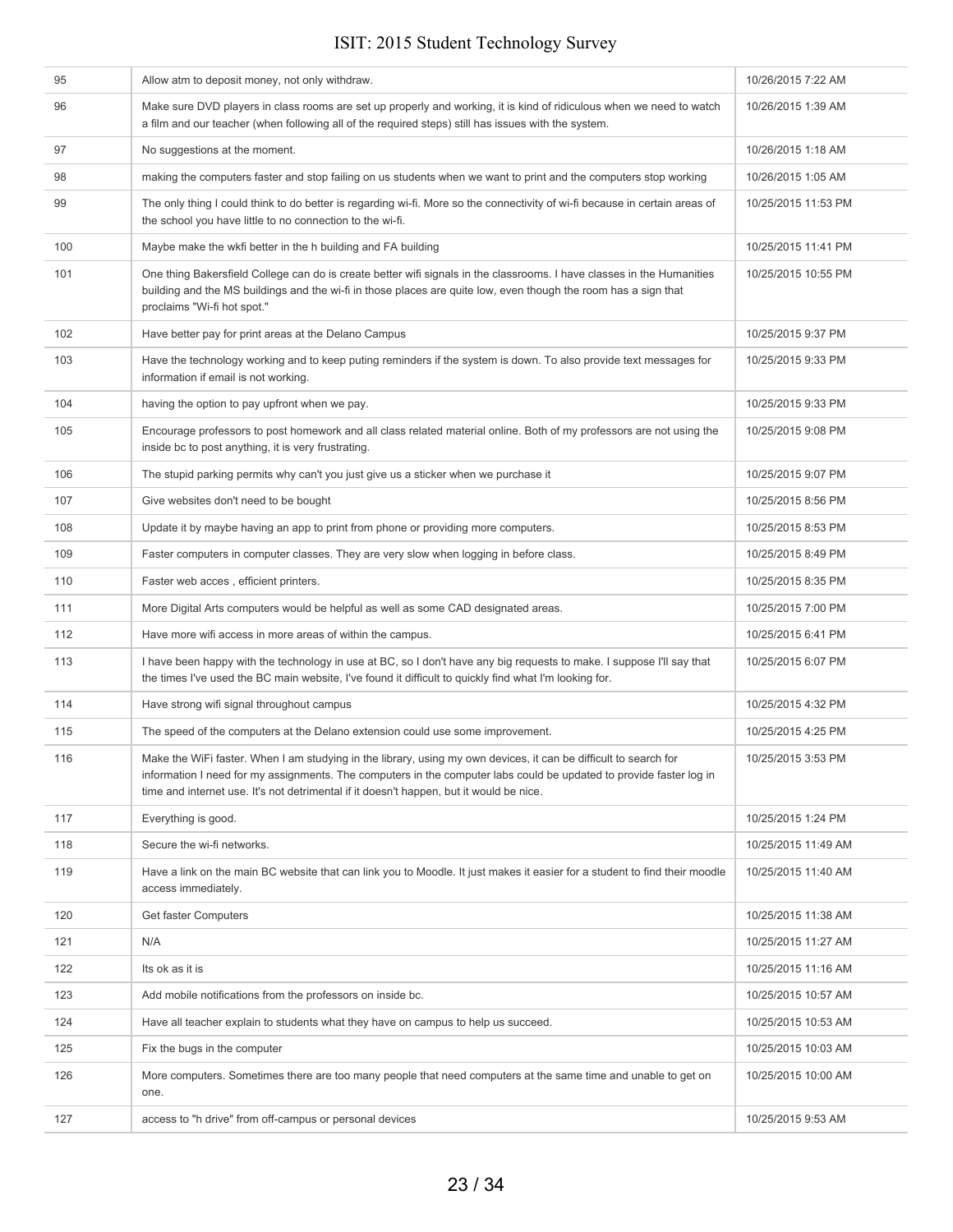| 128 | It would be nice to have a warning email sent out before insideBC becomes inaccessible because of "remodeling" or<br>whatever it's called.                                                                                                                                                                                                                                                                                                                                                                                                                                      | 10/25/2015 9:38 AM  |
|-----|---------------------------------------------------------------------------------------------------------------------------------------------------------------------------------------------------------------------------------------------------------------------------------------------------------------------------------------------------------------------------------------------------------------------------------------------------------------------------------------------------------------------------------------------------------------------------------|---------------------|
| 129 | Respond to request for technical help.                                                                                                                                                                                                                                                                                                                                                                                                                                                                                                                                          | 10/25/2015 9:13 AM  |
| 130 | Some computer are very slow, maybe upgrade them or fix it?                                                                                                                                                                                                                                                                                                                                                                                                                                                                                                                      | 10/25/2015 6:42 AM  |
| 131 | Allow laptop and tablet use                                                                                                                                                                                                                                                                                                                                                                                                                                                                                                                                                     | 10/25/2015 5:51 AM  |
| 132 | The websites are often hard to used such as the main BC website and the insideBC. A lot of stuff doesn't update and<br>it's becoming harder to use.                                                                                                                                                                                                                                                                                                                                                                                                                             | 10/25/2015 1:57 AM  |
| 133 | Have it run more effectively, maybe a better wi-fi connection to be able to access power points in class on my laptop<br>or phone.                                                                                                                                                                                                                                                                                                                                                                                                                                              | 10/24/2015 9:00 PM  |
| 134 | Extend the wi-fi system to cover the whole campus, including the LA building.                                                                                                                                                                                                                                                                                                                                                                                                                                                                                                   | 10/24/2015 8:38 PM  |
| 135 | Have more computers available not just in the library because it gets really packed and upstairs library should have<br>more computers so people can spread out and use Microsoft word (upstairs computers are limited to access<br>sometimes)                                                                                                                                                                                                                                                                                                                                  | 10/24/2015 8:34 PM  |
| 136 | have wifi inside of every class nd bulid because sometimes the wifi doesnt reach nd we cant do our work                                                                                                                                                                                                                                                                                                                                                                                                                                                                         | 10/24/2015 8:17 PM  |
| 137 | Make it more user-friendly. Currently, Moodle and insideBC are bland, boring, and takes time to get use to.                                                                                                                                                                                                                                                                                                                                                                                                                                                                     | 10/24/2015 7:50 PM  |
| 138 | Post wifi passwords                                                                                                                                                                                                                                                                                                                                                                                                                                                                                                                                                             | 10/24/2015 7:47 PM  |
| 139 | Go back to the old printing system.                                                                                                                                                                                                                                                                                                                                                                                                                                                                                                                                             | 10/24/2015 7:12 PM  |
| 140 | An easier navigation system for the insideBC website.                                                                                                                                                                                                                                                                                                                                                                                                                                                                                                                           | 10/24/2015 6:35 PM  |
| 141 | The best advice I can give would be to test the connection often between all the computers and the two main printers<br>known as COMM 1 and COMM 2, if this is not done already during tests conducted throughout the semester.<br>Furthermore, there should be more of an abundance of printers assigned to the computers on the bottom third floor, in<br>leu of the only two dominant printers, which connects to roughly 30 desktops at once.                                                                                                                               | 10/24/2015 5:12 PM  |
| 142 | Make the pay for print system less complicated.                                                                                                                                                                                                                                                                                                                                                                                                                                                                                                                                 | 10/24/2015 3:25 PM  |
| 143 | nothing that I can think of at this time.                                                                                                                                                                                                                                                                                                                                                                                                                                                                                                                                       | 10/24/2015 2:55 PM  |
| 144 | Fix the wifi                                                                                                                                                                                                                                                                                                                                                                                                                                                                                                                                                                    | 10/24/2015 1:58 PM  |
| 145 | Raise awareness about the WiFi access                                                                                                                                                                                                                                                                                                                                                                                                                                                                                                                                           | 10/24/2015 1:33 PM  |
| 146 | less online accounts for classes                                                                                                                                                                                                                                                                                                                                                                                                                                                                                                                                                | 10/24/2015 1:10 PM  |
| 147 | Find and use a better platform for learning than Aleks. Sometimes correct answers aren't recognized correctly and it<br>really hinders your ability to continuously new content when you're being told something is wrong, when it's not.                                                                                                                                                                                                                                                                                                                                       | 10/24/2015 12:37 PM |
| 148 | have better Wi-Fi acess                                                                                                                                                                                                                                                                                                                                                                                                                                                                                                                                                         | 10/24/2015 12:37 PM |
| 149 | Make it faster. This year the computers have been very slow for me and I'm not sure why that is.                                                                                                                                                                                                                                                                                                                                                                                                                                                                                | 10/24/2015 12:11 PM |
| 150 | BC Tech Workshop.                                                                                                                                                                                                                                                                                                                                                                                                                                                                                                                                                               | 10/24/2015 11:19 AM |
| 151 | maybe put all the info about each one onto something and give one to each student so they know where to look for<br>each one                                                                                                                                                                                                                                                                                                                                                                                                                                                    | 10/24/2015 11:10 AM |
| 152 | Not sure at present.                                                                                                                                                                                                                                                                                                                                                                                                                                                                                                                                                            | 10/24/2015 10:53 AM |
| 153 | I'd love to be able to send print jobs from my personal laptop or tablet to the pay for print system.                                                                                                                                                                                                                                                                                                                                                                                                                                                                           | 10/24/2015 10:29 AM |
| 154 | I would like it if my instructirs email me back faster                                                                                                                                                                                                                                                                                                                                                                                                                                                                                                                          | 10/24/2015 9:10 AM  |
| 155 | I think that BC should just be more alert of all the technology that we do have because there are some times when a<br>computer for class isn't working and we have to wait thirty minutes for class to start.                                                                                                                                                                                                                                                                                                                                                                  | 10/24/2015 7:53 AM  |
| 156 | Google Fiber!                                                                                                                                                                                                                                                                                                                                                                                                                                                                                                                                                                   | 10/24/2015 4:33 AM  |
| 157 | clean up the computers so they sign in faster. I've avoided them in the past because so many of them are so slow at<br>signing in                                                                                                                                                                                                                                                                                                                                                                                                                                               | 10/24/2015 2:53 AM  |
| 158 | BC really needs to hire someone to fulfill the position Adee successfully carried for over 10 years. His office was down<br>in the Commons area. Remember? He died several years ago and BC hasn't even made a futile attempt to fill that<br>position. Adee was very knowledgable and taught us computer technology very well. BC desperately needs to start a<br>computer class like the one Joyce Kurst used to teach. She taught us everything from how to log-in to zoom. Joyce<br>patiently explained how to use the skills we need to know in order to use the computer. | 10/24/2015 2:49 AM  |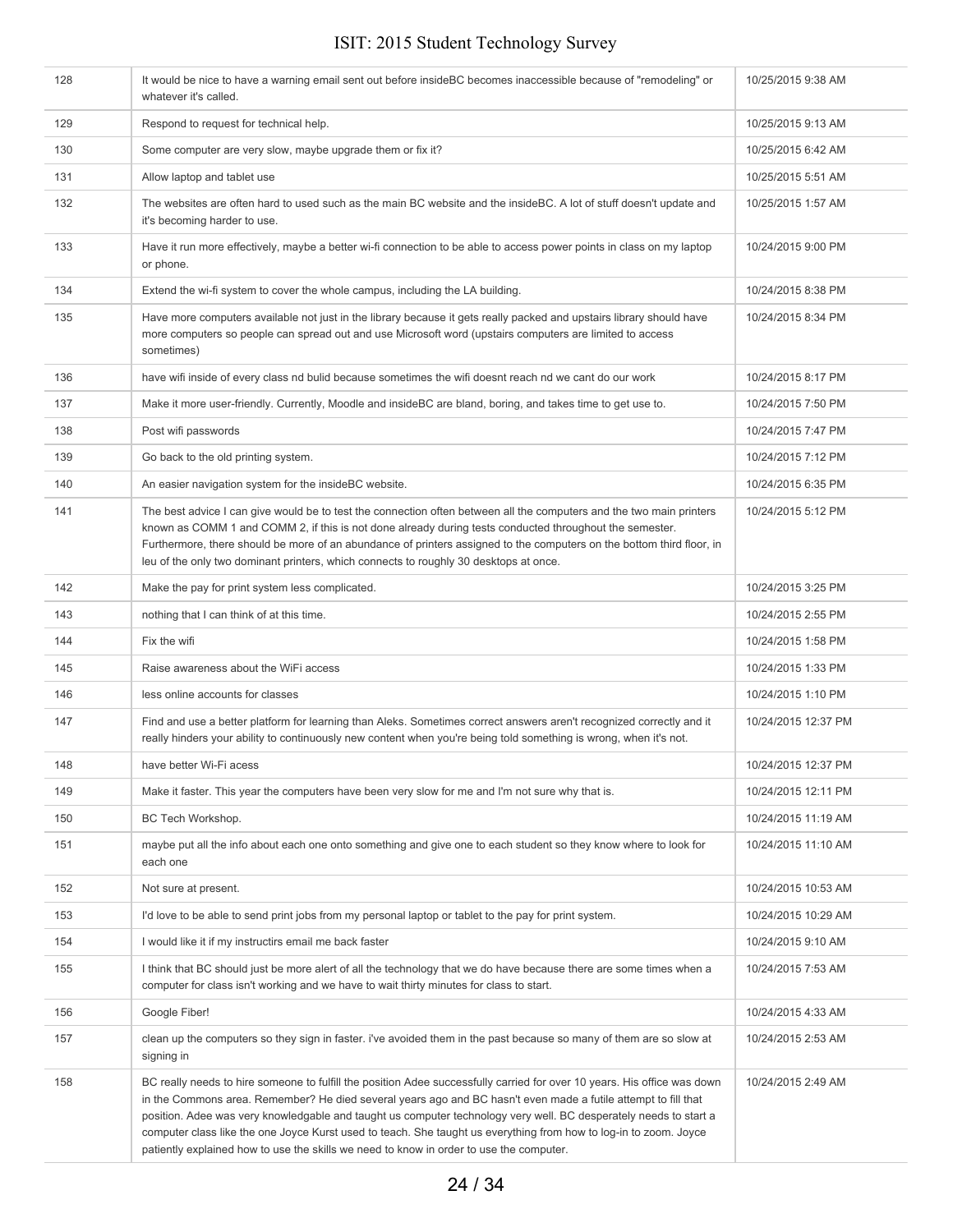| 159 | More user - friendly InsideBC.                                                                                                                                                                                                                                                                                                                                                                                                                                                                                          | 10/24/2015 2:42 AM  |
|-----|-------------------------------------------------------------------------------------------------------------------------------------------------------------------------------------------------------------------------------------------------------------------------------------------------------------------------------------------------------------------------------------------------------------------------------------------------------------------------------------------------------------------------|---------------------|
| 160 | Keep sites up to date                                                                                                                                                                                                                                                                                                                                                                                                                                                                                                   | 10/24/2015 2:07 AM  |
| 161 | Nothing, it's been very good resource for me.                                                                                                                                                                                                                                                                                                                                                                                                                                                                           | 10/23/2015 11:57 PM |
| 162 | Make Moodle; better it lags and is not easy to use.                                                                                                                                                                                                                                                                                                                                                                                                                                                                     | 10/23/2015 11:49 PM |
| 163 | none                                                                                                                                                                                                                                                                                                                                                                                                                                                                                                                    | 10/23/2015 11:34 PM |
| 164 | More computers are need, there are only 16 computers                                                                                                                                                                                                                                                                                                                                                                                                                                                                    | 10/23/2015 11:28 PM |
| 165 | Improve wifi connection.                                                                                                                                                                                                                                                                                                                                                                                                                                                                                                | 10/23/2015 11:23 PM |
| 166 | Better supply of the internet and printing.                                                                                                                                                                                                                                                                                                                                                                                                                                                                             | 10/23/2015 11:22 PM |
| 167 | More computers in Delano campus.                                                                                                                                                                                                                                                                                                                                                                                                                                                                                        | 10/23/2015 10:54 PM |
| 168 | Hard to say, all the technology BC provides at campus has been very helpful. I am very thankful for it as well.                                                                                                                                                                                                                                                                                                                                                                                                         | 10/23/2015 10:04 PM |
| 169 | yeah make sure all the computers on campus have the right software i hated that my auto-cad class we had to wait a<br>couple times for the program to get installed right                                                                                                                                                                                                                                                                                                                                               | 10/23/2015 9:54 PM  |
| 170 | If there was a way to have good and fast internet access.                                                                                                                                                                                                                                                                                                                                                                                                                                                               | 10/23/2015 9:44 PM  |
| 171 | N/A                                                                                                                                                                                                                                                                                                                                                                                                                                                                                                                     | 10/23/2015 9:42 PM  |
| 172 | Improve some of the menus for inside be Can somewhat get confusing at times                                                                                                                                                                                                                                                                                                                                                                                                                                             | 10/23/2015 9:33 PM  |
| 173 | better internet connection                                                                                                                                                                                                                                                                                                                                                                                                                                                                                              | 10/23/2015 9:12 PM  |
| 174 | Try to go through the financial aid process faster 8-10 weeks is a very long period to wait for aid                                                                                                                                                                                                                                                                                                                                                                                                                     | 10/23/2015 9:06 PM  |
| 175 | To be able to access our grades and see how we are doing in each class would be cool. Not saying this in a mean<br>way at all                                                                                                                                                                                                                                                                                                                                                                                           | 10/23/2015 9:00 PM  |
| 176 | You can make the wi-fi easier to access around campus.                                                                                                                                                                                                                                                                                                                                                                                                                                                                  | 10/23/2015 8:45 PM  |
| 177 | Give a link to know what it's the updated on the inside BC.                                                                                                                                                                                                                                                                                                                                                                                                                                                             | 10/23/2015 8:27 PM  |
| 178 | Everything seems up to date for now                                                                                                                                                                                                                                                                                                                                                                                                                                                                                     | 10/23/2015 7:57 PM  |
| 179 | Providing the projectors that most classrooms have to all classrooms could help ease the way that a professor<br>teaches. I have a class in MS 103 and they don't have one and it can make it difficult for professors to teach at times,<br>while other neighboring classes in MS are provided with the tech.                                                                                                                                                                                                          | 10/23/2015 7:56 PM  |
| 180 | Don't block down load servers in. The wifi.                                                                                                                                                                                                                                                                                                                                                                                                                                                                             | 10/23/2015 7:52 PM  |
| 181 | You should fix the computer system. The computer are really slow and supposuably you guys fix them every time but<br>that is not true. It does not help at all. Maybe upgrade the computers. That is why we pay so much? For unuseful<br>computers? Come on                                                                                                                                                                                                                                                             | 10/23/2015 7:42 PM  |
| 182 | Better computers in class for professors                                                                                                                                                                                                                                                                                                                                                                                                                                                                                | 10/23/2015 7:11 PM  |
| 183 | Revert to the former printing software! Please!                                                                                                                                                                                                                                                                                                                                                                                                                                                                         | 10/23/2015 6:56 PM  |
| 184 | The computers at main campus, and Delano campus software run slow all the time.                                                                                                                                                                                                                                                                                                                                                                                                                                         | 10/23/2015 6:51 PM  |
| 185 | Easier Access                                                                                                                                                                                                                                                                                                                                                                                                                                                                                                           | 10/23/2015 6:51 PM  |
| 186 | Upgrade their system as in their computer and make them easier to use as in printing. To be able to print at BC we the<br>students now have to login into websites just to be able to print.                                                                                                                                                                                                                                                                                                                            | 10/23/2015 6:40 PM  |
| 187 | Using the one card for pay to print system                                                                                                                                                                                                                                                                                                                                                                                                                                                                              | 10/23/2015 6:39 PM  |
| 188 | I use my home computer technology.                                                                                                                                                                                                                                                                                                                                                                                                                                                                                      | 10/23/2015 6:14 PM  |
| 189 | I know it's a largely impossible goal but, having a basic built into desk computer to only take notes would be a great<br>addition as food for thought. Many people, like myself struggle with note taking by hand due to having poor handwriting<br>while taking notes. this can mean a lot in history courses or anything involving numbers if you write down 1784 and<br>think you wrote 1764. I know it's an off shoot, but hey, that would be a great help for anyone who has terrible<br>handwriting like myself. | 10/23/2015 5:49 PM  |
| 190 | provide laptops we could use in classes to better our learning                                                                                                                                                                                                                                                                                                                                                                                                                                                          | 10/23/2015 5:40 PM  |
| 191 | Improving Wifi Connection                                                                                                                                                                                                                                                                                                                                                                                                                                                                                               | 10/23/2015 5:25 PM  |
| 192 | go back to the old printing system                                                                                                                                                                                                                                                                                                                                                                                                                                                                                      | 10/23/2015 5:22 PM  |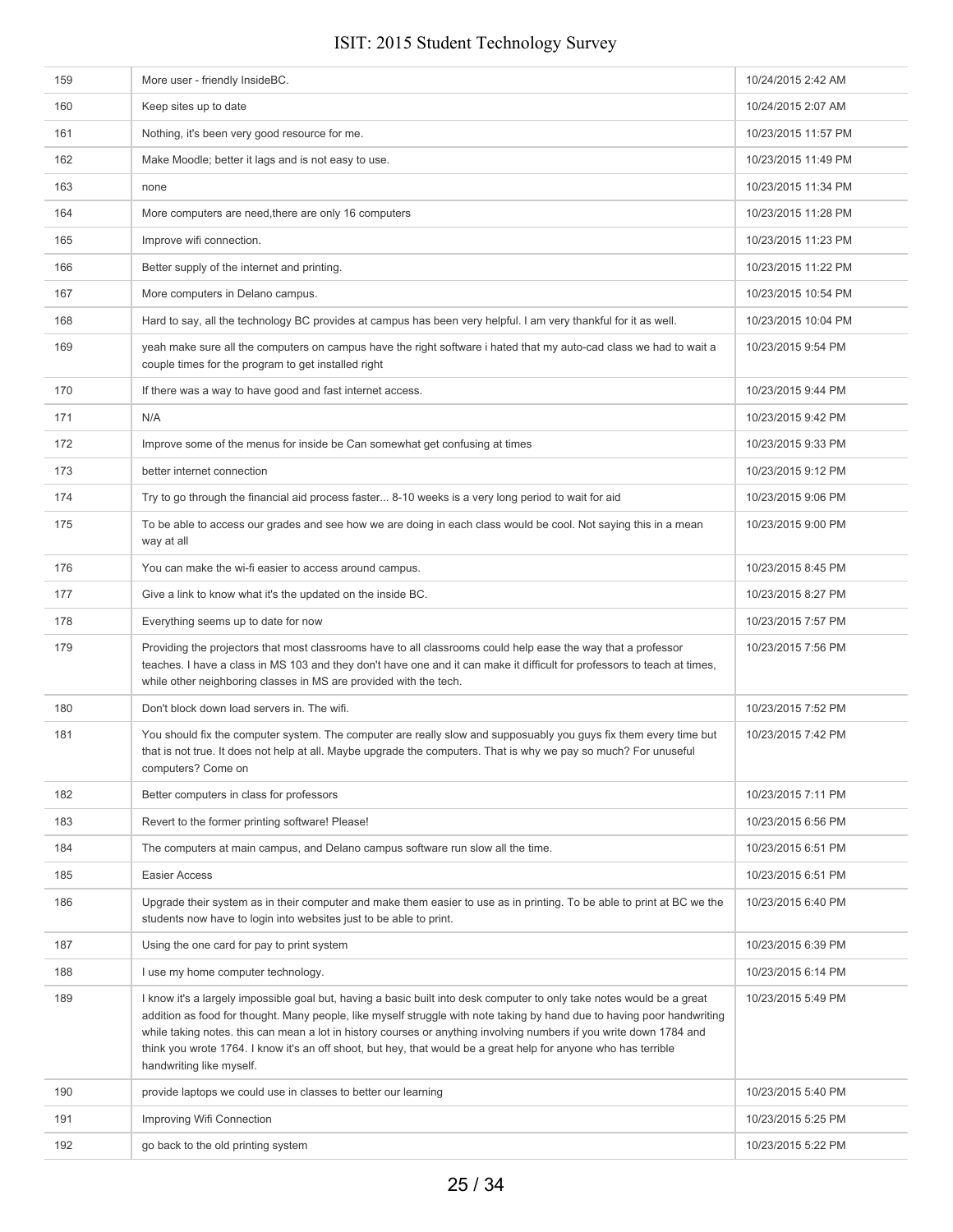| 193 | students should be able to print if they have no money on the card, add it up to a bill so the next time they put money<br>on the one-card there will be the printing bill taken out of the amount that is on the card,                                                                                                                                                                                                                                                                                                                               | 10/23/2015 5:17 PM |
|-----|-------------------------------------------------------------------------------------------------------------------------------------------------------------------------------------------------------------------------------------------------------------------------------------------------------------------------------------------------------------------------------------------------------------------------------------------------------------------------------------------------------------------------------------------------------|--------------------|
| 194 | Newer computers. They dont even have to be super high tech they just need to not be slow as hell.                                                                                                                                                                                                                                                                                                                                                                                                                                                     | 10/23/2015 4:50 PM |
| 195 | I feel everything is good so far as technology.                                                                                                                                                                                                                                                                                                                                                                                                                                                                                                       | 10/23/2015 4:49 PM |
| 196 | Faster Internet!                                                                                                                                                                                                                                                                                                                                                                                                                                                                                                                                      | 10/23/2015 4:45 PM |
| 197 | N/A                                                                                                                                                                                                                                                                                                                                                                                                                                                                                                                                                   | 10/23/2015 4:42 PM |
| 198 | The only thing I could think of would be to make sure every computer had Microsoft word.                                                                                                                                                                                                                                                                                                                                                                                                                                                              | 10/23/2015 4:32 PM |
| 199 | The computers on campus are very slow to load up. Is there a way to make them faster?                                                                                                                                                                                                                                                                                                                                                                                                                                                                 | 10/23/2015 4:08 PM |
| 200 | provide more printers. Often times printers are being used by many students at the same time and it can be hassle<br>waiting for your own papers.                                                                                                                                                                                                                                                                                                                                                                                                     | 10/23/2015 3:52 PM |
| 201 | have more rooms for testing in the assessment center. Let quizzes from teachers be done on the computer especially<br>for math.                                                                                                                                                                                                                                                                                                                                                                                                                       | 10/23/2015 3:46 PM |
| 202 | Wifi LA building please                                                                                                                                                                                                                                                                                                                                                                                                                                                                                                                               | 10/23/2015 3:42 PM |
| 203 | Habits of mind needs to be updated and is really slow.                                                                                                                                                                                                                                                                                                                                                                                                                                                                                                | 10/23/2015 3:32 PM |
| 204 | The printing its weird I don't understand it at all I liked the way it was before not the new one.                                                                                                                                                                                                                                                                                                                                                                                                                                                    | 10/23/2015 3:24 PM |
| 205 | Quit having he teachers use moodle or sapling learning websites. I'd much rather use a physical book                                                                                                                                                                                                                                                                                                                                                                                                                                                  | 10/23/2015 3:17 PM |
| 206 | Upgrade accordingly                                                                                                                                                                                                                                                                                                                                                                                                                                                                                                                                   | 10/23/2015 3:04 PM |
| 207 | I wish all professors who wanted students to write would use moodle for at least some submissions. It saves paper<br>and is very user friendly.                                                                                                                                                                                                                                                                                                                                                                                                       | 10/23/2015 3:03 PM |
| 208 | The wifi could have a stronger signal. Also be available at more locations.                                                                                                                                                                                                                                                                                                                                                                                                                                                                           | 10/23/2015 2:58 PM |
| 209 | I've got no complaints.                                                                                                                                                                                                                                                                                                                                                                                                                                                                                                                               | 10/23/2015 2:56 PM |
| 210 | Make internet access faster so we can do work more efficiently.                                                                                                                                                                                                                                                                                                                                                                                                                                                                                       | 10/23/2015 2:54 PM |
| 211 | <b>Faster Internet</b>                                                                                                                                                                                                                                                                                                                                                                                                                                                                                                                                | 10/23/2015 2:54 PM |
| 212 | have a class to teach MLA format and powerpoint                                                                                                                                                                                                                                                                                                                                                                                                                                                                                                       | 10/23/2015 2:52 PM |
| 213 | More computers in Delano campus                                                                                                                                                                                                                                                                                                                                                                                                                                                                                                                       | 10/23/2015 2:47 PM |
| 214 | Faster computers in the computer commons.                                                                                                                                                                                                                                                                                                                                                                                                                                                                                                             | 10/23/2015 2:38 PM |
| 215 | drop Maple TA                                                                                                                                                                                                                                                                                                                                                                                                                                                                                                                                         | 10/23/2015 2:32 PM |
| 216 | I believe technology on BC's part is great.                                                                                                                                                                                                                                                                                                                                                                                                                                                                                                           | 10/23/2015 2:27 PM |
| 217 | Sometimes the wifi is slow or stops working so It would be nice if it didn't.                                                                                                                                                                                                                                                                                                                                                                                                                                                                         | 10/23/2015 2:27 PM |
| 218 | keep a strong WiFi connection and make sure all routers are running properly                                                                                                                                                                                                                                                                                                                                                                                                                                                                          | 10/23/2015 2:26 PM |
| 219 | Fix the ridiculous pay-to-print system! Allow students to use cash, or allow them to add credit from home. The current<br>system is so inconvenient that I had to go to Beale Library to print.                                                                                                                                                                                                                                                                                                                                                       | 10/23/2015 2:24 PM |
| 220 | Enhance the Wifi.                                                                                                                                                                                                                                                                                                                                                                                                                                                                                                                                     | 10/23/2015 2:10 PM |
| 221 | more people should help out students using the library computers.                                                                                                                                                                                                                                                                                                                                                                                                                                                                                     | 10/23/2015 2:08 PM |
| 222 | improve the web delivery system                                                                                                                                                                                                                                                                                                                                                                                                                                                                                                                       | 10/23/2015 2:00 PM |
| 223 | Nothing. Its great.                                                                                                                                                                                                                                                                                                                                                                                                                                                                                                                                   | 10/23/2015 1:59 PM |
| 224 | Make Moodle more effective by adding the top action bar to each page inside Moodle.                                                                                                                                                                                                                                                                                                                                                                                                                                                                   | 10/23/2015 1:51 PM |
| 225 | Extend wifi to all buildings on campus                                                                                                                                                                                                                                                                                                                                                                                                                                                                                                                | 10/23/2015 1:49 PM |
| 226 | Better wifi connection all around the campus.                                                                                                                                                                                                                                                                                                                                                                                                                                                                                                         | 10/23/2015 1:34 PM |
| 227 | I would highly suggest some kind of autofill option when putting in the email address as it can be a big pain to input it<br>whenever I need to use the websites or on campus computers. I also suggest that the Moodle be improved for a<br>better interface. Right now, the layout is clunky and time-consuming unless you bookmark pages, which isn't<br>something everyone does. I would update it to have a much cleaner and clearer interface to find classes with online<br>activities. Or moreover, ditch Moodle entirely for something else. | 10/23/2015 1:06 PM |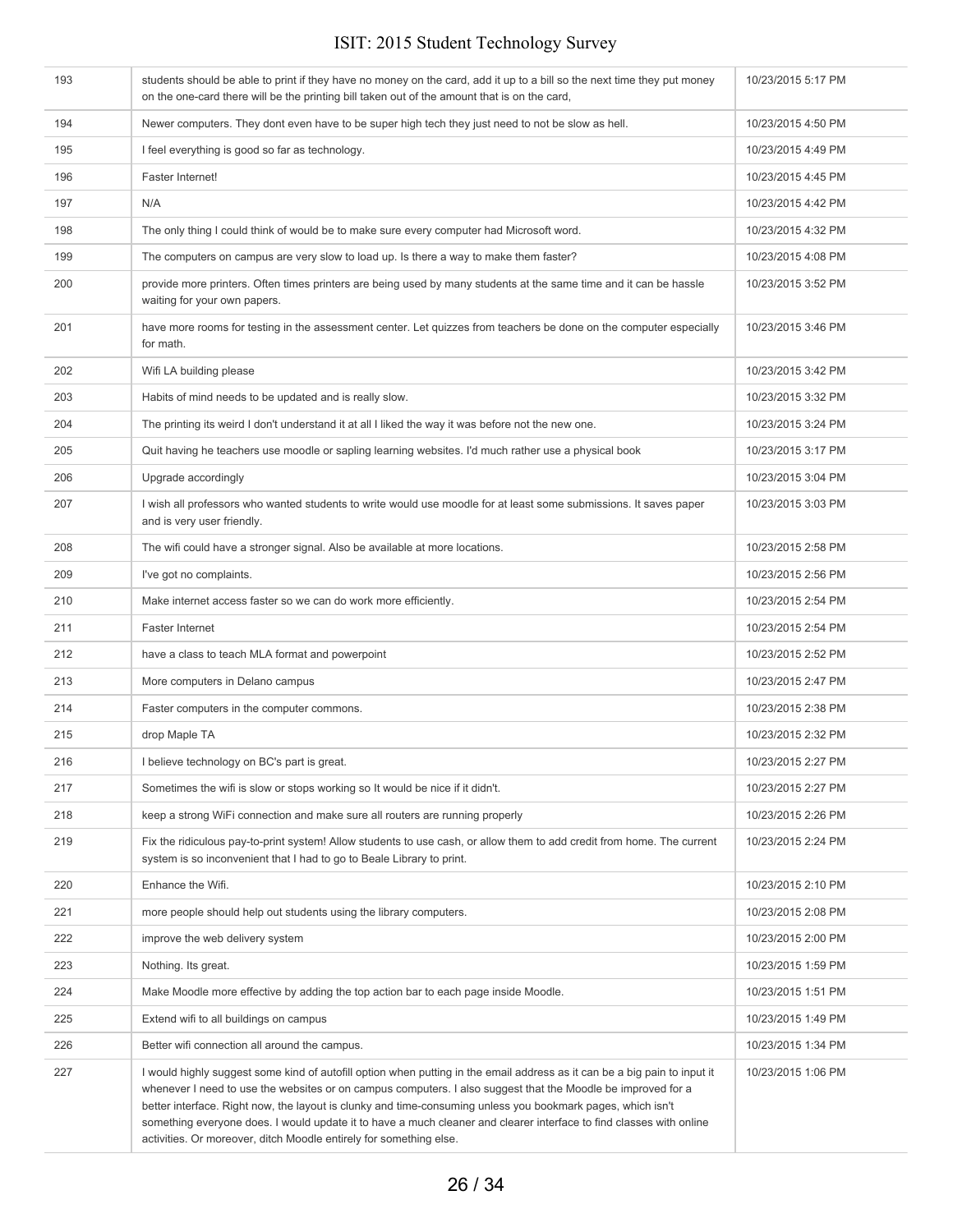| 228 | I would suggest that instructors be more tech friendly.                                                                                                                                                                                                                                                                         | 10/23/2015 1:04 PM  |
|-----|---------------------------------------------------------------------------------------------------------------------------------------------------------------------------------------------------------------------------------------------------------------------------------------------------------------------------------|---------------------|
| 229 | Need more bandwidth                                                                                                                                                                                                                                                                                                             | 10/23/2015 1:04 PM  |
| 230 | Incorporate these technologies together better, checking 3 different sites depending on which classes you have can be<br>annoying, a single place to know everything easily would reduce laziness and/or forgetfulness                                                                                                          | 10/23/2015 12:57 PM |
| 231 | Don't charge for printing                                                                                                                                                                                                                                                                                                       | 10/23/2015 12:56 PM |
| 232 | Incorporating the Use Of Technology in all of the classes.                                                                                                                                                                                                                                                                      | 10/23/2015 12:55 PM |
| 233 | Improve speed                                                                                                                                                                                                                                                                                                                   | 10/23/2015 12:53 PM |
| 234 | New computers that work.                                                                                                                                                                                                                                                                                                        | 10/23/2015 12:51 PM |
| 235 | I enjoy coming to BC. I'm also over 30 and work full-time. Usually I use my work computer for my assignments.                                                                                                                                                                                                                   | 10/23/2015 12:47 PM |
| 236 | Reduce parking passes & boost the WiFi system to high quality.                                                                                                                                                                                                                                                                  | 10/23/2015 12:38 PM |
| 237 | I work in the tutoring center and I feel like lots of people do know about all of these programs.                                                                                                                                                                                                                               | 10/23/2015 12:33 PM |
| 238 | So far the technology has worked for all my current needs. I'm not sure what should be added.                                                                                                                                                                                                                                   | 10/23/2015 12:33 PM |
| 239 | Have more than one goddamn IT guy so all of this shit can get done and students and faculty can use technology to its<br>fullest capacity.                                                                                                                                                                                      | 10/23/2015 12:30 PM |
| 240 | I fell loading time is delayed. WiFi is great but loading time on computer labs is 30 seconds to 2 minutes.                                                                                                                                                                                                                     | 10/23/2015 12:25 PM |
| 241 | Speed up intranet for access. Takes forever when signing onto campus computer.                                                                                                                                                                                                                                                  | 10/23/2015 12:23 PM |
| 242 | Change the printing system!                                                                                                                                                                                                                                                                                                     | 10/23/2015 12:19 PM |
| 243 | Stronger wifi signal                                                                                                                                                                                                                                                                                                            | 10/23/2015 12:12 PM |
| 244 | Provide better support for laptop use in classrooms                                                                                                                                                                                                                                                                             | 10/23/2015 12:10 PM |
| 245 | Possibly a text alert system for emergency situations. Maybe this is already in place, but I am unaware. I know some<br>larger campuses have this for instances of shooters, bombs, other crimes such as theft, etc. gets the info out faster<br>than email. Esp. If kids are in class and not checking their emails regularly. | 10/23/2015 12:04 PM |
| 246 | N/A. Tech here is pretty great, keep up the good work.                                                                                                                                                                                                                                                                          | 10/23/2015 12:02 PM |
| 247 | Internet access is not available everywhere within campus.                                                                                                                                                                                                                                                                      | 10/23/2015 11:53 AM |
| 248 | shut down times happened a few times not ideal for online classes, and on weekends                                                                                                                                                                                                                                              | 10/23/2015 11:48 AM |
| 249 | It would be convenient to have more online classes because I live about an hour away from Bakersfield, so it is hard<br>to commute all the time.                                                                                                                                                                                | 10/23/2015 11:42 AM |
| 250 | Change printing system back to the one used for spring 2015. Paying for printing by using your card.                                                                                                                                                                                                                            | 10/23/2015 11:36 AM |
| 251 | Advertise all of the options for technology more.                                                                                                                                                                                                                                                                               | 10/23/2015 11:36 AM |
| 252 | If possible, WiFi access in all major buildings. It's difficult to check things online when in the LA building.                                                                                                                                                                                                                 | 10/23/2015 11:32 AM |
| 253 | <b>GET BETTER WIFI</b>                                                                                                                                                                                                                                                                                                          | 10/23/2015 11:17 AM |
| 254 | Make it easier to access the registration interface page.                                                                                                                                                                                                                                                                       | 10/23/2015 11:17 AM |
| 255 | The wifi could have a stronger connection.                                                                                                                                                                                                                                                                                      | 10/23/2015 11:17 AM |
| 256 | All of the teachers just the same sites for homework or syllabus                                                                                                                                                                                                                                                                | 10/23/2015 11:14 AM |
| 257 | The ALEKS program is horrible. I have been taking the class for 1 year now and I am not getting any closer to<br>passing. I am going to fail the class after 1 year. So disappointed.                                                                                                                                           | 10/23/2015 11:13 AM |
| 258 | The BC website and Inside BC website are both a bit difficult to navigate. The first few times I used both I was very<br>confused. Now I use it often but the websites seem very unorganized and I get easily frustrated when using them.                                                                                       | 10/23/2015 11:10 AM |
| 259 | I liked it better when i could add money to my card at the machine when for printing                                                                                                                                                                                                                                            | 10/23/2015 11:04 AM |
| 260 | everything looks good to me                                                                                                                                                                                                                                                                                                     | 10/23/2015 10:55 AM |
| 261 | More scanners                                                                                                                                                                                                                                                                                                                   | 10/23/2015 10:55 AM |
| 262 | Don't allow teachers to use webassign. If they do force them to teach us the material on it.                                                                                                                                                                                                                                    | 10/23/2015 10:48 AM |
| 263 | Well in one of my classes We are still using a slide projector But it's cool I guess                                                                                                                                                                                                                                            | 10/23/2015 10:45 AM |
|     |                                                                                                                                                                                                                                                                                                                                 |                     |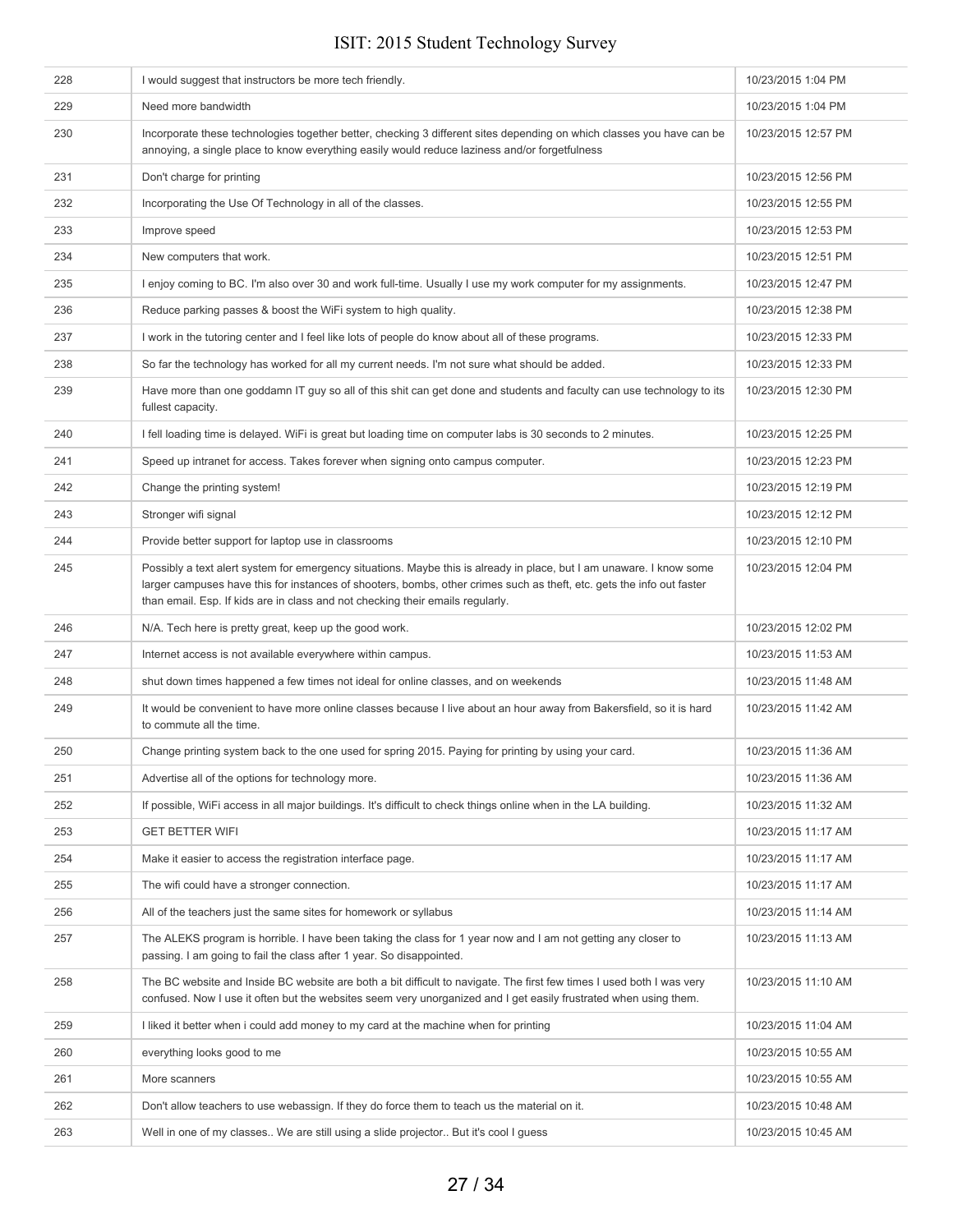| 264 | Improve the Wi-Fi. Every time I need to use my phone to look up something if my professor allows us to do so, I never<br>can because the Wi-Fi doesn't work that well at all. I'm then forced to use my data.                                                                                                                                                                                                                                                                                                                                                                                                               | 10/23/2015 10:44 AM |
|-----|-----------------------------------------------------------------------------------------------------------------------------------------------------------------------------------------------------------------------------------------------------------------------------------------------------------------------------------------------------------------------------------------------------------------------------------------------------------------------------------------------------------------------------------------------------------------------------------------------------------------------------|---------------------|
| 265 | Please have available wifi access in the FA building (or at least in the lecture hall). Thank you.                                                                                                                                                                                                                                                                                                                                                                                                                                                                                                                          | 10/23/2015 10:38 AM |
| 266 | Working WiFi                                                                                                                                                                                                                                                                                                                                                                                                                                                                                                                                                                                                                | 10/23/2015 10:37 AM |
| 267 | Get a subscription to auto desk software                                                                                                                                                                                                                                                                                                                                                                                                                                                                                                                                                                                    | 10/23/2015 10:37 AM |
| 268 | Have more computer available for Steam mayor with more tools for those respective fields, plus better wifi coverage                                                                                                                                                                                                                                                                                                                                                                                                                                                                                                         | 10/23/2015 10:35 AM |
| 269 | Better wifi                                                                                                                                                                                                                                                                                                                                                                                                                                                                                                                                                                                                                 | 10/23/2015 10:27 AM |
| 270 | I think the overall layout of the b.c website needs to be changed. It's not user friendly what so ever and takes entirely<br>to long to find the information you're seeking.                                                                                                                                                                                                                                                                                                                                                                                                                                                | 10/23/2015 10:21 AM |
| 271 | Have internet that doesn't break down all the time                                                                                                                                                                                                                                                                                                                                                                                                                                                                                                                                                                          | 10/23/2015 10:20 AM |
| 272 | Have tutors that can assist you online. Sometimes its hard to go to the writing center & this would be helpful for many<br>people who work, and don't have a flexible schedule.                                                                                                                                                                                                                                                                                                                                                                                                                                             | 10/23/2015 10:19 AM |
| 273 | Change the pay print thing. It doesn't always work!                                                                                                                                                                                                                                                                                                                                                                                                                                                                                                                                                                         | 10/23/2015 10:12 AM |
| 274 | Updating technology could be better. The computer are old and slow.                                                                                                                                                                                                                                                                                                                                                                                                                                                                                                                                                         | 10/23/2015 10:09 AM |
| 275 | I believe that with all of the resources that you offered me they have gotten me to where I am                                                                                                                                                                                                                                                                                                                                                                                                                                                                                                                              | 10/23/2015 9:59 AM  |
| 276 | The pay-for-print system is horrible. I know that there's a TON of students but at certain times it can take over 30<br>minutes just to wait in line to get your papers. Also, a lot of times the papers get mixed up.                                                                                                                                                                                                                                                                                                                                                                                                      | 10/23/2015 9:58 AM  |
| 277 | Be sure the financial aid software or any changes to financial aid related system issues are running smooth without<br>problems, before semester starts. Too many problems this year with to many delays.                                                                                                                                                                                                                                                                                                                                                                                                                   | 10/23/2015 9:57 AM  |
| 278 | You could have professors know more about the technologies on campus.                                                                                                                                                                                                                                                                                                                                                                                                                                                                                                                                                       | 10/23/2015 9:53 AM  |
| 279 | The DVDs inside the classrooms aren't good and interfere with our pursue to learn the info                                                                                                                                                                                                                                                                                                                                                                                                                                                                                                                                  | 10/23/2015 9:52 AM  |
| 280 | I think it would be great if there was a printer available before 7:20 am or the logging on process shortened. I know<br>there are indicated hours for the library. Even if I have my paper done well with time, I have difficulty accessing a<br>computer after midday and would have to use it the morning. I have class at 8 am. It is very time consuming to log<br>onto the computers. The logging on takes about 8-10 minutes. So by the time I log on and print my paper, I have have<br>roughly 5 minutes to rush to class. If someway that could be improved, it would be greatly appreciated by MANY<br>students. | 10/23/2015 9:48 AM  |
| 281 | Better computers in the computer labs and library. Sometimes I need to copy my essay and we have older computers<br>that don't have a sd card slot or adaptor so I would have to use the Mac computers that are only to be used for digital<br>artwe can also use some headphone in the library and please better staff for assistance in the library sometimes I<br>need help but it takes them 30 min to see that I need help it takes me 1 minute to get up and ask for assistance this<br>is rediculous                                                                                                                 | 10/23/2015 9:47 AM  |
| 282 | WiFi is to weak                                                                                                                                                                                                                                                                                                                                                                                                                                                                                                                                                                                                             | 10/23/2015 9:39 AM  |
| 283 | Have more up to date computers                                                                                                                                                                                                                                                                                                                                                                                                                                                                                                                                                                                              | 10/23/2015 9:38 AM  |
| 284 | Better Wifi.                                                                                                                                                                                                                                                                                                                                                                                                                                                                                                                                                                                                                | 10/23/2015 9:35 AM  |
| 285 | Need better WI-FI throughout ALL campus!                                                                                                                                                                                                                                                                                                                                                                                                                                                                                                                                                                                    | 10/23/2015 9:35 AM  |
| 286 | Improve wi-fi access on campus.                                                                                                                                                                                                                                                                                                                                                                                                                                                                                                                                                                                             | 10/23/2015 9:23 AM  |
| 287 | extreme dislike for the new printing system. I would start a petition but I don't want to print.                                                                                                                                                                                                                                                                                                                                                                                                                                                                                                                            | 10/23/2015 9:19 AM  |
| 288 | Give better explanations on how to print things out, connect to the Wi-Fi.                                                                                                                                                                                                                                                                                                                                                                                                                                                                                                                                                  | 10/23/2015 9:17 AM  |
| 289 | Hire a UX Developer to fix the insideBC website. NOT user friendly at all.                                                                                                                                                                                                                                                                                                                                                                                                                                                                                                                                                  | 10/23/2015 9:11 AM  |
| 290 | Have the wifi signal reach all areas of buildings.                                                                                                                                                                                                                                                                                                                                                                                                                                                                                                                                                                          | 10/23/2015 9:03 AM  |
| 291 | The wifi on campus is not secure enough for me to use my laptop around campus.                                                                                                                                                                                                                                                                                                                                                                                                                                                                                                                                              | 10/23/2015 9:02 AM  |
| 292 | Provide wifi.                                                                                                                                                                                                                                                                                                                                                                                                                                                                                                                                                                                                               | 10/23/2015 8:58 AM  |
| 293 | Nothing                                                                                                                                                                                                                                                                                                                                                                                                                                                                                                                                                                                                                     | 10/23/2015 8:57 AM  |
| 294 | N/A                                                                                                                                                                                                                                                                                                                                                                                                                                                                                                                                                                                                                         | 10/23/2015 8:56 AM  |
| 295 | Better WiFi. Some places don't have good WiFi.                                                                                                                                                                                                                                                                                                                                                                                                                                                                                                                                                                              | 10/23/2015 8:54 AM  |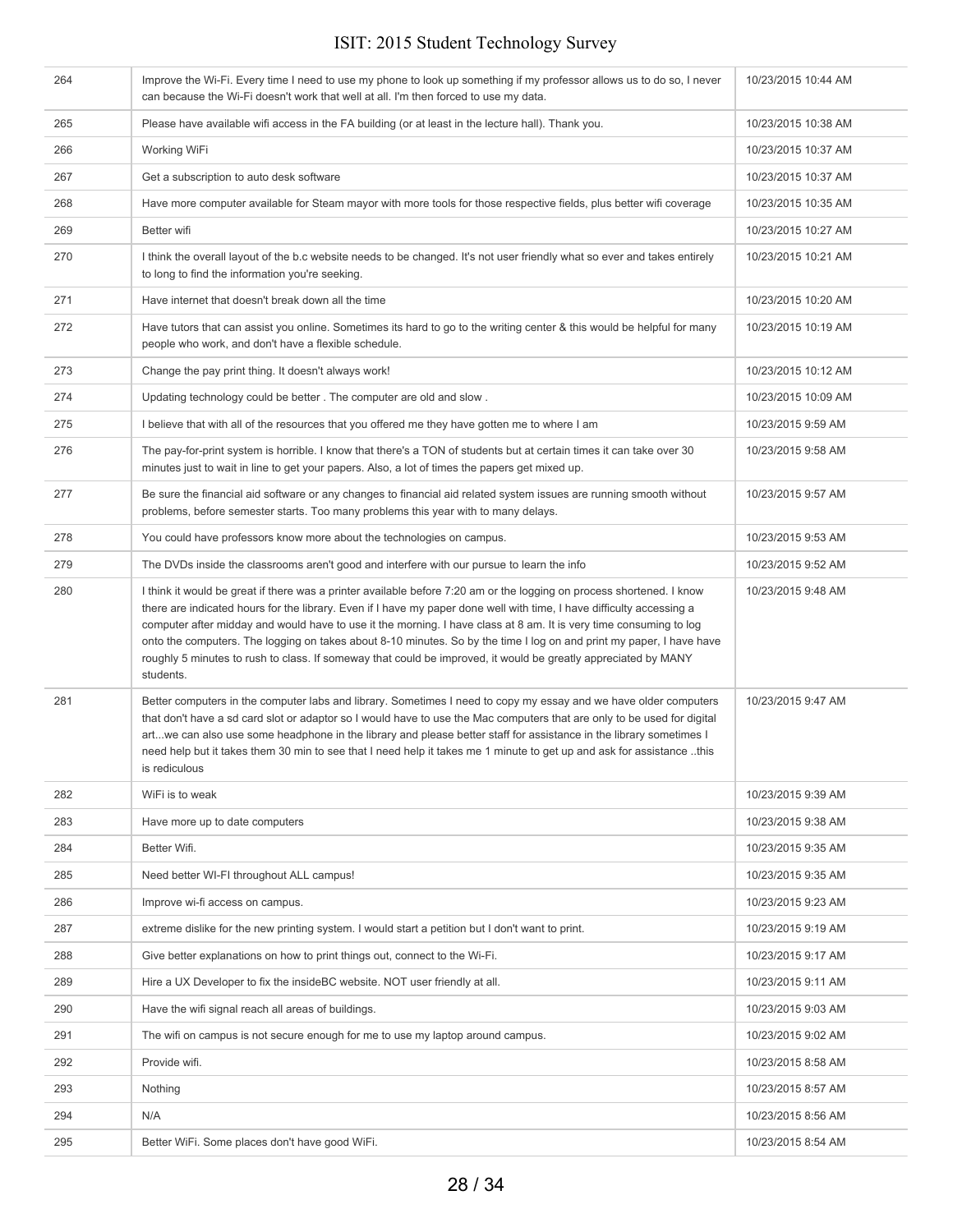| 296 | Make Inside BC more personal so that we can use it as a community, commultievely as a school. That's one of the<br>biggest concerns.                                                                                                                                                                                      | 10/23/2015 8:53 AM |
|-----|---------------------------------------------------------------------------------------------------------------------------------------------------------------------------------------------------------------------------------------------------------------------------------------------------------------------------|--------------------|
| 297 | Faster network for logging in on campus. Finale music software available throughout campus computers.                                                                                                                                                                                                                     | 10/23/2015 8:52 AM |
| 298 | make the wifi not glitchy                                                                                                                                                                                                                                                                                                 | 10/23/2015 8:52 AM |
| 299 | You guys are doing a great job in that area.                                                                                                                                                                                                                                                                              | 10/23/2015 8:50 AM |
| 300 | If they haven't cleaned the computers, maybe they can clean them up so they don't take as long to retrieve our "sign<br>in" information.                                                                                                                                                                                  | 10/23/2015 8:43 AM |
| 301 | Not all classes have wifi access                                                                                                                                                                                                                                                                                          | 10/23/2015 8:40 AM |
| 302 | Better wifi                                                                                                                                                                                                                                                                                                               | 10/23/2015 8:39 AM |
| 303 | Increase the wifi strength for connection and speed                                                                                                                                                                                                                                                                       | 10/23/2015 8:38 AM |
| 304 | New print system                                                                                                                                                                                                                                                                                                          | 10/23/2015 8:36 AM |
| 305 | Get the pay for printers to be more easier to use.                                                                                                                                                                                                                                                                        | 10/23/2015 8:32 AM |
| 306 | The computers in the business computer lab take forever to turn on. I have to get to class 10 minutes early just to get<br>my computer on before class.                                                                                                                                                                   | 10/23/2015 8:31 AM |
| 307 | Computer are slow need more speed                                                                                                                                                                                                                                                                                         | 10/23/2015 8:25 AM |
| 308 | Better wifi service                                                                                                                                                                                                                                                                                                       | 10/23/2015 8:24 AM |
| 309 | Have a more friendly librarian that will actually help.                                                                                                                                                                                                                                                                   | 10/23/2015 8:21 AM |
| 310 | One thing is Better internet and wifi access. The on-campus computers appear to be very slow                                                                                                                                                                                                                              | 10/23/2015 8:21 AM |
| 311 | Make all the computers load faster. There should be a loading machine in the library for cash in transferring money<br>into their "pay for print" account.                                                                                                                                                                | 10/23/2015 8:21 AM |
| 312 | Bakersfield College can use technology to better support my academic success by investing in it finding new and<br>simpler ways to get things done.                                                                                                                                                                       | 10/23/2015 8:20 AM |
| 313 | Better WiFi coverage                                                                                                                                                                                                                                                                                                      | 10/23/2015 8:20 AM |
| 314 | I don't know if BC has wifi for students or if students are just unaware of it. But 4G signal around campus does not<br>work when you need to study just before class or look at an email. If BC has wifi capabilities for students, please let us<br>know through our BC emails.                                         | 10/23/2015 8:20 AM |
| 315 | Utilize Moodle for all types of classes not just computer science.                                                                                                                                                                                                                                                        | 10/23/2015 8:19 AM |
| 316 | Fix Plato, and do away with Ebook for classroom tests.                                                                                                                                                                                                                                                                    | 10/23/2015 8:17 AM |
| 317 | Upgrade wifi                                                                                                                                                                                                                                                                                                              | 10/23/2015 8:15 AM |
| 318 | Monitor students who take up computers for hours just to use social media, view movies Etc that are not school<br>realated which make it difficult for those who need to use a computer to work on a school assignment                                                                                                    | 10/23/2015 8:09 AM |
| 319 | Make it more avalable to use                                                                                                                                                                                                                                                                                              | 10/23/2015 8:09 AM |
| 320 | Have better wi-fi signals if possible.                                                                                                                                                                                                                                                                                    | 10/23/2015 8:07 AM |
| 321 | Seems fine.                                                                                                                                                                                                                                                                                                               | 10/23/2015 8:06 AM |
| 322 | The WiFi access in some areas on campus is very poor, that definitely needs improvement. The Humanities section<br>there sometimes is no signal                                                                                                                                                                           | 10/23/2015 8:02 AM |
| 323 | Based on my experience with inside bc and moodle, I believe that the websites should be visually updated in order to<br>improve navigation and provide better access to information. Organizing the website into drop down menus instead of<br>boxes with copious amounts of links would improve user experience imensly. | 10/23/2015 8:01 AM |
| 324 | Add more wifi on campus since certain parts of the school is not connected.                                                                                                                                                                                                                                               | 10/23/2015 8:01 AM |
| 325 | WiFi Access can be better                                                                                                                                                                                                                                                                                                 | 10/23/2015 7:59 AM |
| 326 | Make all of the instructors use the Moodle siteI knowgood luck, but I depend on it for everything and when you<br>have one that doesn't use it, it's a big pain! (And I'm an older student! 48)                                                                                                                           | 10/23/2015 7:59 AM |
| 327 | Get more computers please!                                                                                                                                                                                                                                                                                                | 10/23/2015 7:56 AM |
| 328 | One thing BC can improve is the professor's knowledge of the technology their class employs.                                                                                                                                                                                                                              | 10/23/2015 7:55 AM |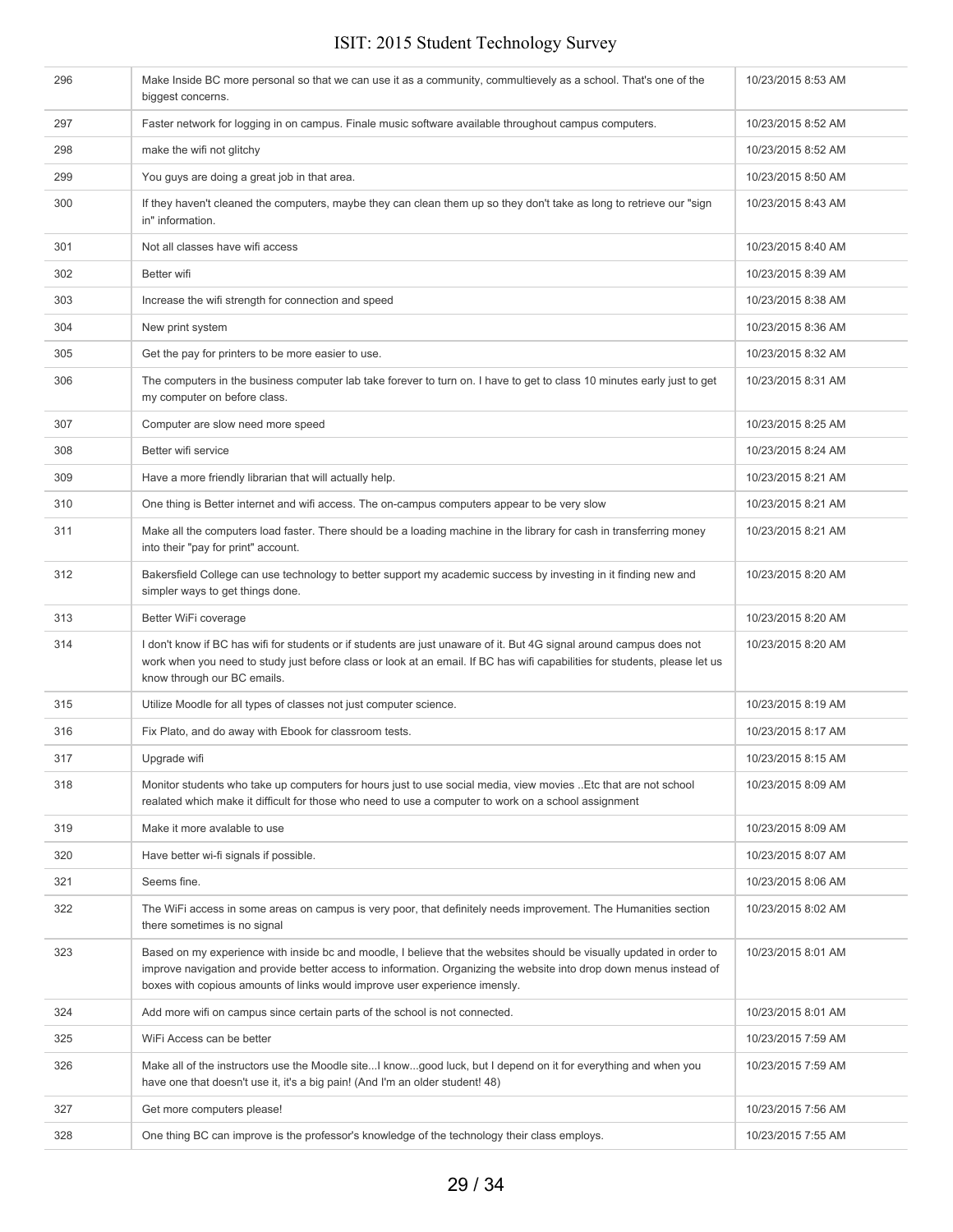| 329 | It would be nice if all the stuff worked in the plc class.                                                                                                                                           | 10/23/2015 7:53 AM |
|-----|------------------------------------------------------------------------------------------------------------------------------------------------------------------------------------------------------|--------------------|
| 330 | Have a universal grading website for classes. Like on BC website have all classes use noodle.                                                                                                        | 10/23/2015 7:53 AM |
| 331 | Do a free print system every other month! I struggle with money and if the printing was free every other month that<br>would help me a lot! Especially if I have to print like 5 pages of a report!! | 10/23/2015 7:50 AM |
| 332 | The wifi around campus is weak and it's difficult to do homework somewhere other than the library which is very<br>inconvenient.                                                                     | 10/23/2015 7:49 AM |
| 333 | More computers in the library.                                                                                                                                                                       | 10/23/2015 7:49 AM |
| 334 | Keeping classroom computer systems updated                                                                                                                                                           | 10/23/2015 7:46 AM |
| 335 | Make WiFi more easily accessible.                                                                                                                                                                    | 10/23/2015 7:43 AM |
| 336 | Improve moodle navigation                                                                                                                                                                            | 10/23/2015 7:42 AM |
| 337 | Graveyard hours for computer access and/or library                                                                                                                                                   | 10/23/2015 7:42 AM |
| 338 | More support for open source (free) text books                                                                                                                                                       | 10/23/2015 7:39 AM |
| 339 | Improve sign in time. Takes too long to sign into a computer                                                                                                                                         | 10/23/2015 7:39 AM |
| 340 | It's perfect For me as is                                                                                                                                                                            | 10/23/2015 7:39 AM |
| 341 | Better the computers in the library newer faster ones.                                                                                                                                               | 10/23/2015 7:37 AM |
| 342 | Wi-fi should be better quality and the network on campus computers isnt well supported.                                                                                                              | 10/23/2015 7:36 AM |
| 343 | Get better wifi and computers. Taft College has Mac so step up your technology                                                                                                                       | 10/23/2015 7:35 AM |
| 344 | Have more                                                                                                                                                                                            | 10/23/2015 7:35 AM |
| 345 | Nothing, great job guys.                                                                                                                                                                             | 10/23/2015 7:35 AM |
| 346 | Make printing easier to use.                                                                                                                                                                         | 10/23/2015 7:35 AM |
| 347 | The computers take a really, really long time to log on                                                                                                                                              | 10/23/2015 7:35 AM |
| 348 | You're already doing great!                                                                                                                                                                          | 10/23/2015 7:34 AM |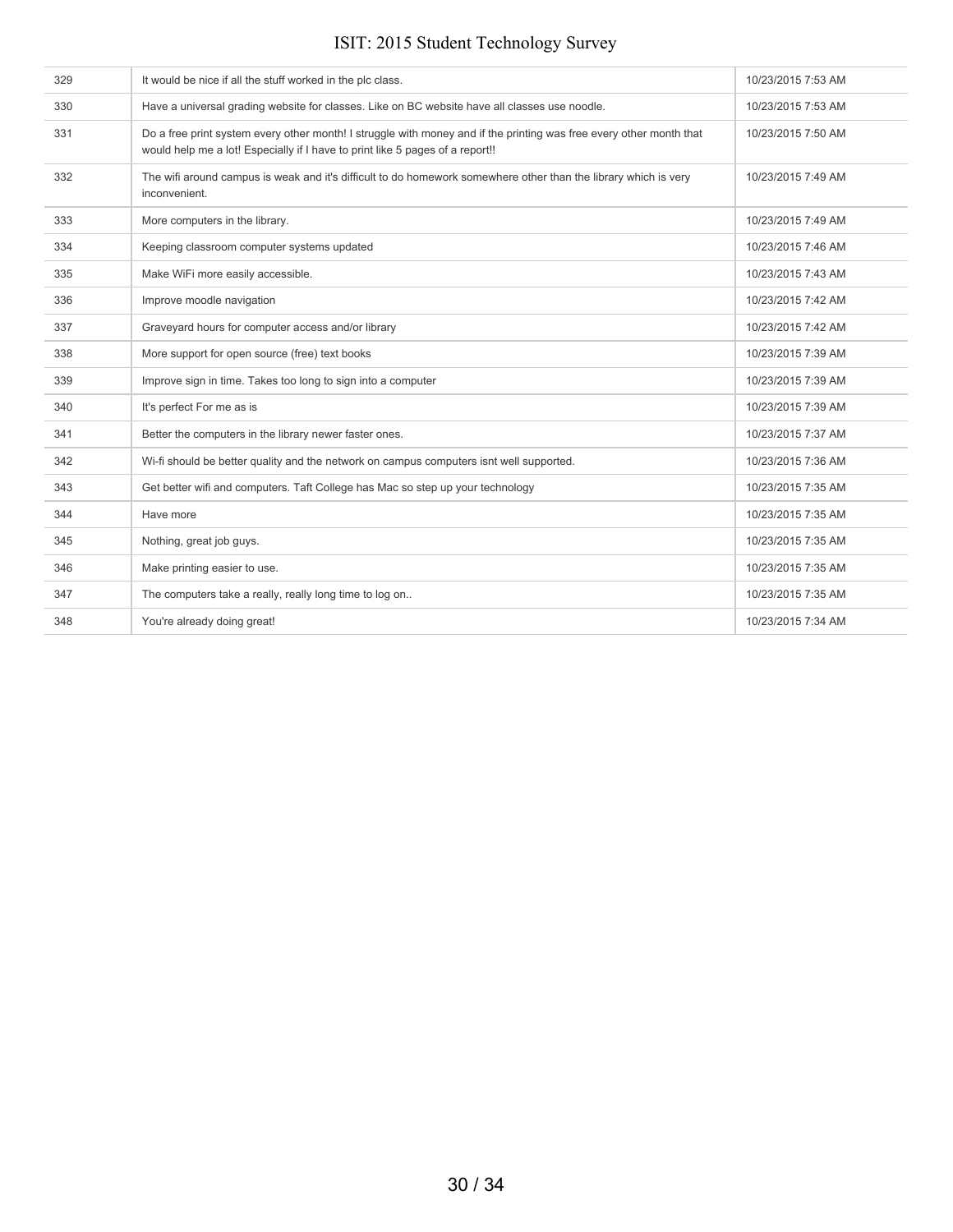#### **Q5 When you need support for schoolrelated technology activities, which sources do you typically use?**



| <b>Answer Choices</b>                            | <b>Responses</b> |     |
|--------------------------------------------------|------------------|-----|
| Your peers, friends or family                    | 63.48%           | 412 |
| Your instructors                                 | 50.08%           | 325 |
| The lab assistants                               | 20.34%           | 132 |
| Search Google, YouTube, or another online source | 54.08%           | 351 |
| The BC Help Desk                                 | 14.64%           | 95  |
| <b>Library Staff</b>                             | 21.26%           | 138 |
| <b>Total Respondents: 649</b>                    |                  |     |

| #             | Other (please specify)                         | Date                |
|---------------|------------------------------------------------|---------------------|
|               | Myself, I am a tech support specialist.        | 10/31/2015 9:26 PM  |
| $\mathcal{P}$ | Veterans Lounge                                | 10/28/2015 9:52 PM  |
| 3             | I just give up. I don't have time to get help. | 10/27/2015 10:21 PM |
| 4             | Please pull-up previous Survey taken.          | 10/27/2015 11:05 AM |
| 5             | Tutoring and writing center                    | 10/27/2015 10:50 AM |
| 6             | I pray to God.                                 | 10/27/2015 8:12 AM  |
|               | Self                                           | 10/27/2015 5:12 AM  |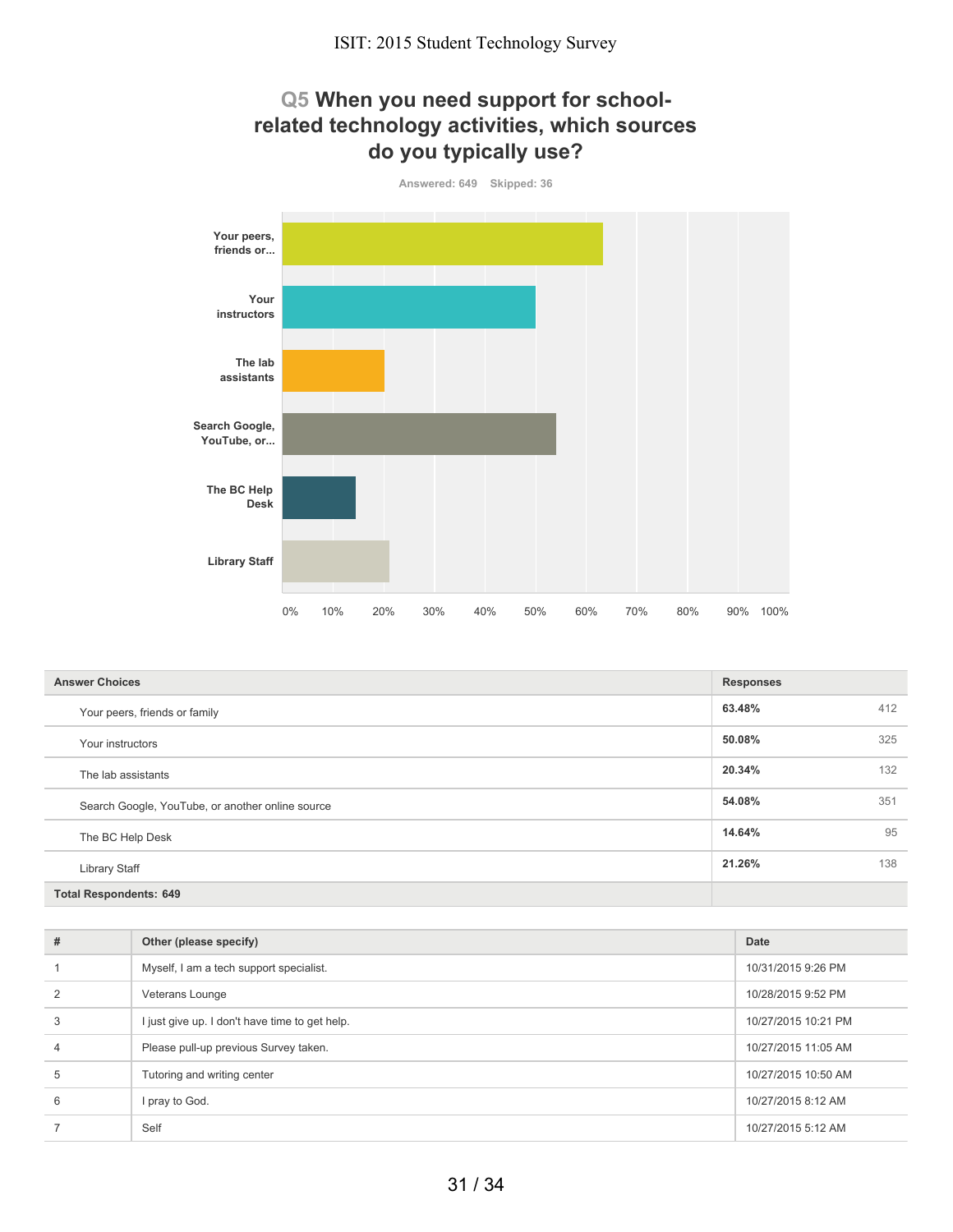| 8                 | The book that is provided by my class                                                                                                                                                                                                                                                                                                      | 10/26/2015 8:22 PM  |
|-------------------|--------------------------------------------------------------------------------------------------------------------------------------------------------------------------------------------------------------------------------------------------------------------------------------------------------------------------------------------|---------------------|
| 9                 | N/A                                                                                                                                                                                                                                                                                                                                        | 10/26/2015 5:56 PM  |
| 10                | other students                                                                                                                                                                                                                                                                                                                             | 10/26/2015 1:14 PM  |
| 11                | i call the company directly, Pearson for example is a picky program that requires a newer computer to have full access<br>to all the quizzes and modules. I fought for the first month of school just to have the program work on my computer.                                                                                             | 10/26/2015 10:12 AM |
| $12 \overline{ }$ | computer lab helpers                                                                                                                                                                                                                                                                                                                       | 10/25/2015 10:04 PM |
| 13                | Never have asked for help                                                                                                                                                                                                                                                                                                                  | 10/25/2015 1:24 PM  |
| 14                | I am majoring computer science, I do not often need assistance. The things that are over my head or above my<br>security require BC Help Desk.                                                                                                                                                                                             | 10/25/2015 9:53 AM  |
| 15                | I didn't ask anyone else.                                                                                                                                                                                                                                                                                                                  | 10/25/2015 9:13 AM  |
| 16                | N/A                                                                                                                                                                                                                                                                                                                                        | 10/24/2015 10:53 AM |
| 17                | Myself                                                                                                                                                                                                                                                                                                                                     | 10/24/2015 10:29 AM |
| 18                | Library Online Scholastic Resources                                                                                                                                                                                                                                                                                                        | 10/24/2015 7:53 AM  |
| 19                | This has nothing to do with this subject, but I want to use this opportunity to say that the Delano Campus needs to<br>expand their bookstore. The lines are way too long when the new session starts up. And very very slow. I've been in<br>line for an hour just to have them close and to be told to come back the next day. Not good. | 10/24/2015 12:42 AM |
| 20                | N/A                                                                                                                                                                                                                                                                                                                                        | 10/23/2015 10:04 PM |
| 21                | A lot of the time I can't understand my math professors so I just YouTube methods and learn online when studying for<br>exams.                                                                                                                                                                                                             | 10/23/2015 7:56 PM  |
| 22                | I have a desktop computer at home to complete on-line assignments or create Microsoft documents.                                                                                                                                                                                                                                           | 10/23/2015 6:14 PM  |
| 23                | none us these are useful i find my everything on my own very sad.                                                                                                                                                                                                                                                                          | 10/23/2015 4:45 PM  |
| 24                | <b>Myself</b>                                                                                                                                                                                                                                                                                                                              | 10/23/2015 2:24 PM  |
| 25                | BC Facebook page for any questions.                                                                                                                                                                                                                                                                                                        | 10/23/2015 2:08 PM  |
| 26                | tutors from the tutoring center                                                                                                                                                                                                                                                                                                            | 10/23/2015 12:41 PM |
| 27                | The tutors in tutoring center or si                                                                                                                                                                                                                                                                                                        | 10/23/2015 12:33 PM |
| 28                | The current BC library/IT help staff don't know shit. I can turn it off and back on again. Most of these are client side<br>hardware problems or server side problems that KCCD needs to step up and fix.                                                                                                                                  | 10/23/2015 12:30 PM |
| 29                | Random person eating lunch at my table in the cafe.                                                                                                                                                                                                                                                                                        | 10/23/2015 10:48 AM |
| 30                | I find that when I need help I hit an endless circle of people not knowing anything. I just end up trouble shooting it on<br>my own                                                                                                                                                                                                        | 10/23/2015 10:21 AM |
| 31                | The Commons assistants are the best, they should be payed more for all their hard work.                                                                                                                                                                                                                                                    | 10/23/2015 8:53 AM  |
| 32                | Go to a Windows operating system with a library staff jumping between Apple and Windows just to pint something in<br>Black and white. How about offering color printing for a few cents more?                                                                                                                                              | 10/23/2015 8:17 AM  |
| 33                | Local library                                                                                                                                                                                                                                                                                                                              | 10/23/2015 8:06 AM  |
| 34                | No one                                                                                                                                                                                                                                                                                                                                     | 10/23/2015 8:02 AM  |
| 35                | <b>BCs website</b>                                                                                                                                                                                                                                                                                                                         | 10/23/2015 7:49 AM  |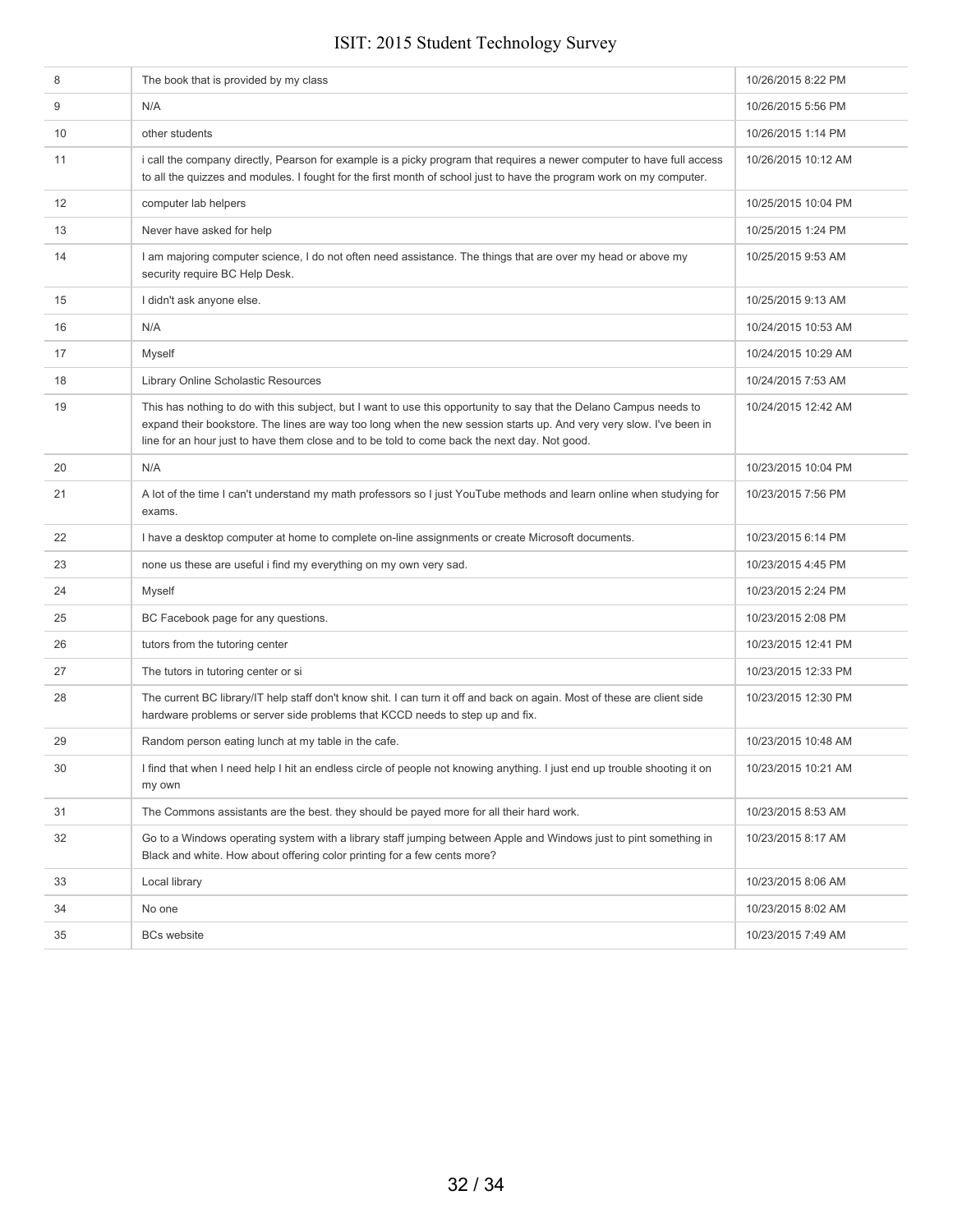

## **Q6 Tell us what assistive technology you've used in your classroom or lab.**

| <b>Answer Choices</b>            | <b>Responses</b> |                |
|----------------------------------|------------------|----------------|
| I don't use assistive technology | 96.23%           | 561            |
| Kurzweil                         | 1.03%            | 6              |
| Jaws                             | 1.03%            | 6              |
| Zoomtext                         | 0.86%            | 5              |
| Read and Write Gold              | 1.03%            | 6              |
| Windows Magnifier                | 1.89%            | 11             |
| Balabolka                        | 0.51%            | 3              |
| Calibre                          | 0.69%            | $\overline{4}$ |
| <b>NVDA</b>                      | 0.34%            | 2              |
|                                  |                  |                |
| Dragon                           | 0.69%            | $\overline{4}$ |